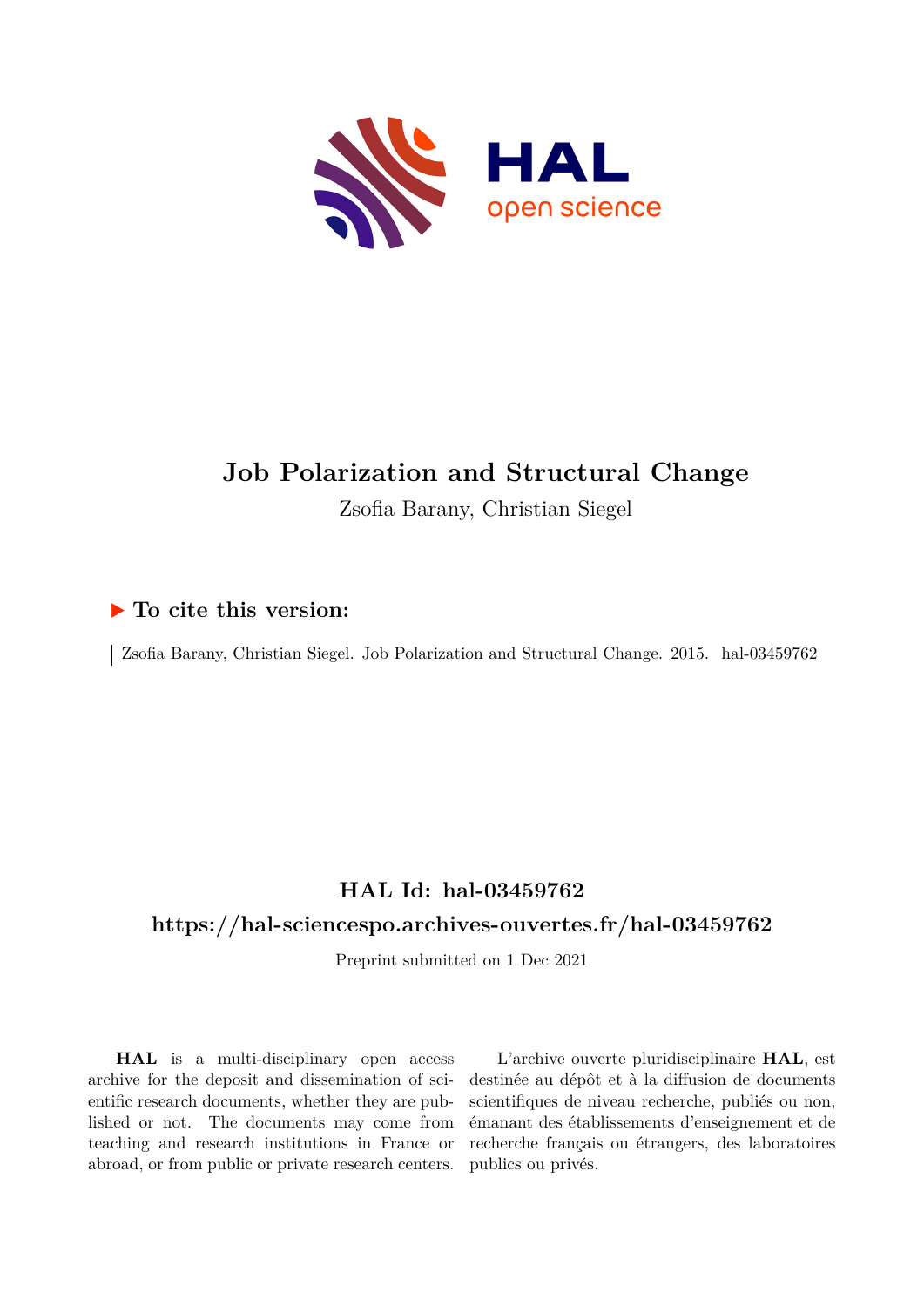# Job Polarization and Structural Change<sup>∗</sup>

 $Zs$ ófia L. Bárány $^{\dagger}$ 

† Christian Siegel‡

09 June 2015

#### **Abstract**

We document that job polarization – contrary to the consensus – has started as early as the 1950s in the US: middle-wage workers have been losing both in terms of employment and average wage growth compared to low- and high-wage workers. Given that polarization is a long-run phenomenon and closely linked to the shift from manufacturing to services, we propose a structural change driven explanation, where we explicitly model the sectoral choice of workers. Our simple model does remarkably well not only in matching the evolution of sectoral employment, but also of relative wages over the past fifty years.

**JEL codes:** E24, J22, O41

**Keywords:** Job Polarization, Structural Change, Roy model

<sup>∗</sup>We wish to thank Francesco Caselli, Nicolas Coeurdacier, David Dorn, Georg Duernecker, Georg Graetz, Emeric Henry, Per Krusell, L. Rachel Ngai, Rish Singhania, Silvana Tenreyro and Akos Valentinyi as well as seminar and conference participants at Trinity College Dublin, UC Berkeley, Sciences Po, Stockholm School of Economics, Exeter, the Vienna Joint Macro Seminar, the 7th Nordic Summer Symposium in Macroeconomics, the European Meeting of the Econometric Society in Gothenburg, the 16th IZA/CEPR European Summer Symposium in Labour Economics, the 2013 Cologne Workshop on Macroeconomics, the 2013 Winter Meeting of the Hungarian Society of Economists, the Christmas Meetings of the German Economists Abroad in Konstanz, the German Economic Association Annual Meeting 2014, the 23rd CEPR European Summer Symposium in International Macroeconomics for useful comments. Latest version available at: [https://dl.dropboxusercontent.com/](https://dl.dropboxusercontent.com/u/33862610/paper_jobpol.pdf?dl=1) [u/33862610/paper\\_jobpol.pdf?dl=1](https://dl.dropboxusercontent.com/u/33862610/paper_jobpol.pdf?dl=1)

<sup>†</sup>Sciences Po. Email: zsofia.barany@sciencespo.fr

<sup>‡</sup>University of Exeter. Email: c.siegel@exeter.ac.uk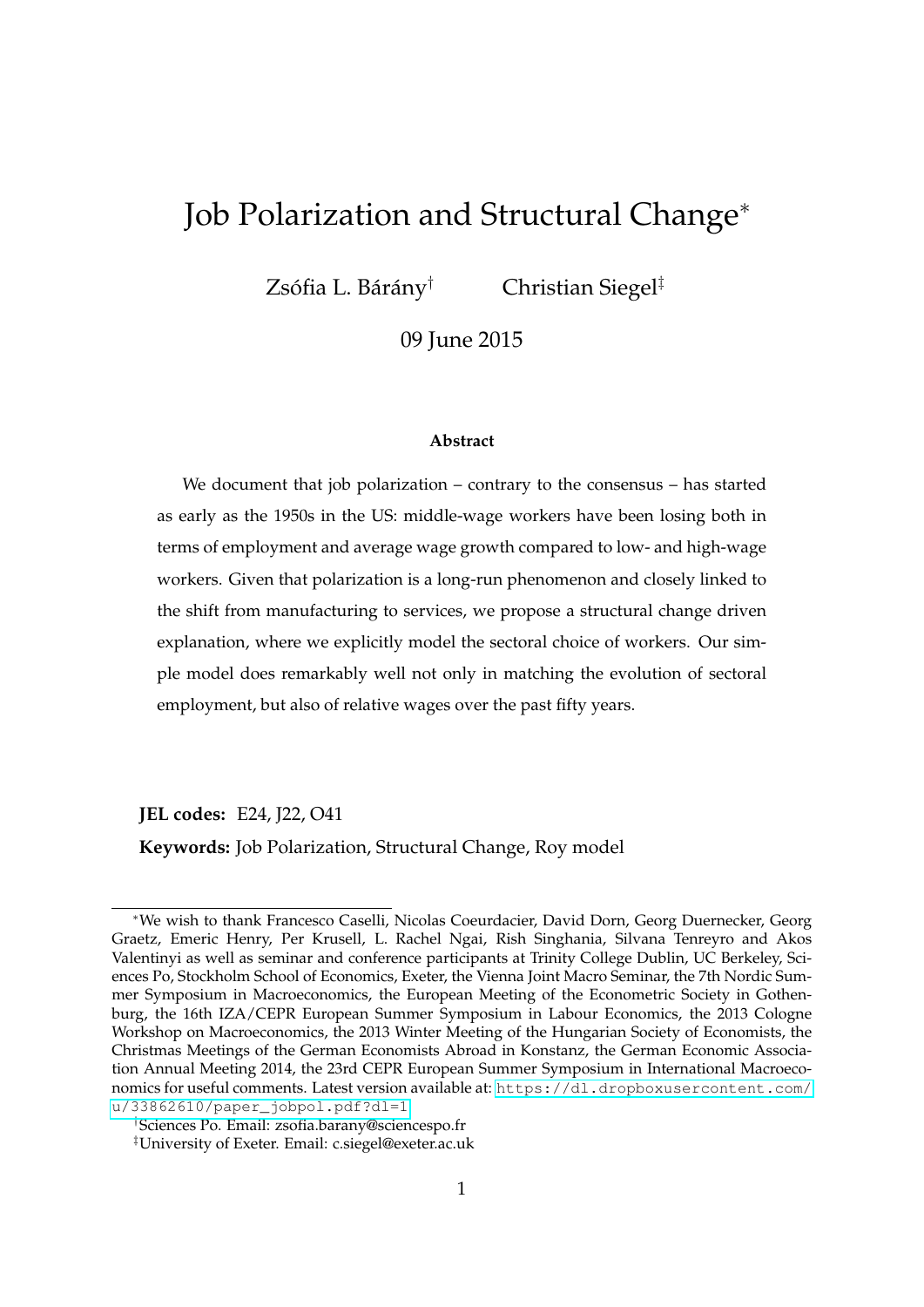# **1 Introduction**

The polarization of the labor market is a widely documented phenomenon in the US and several European countries since the  $1980s<sup>1</sup>$ . This phenomenon, besides the relative growth of wages and employment of high-wage occupations, also entails the relative growth of wages and employment of low-wage occupations compared to middle-wage occupations. The leading explanation for polarization is the routinization hypothesis, which relies on the assumption that information and computer technologies (ICT) substitute for middle-skill and hence middle-wage (routine) occupations, whereas they complement the high-skilled and high-wage (abstract) occupations (Autor, Levy, and Murnane (2003), Autor, Katz, and Kearney (2006), Autor and Dorn (2013), Feng and Graetz (2014), Goos, Manning, and Salomons (2014), Michaels, Natraj, and Van Reenen (2014)).

The contribution of our paper is twofold. First, we document a set of facts which raise flags that routinization, although certainly playing a role from the 1980s onwards, might not be the only driving force behind this phenomenon. Second, based on these facts we propose a novel perspective on the polarization of the labor market, one based on structural change.

Our analysis of US data for the period 1950-2007 reveals some novel facts.<sup>2</sup> First, we document that polarization defined over occupational categories both in terms of employment and wages has been present in the US since the 1950s, which is long before ICT could have played a role. Second, we show that at least since the 1960s the same patterns for both employment and wages are discernible in terms of three broad sectors: low-skilled services, manufacturing and high-skilled services. Additionally, confirming previous findings, that a significant part of the observed occupational employment share changes are driven by sectoral employment shifts; thus understanding the sectoral labor market trends is important even for the occupational trends.

Based on these facts, we propose a structural change driven explanation for these

<sup>&</sup>lt;sup>1</sup>See for example Autor, Katz, and Kearney (2006) and Autor and Dorn (2013) for the US, Goos and Manning (2007) for the UK, Spitz-Oener (2006) and Dustmann, Ludsteck, and Schönberg (2009) for Germany, Goos, Manning, and Salomons (2009, 2014) for Europe.

 $2A$ nalyzing the data until more recent years does not affect our findings; we chose 2007 as the final year to exclude the potential impact of the financial crisis.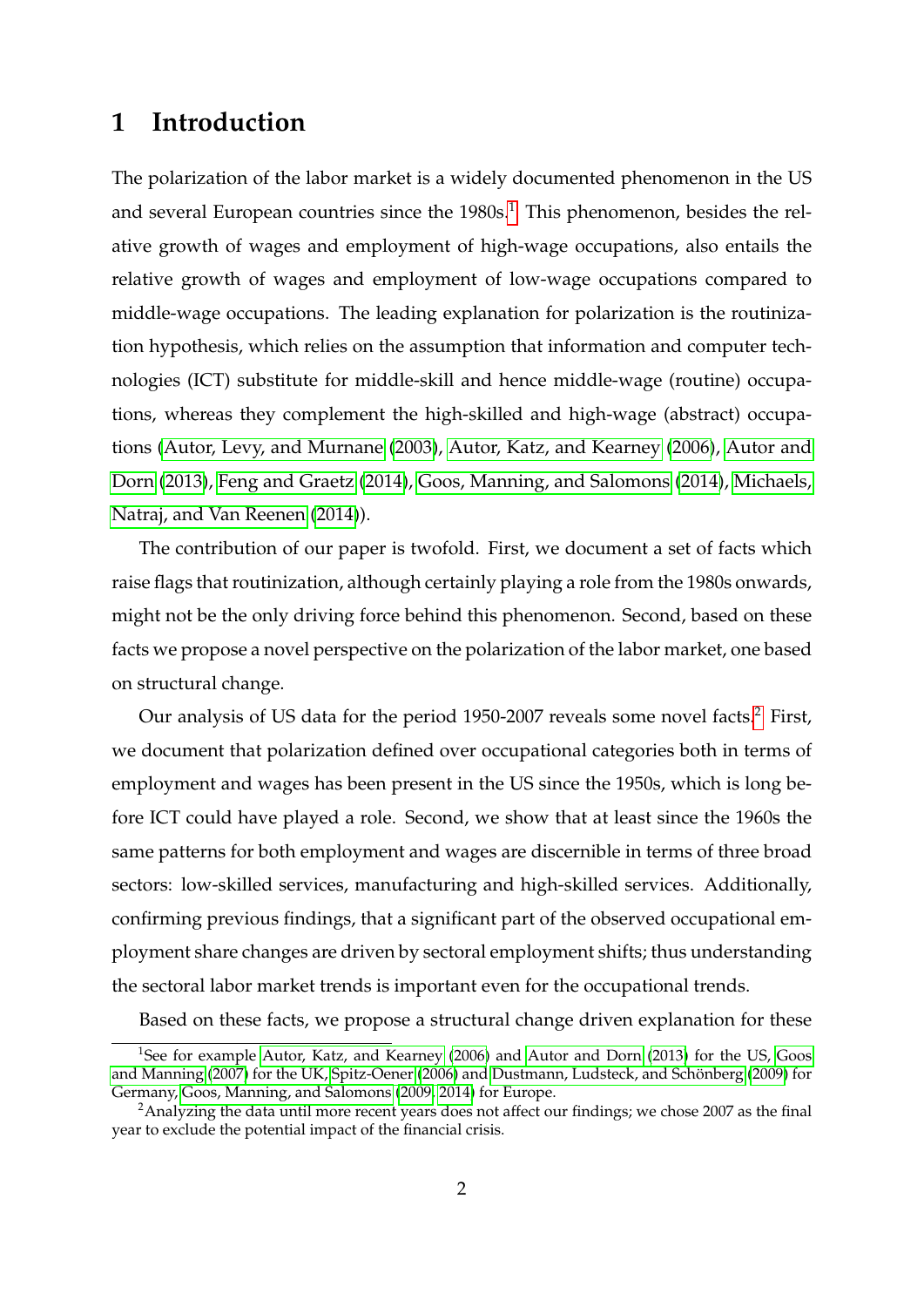sectoral labor market trends. We introduce a Roy-type selection mechanism into a multi-sector growth model, where each sector values a specific skill. Individuals, who are heterogeneous along a range of skills, optimally select which sector to work in. As long as the goods produced by the different sectors are complements, a change in relative productivities increases labor demand in the relatively slow growing sectors, and wages in these sectors have to increase in order to attract more workers.

In particular we assume that there are three types of consumption goods: low-end service, manufacturing and high-end service goods.<sup>3</sup> We break services into two as they comprise of many different subsets, e.g. dry cleaners vs. banking, which seem hardly to be perfect substitutes in consumption, as would be implied by having a single service consumption in households' preferences. In our model, we therefore treat low- and high-end services as being just as substitutable with each other as they are with manufacturing goods.

A change in relative productivities does not only affect relative supply, but through prices it also affects relative demand. Given that goods and the two types of services are complements, as relative labor productivity in manufacturing increases, labor has to reallocate from manufacturing to both service sectors. To attract more workers into both low- and high-skilled services, their wages have to improve relative to manufacturing. Since in the data we see that manufacturing jobs tend to be in the middle of the wage distribution, this mechanism leads to a pattern of polarization, which is driven by the interaction of supply and demand for sectoral output.

We calibrate the model to quantitatively assess the contribution of structural change – driven by unbalanced technological progress – to the polarization of wages and employment. Taking labor productivity growth from the data and using existing estimates for the elasticity of substitution between sectors, we find that our model predicts more than 70 per cent of the relative average wage gain of high- and low-skilled services compared to manufacturing, and around three quarters of the change in employment shares.

<sup>&</sup>lt;sup>3</sup>Buera and Kaboski (2012) also split services into low- and high-skilled: their selection is based on the fraction of college educated workers in the industry. Their main interest is linking the rising skill premium to the increasing share of services in value added, and they emphasize the home vs market production margin. Our focus is very different: sectoral wages.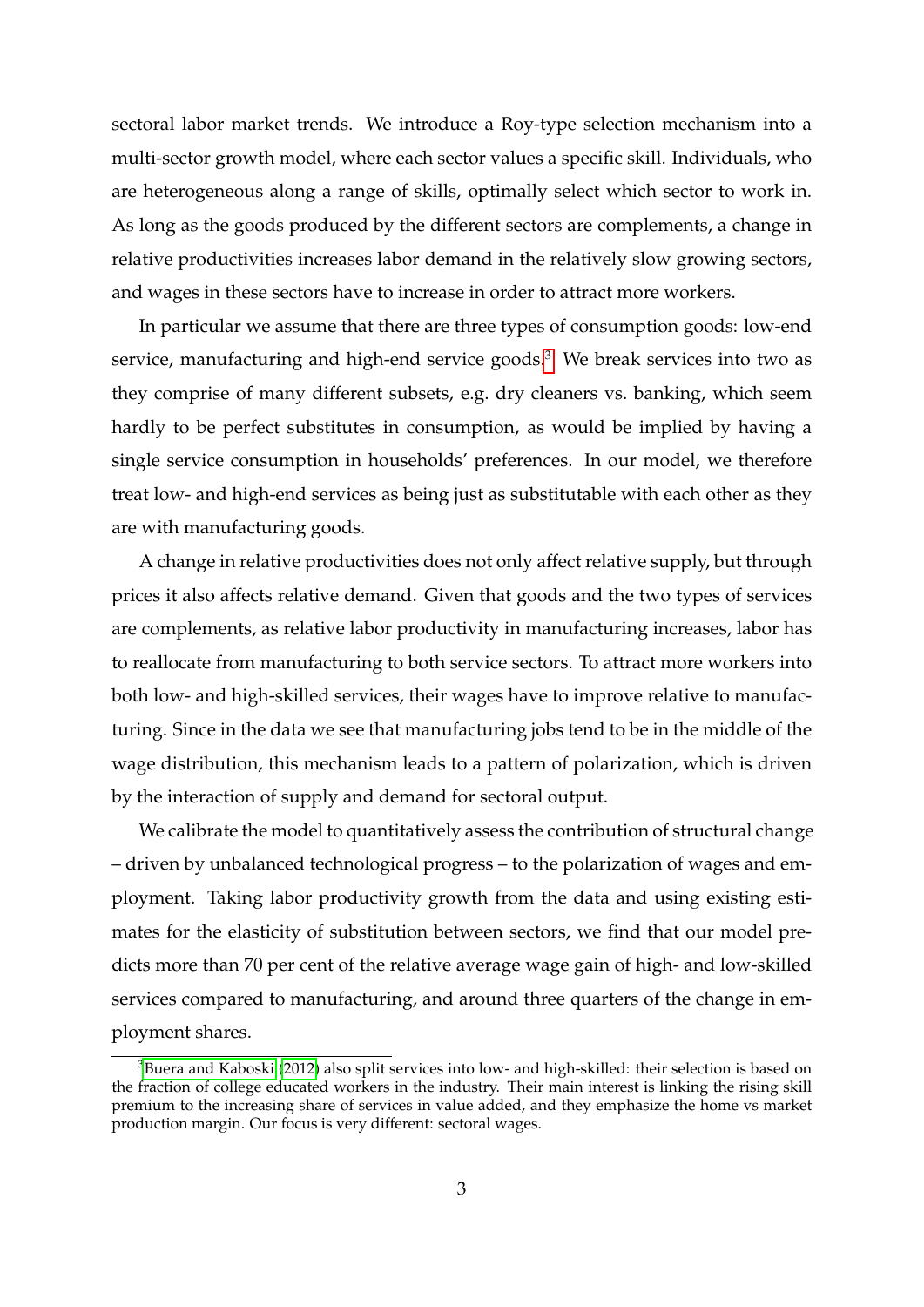This paper builds on and contributes to the literature both on polarization and on structural change. To our knowledge, these two phenomena until now have been studied separately.<sup>4</sup> However, according to our analysis of the data, polarization of the labor market and structural change are closely linked to each other, and according to our model, industrial shifts can lead to polarization.

The structural change literature has documented for several countries that as income increases employment shifts away from agriculture and from manufacturing towards services, and expenditure shares follow similar patterns (Kuznets (1957), Maddison (1980), Herrendorf, Rogerson, and Valentinyi (2014)). In particular the employment and expenditure share of manufacturing has been declining since the 1950/60s in the US, while those in services have been increasing. From an empirical perspective, we add to this literature by documenting that in the US the employment patterns are mimicked by the path of relative average wages. The economic mechanisms put forward in the literature for structural transformation are related to either preferences or technology. The preference explanation relies on non-homothetic preferences, such that changes in aggregate income lead to a reallocation of employment across sectors (Kongsamut, Rebelo, and Xie (2001), Boppart (2014)). The mechanisms related to technology rely either on differential total factor productivity (TFP) growth across sectors (Ngai and Pissarides (2007)) or on changes in the supply of an input used by different sectors with different intensities (Caselli and Coleman (2001), Acemoglu and Guerrieri (2008)).

We build on the model of Ngai and Pissarides (2007) closely, with one important modification: we explicitly model sectoral labor supply. As our goal is to study the joint evolution of employment and wages, we introduce heterogeneity in workers' skills, who endogenously sort into different sectors. In order to meet increasing labor demands in certain sectors – driven by structural change – the relative wages of those sectors have to increase. Since we model the sector of work choice, we can analyze the effects of structural change on relative sectoral wages, which is not common in models

<sup>&</sup>lt;sup>4</sup> Acemoglu and Autor (2011) and Goos et al. (2014) look at the contribution of between-industry shifts to the polarization of occupational employment, but do not analyze the effect of structural change on the polarization of the labor market.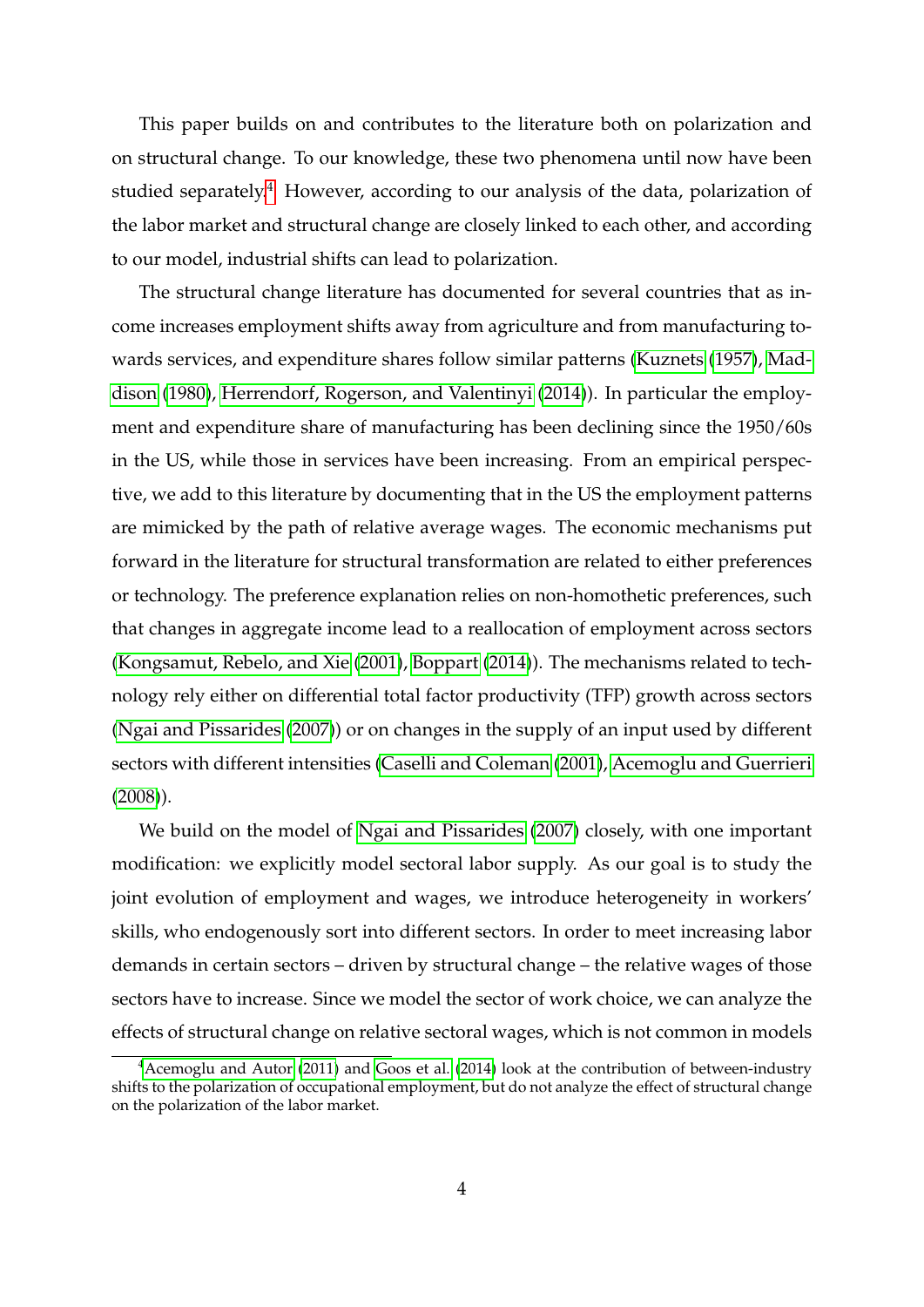of structural change.<sup>5</sup> Another modification of Ngai and Pissarides (2007) is that we do not model capital, as our interest is in the heterogeneity of labor supply. The change in relative sectoral labor productivity can be driven by differential sectoral TFP changes or by capital accumulation and different sectoral capital intensities.<sup>6</sup> We stay agnostic about the origin of the differential labor productivity growth across sectors, and as Goos et al. (2014) point out it is possible that part of this since the 1980s or 1990s is driven by different routine intensities and ICT.

Ours is not the first paper to consider sectoral choice in a model of structural change. The setup of Matsuyama (1991) is similar, where agents have different efficiencies across sectors, but focuses on the theoretical possibility of multiplicity of stationary steady states. Caselli and Coleman (2001) study the role of falling costs of education in the structural shift from agriculture to manufacturing, and they derive predictions about the relative wages in the farm and non-farm sector. Focusing on cross-country differences, Lagakos and Waugh (2013) show that self-selection can account for gaps in productivity and wages between agriculture and non-agriculture. Buera and Kaboski (2012) analyze the relation between the increasing value added share of the service sector and the increasing skill premium, without exploring their model's implications for sectoral employment or wages, whereas this is the focus of our paper.

The polarization literature typically focuses on employment and wage patterns after the 1980s or 1990s. We contribute to this literature by documenting that in the US the polarization of occupations in terms of wages and employment has started as early as the 1950s. As mentioned before, the leading explanation is routinization linked to ICT. While the spread of ICT is a convincing explanation for the polarization of labor markets after the mid-1980s, it does not provide an explanation for the patterns observed earlier.7 Another explanation suggested in the literature are consumption

<sup>5</sup>A notable exception is Caselli and Coleman (2001).

<sup>6</sup>For example if ICT is used more intensively in the manufacturing sector, and ICT becomes cheaper, then this would show up as an increase in the relative productivity of manufacturing workers.

 $7A$ nother explanation is the increasing off-shorability of tasks (rather than finished goods), as first emphasized by Grossman and Rossi-Hansberg (2008). It has been argued that it is largely the middleearning jobs that are off-shorable, but the evidence is mixed (Blinder (2009), Blinder and Krueger (2013), Acemoglu and Autor (2011)). Just as for the routinization hypothesis, this mechanism could have explanatory power from the 1980s onwards.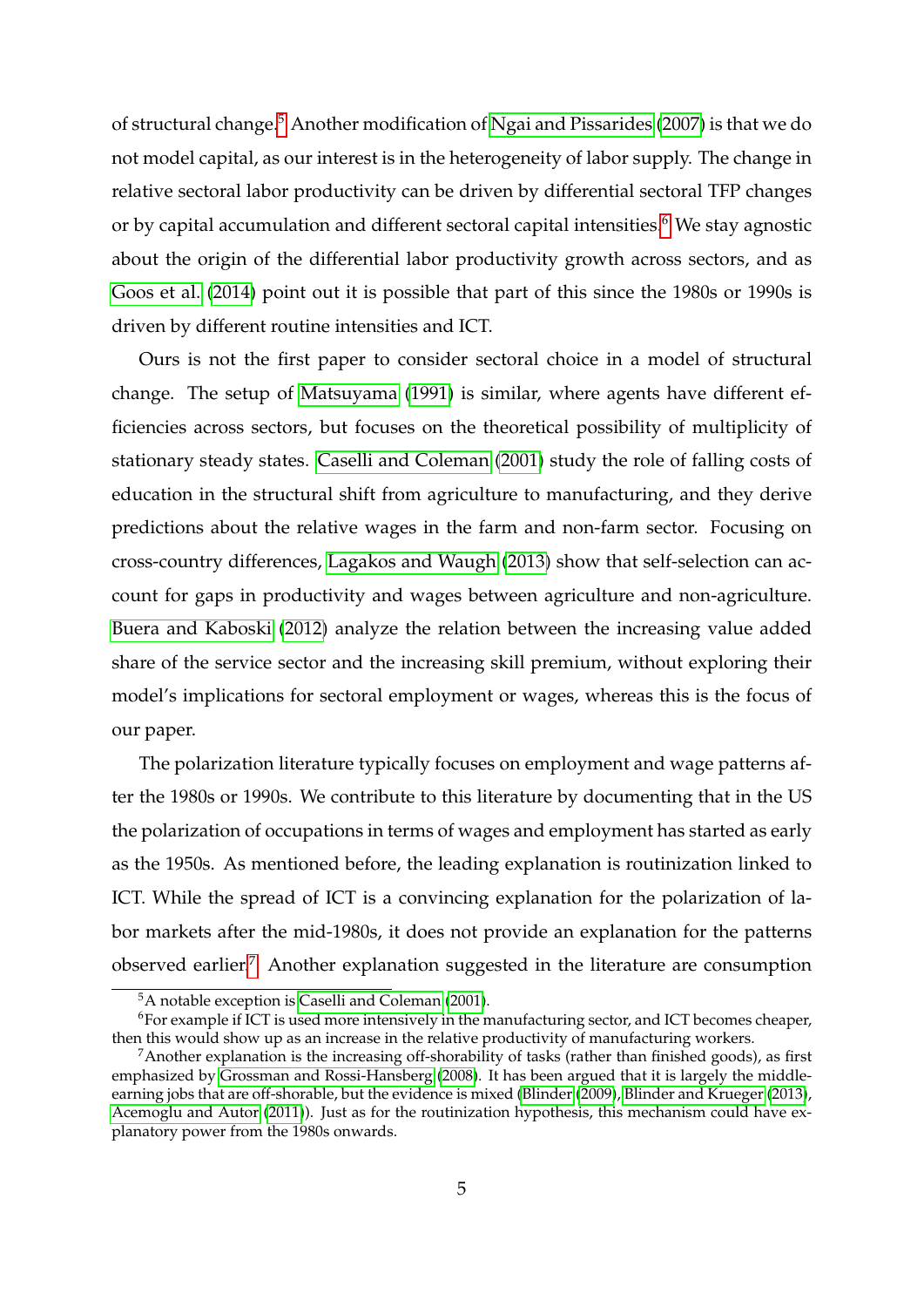spillovers. This argument suggests that as the income of high-earners increases, their demand for low-skilled service jobs increases as well, leading to a spillover to the lower end of the wage distribution (Manning (2004), Mazzolari and Ragusa (2013)). We do not incorporate such a mechanism in our model, as we strive for the most parsimonious setup featuring structural change, which does a good job in replicating the basic sectoral labor market facts since the 1960s.

The remainder of the paper is organized as follows: section 2 lays out our empirical findings, section 3 our theoretical model, section 4 the quantitative results, and section 5 concludes.

# **2 Polarization in the data**

Using US Census data between 1950 and 2000 and the 2007 American Community Survey (ACS), we document the following three facts: 1) polarization in terms of occupations started as early as the 1950/60s, 2) wages and employment have been polarizing in terms of broadly defined industries as well, 3) a significant part of employment polarization in terms of occupations is driven by employment shifts across industries. The focus of our quantitative model is fact 2). We document fact 1) as most of the literature documents polarization in terms of occupations. Fact 3) has been documented in the literature (Acemoglu and Autor (2011), Goos et al. (2014)), here we confirm it for our classification, data, and time horizon. We show fact 3) to convince the reader whose main interest is in occupations, that for the full picture one needs to consider industries as well. In what follows we document each of these facts in detail.

### **2.1 Polarization in terms of occupations**

In the empirical literature, polarization is mostly represented in terms of occupations. We document polarization in terms of two occupational classifications: we start from the finest balanced occupational codes possible, and then go to ten broad occupational categories.

Following the methodology used in Autor et al. (2006), Acemoglu and Autor (2011),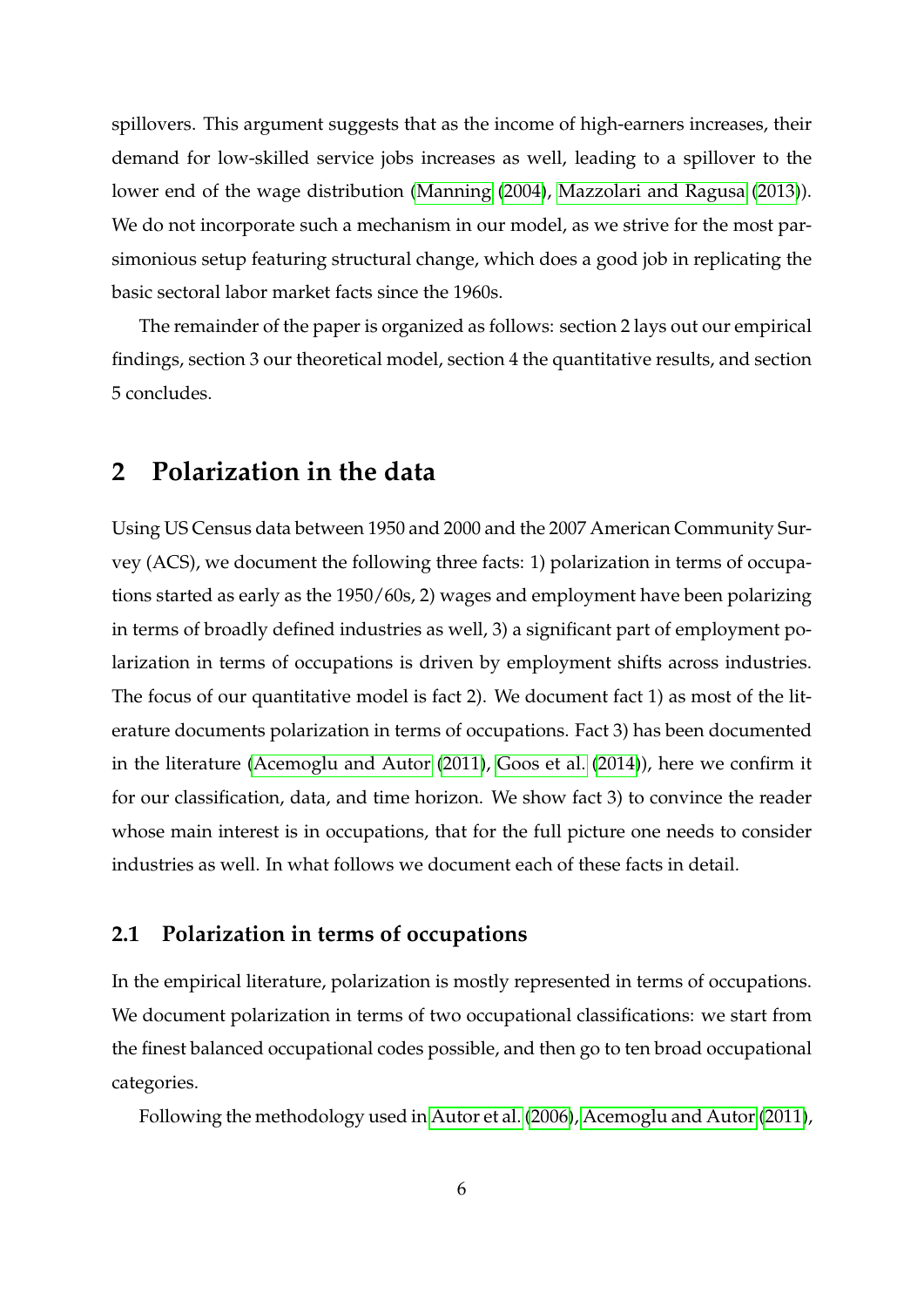

Figure 1: Smoothed changes in wages and employment

Notes: The data is taken from IPUMS US Census data for 1950, 1960, 1970, 1980, 1990, 2000 and the American Community Survey (ACS) for 2007. The sample excludes agricultural occupations/industries and observations with missing wage data; the details are given in the appendix. Balanced occupation categories (183 of them) were defined by the authors based on Meyer and Osborne (2005), Dorn (2009) and Autor and Dorn (2013). The horizontal axis contains occupational skill percentiles based on their 1980 mean wages (see appendix for details). In the left panel the vertical axis shows for each occupational skill percentile the 30-year change in log hourly real wages, whereas in the right panel it shows the 30-year change in employment shares (calculated as hours supplied).

and Autor and Dorn (2013), we plot the smoothed changes in log real wages and employment shares for occupational percentiles, where occupations are ranked according to their 1980 mean hourly wages. $\delta$  The novelty in these graphs is that we show these patterns going back until 1950, rather than focusing only on the post-1980 period.<sup>9</sup> In both graphs, each of the four curves represent changes which occurred over a different 30-year period. The left panel in Figure 1 shows that there has been polarization in terms of real wages in all 30-year periods, since the real wage change is larger for low- and for high-ranked occupations than it is for middle-ranked occupations. The polarization of real wages is most pronounced in the first two 30-year intervals, but it is clearly discernible in the following ones as well from the slight U-shape of the smoothed changes. The right panel shows the smoothed employment share changes. The picture shows that employment did not move monotonically towards higher wage occupations, instead it seems that middle-earning occupations lost the

 $8$ We split occupations into 100 groups, each representing 1 percent of employment in 1980. We smooth changes in log real hourly wages and employment shares with a locally weighted regression using a bandwidth of 0.8.

 $9$ For comparability with the literature, we rank occupations based on their mean hourly wage in 1980. However, given that we look at a longer horizon than most of the literature, we also plot these changes against a different ranking of occupations, one based on the 1950 mean hourly real wages. The patterns look the same, see Figure 10 and the discussion in the appendix.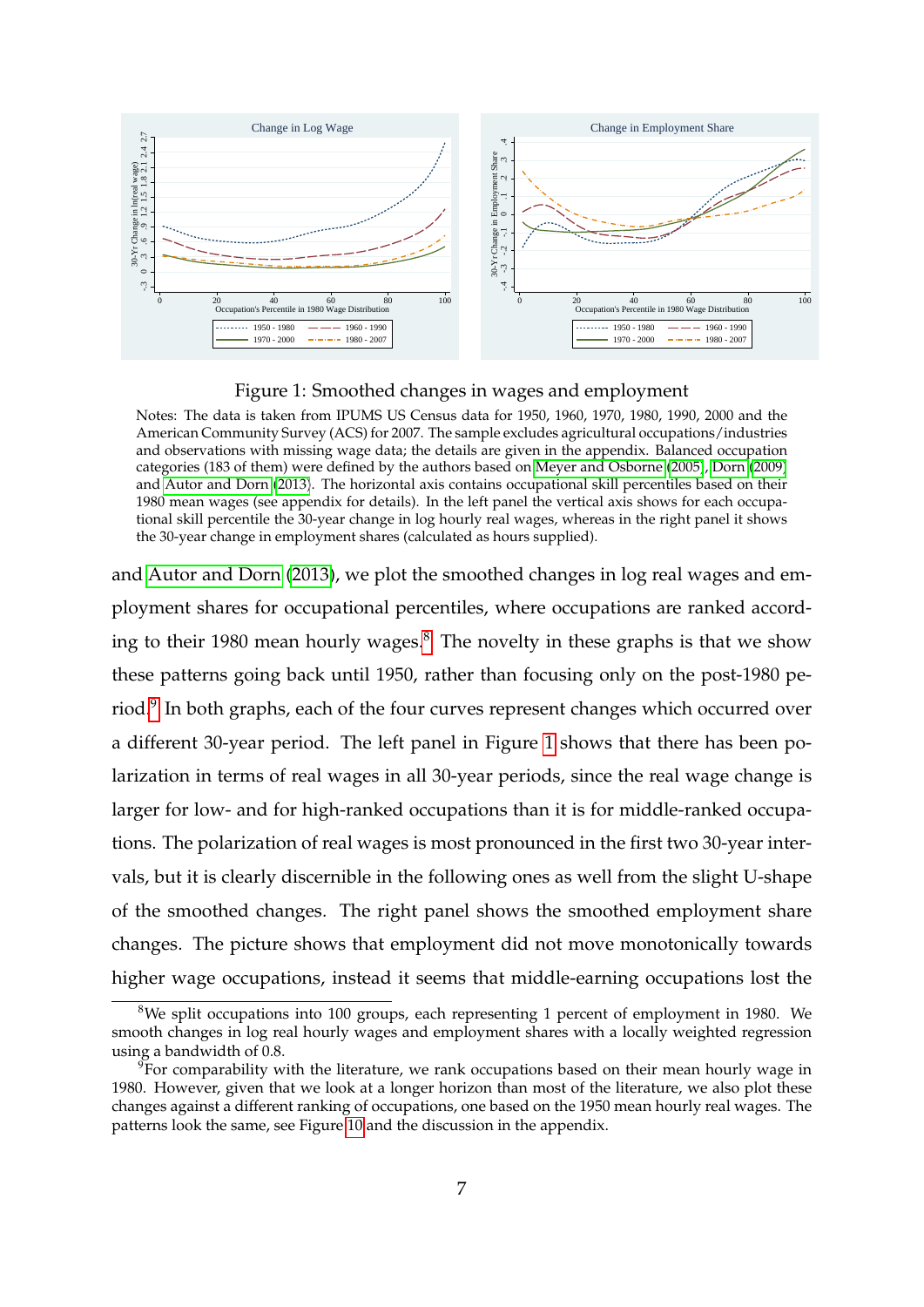most in terms of employment. Thus employment polarization is present in the sense that the employment share in low- and high-wage occupations increased more (or decreased less) than in middle-wage occupations. This polarization is most pronounced in the last 30 years (1980-2007), but it seems to be present even in the earlier periods.<sup>10</sup>



#### Figure 2: Polarization in broad occupational categories

Notes: These graphs plot for 10 occupational categories the 30-year change in the occupation's median log wage (left panels) and in its employment share (right panels) against its median log wage in 1980. The size of the circles represents the occupation's employment share in the initial year. The top panels show the changes between 1950 and 1980, whereas the bottom panels show the changes between 1980- 2007. The 10 occupational categories are: 1 personal care, 2 food and cleaning services, 3 protective services, 4 operators, fabricators and laborers, 5 production, construction trades, extractive and precision production, 6 administrative and support occupations, 7 sales, 8 technicians and related support occupations, 9 professional specialty occupations, 10 managers.

A set of balanced occupational categories is needed to generate Figure 1. We aggregate up occupations based on Meyer and Osborne (2005), Dorn (2009) and Autor and Dorn (2013) to achieve the finest possible yet balanced set of categories. A potential worry is that between 1950 and 2007 the Census Bureau has changed the occupation codes which serve as basis for our categories. To be sure that the changes conducted

 $10$ When ranking occupations in terms of the 1950, i.e. the initial, wage distribution, as is commonly done in this literature, employment polarization is much more noticeable since the 1960s, see Figure 10 in the appendix.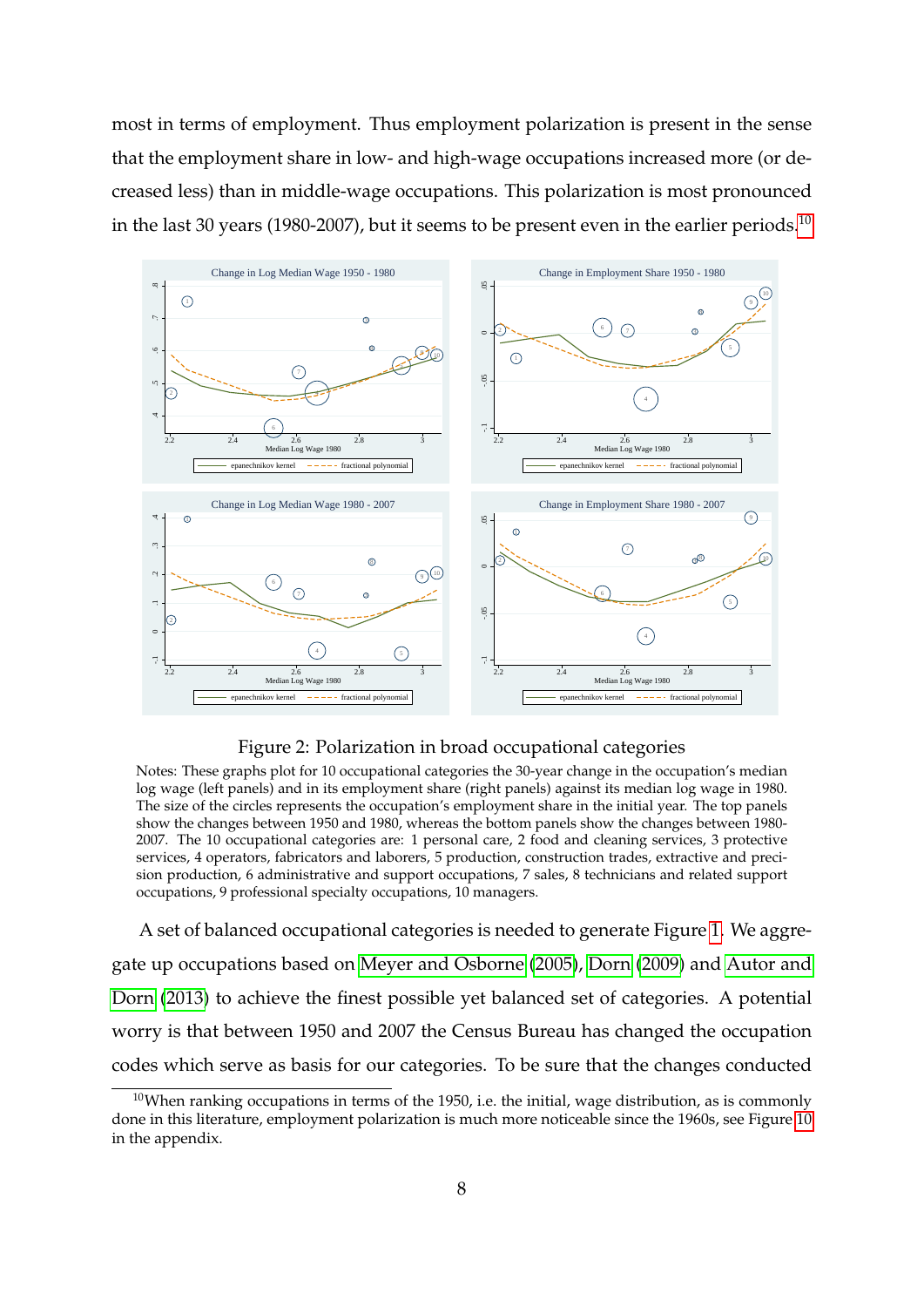by the Census Bureau are not confounding our results, we present these trends for a coarser set of occupations, where there are no doubts that the categories are consistent over time.

Similarly to Goos and Manning (2007) and Goos et al. (2009), Figure 2 shows for 10 occupational groups the change in each occupation's median log wage (left panels) and in its employment share (right panels) against its median log wage in 1980. The panels on the top show the change between 1950-1980 and the panels on the bottom over 1980-2007. The size of the marker in the scatter plot corresponds to the employment share of the occupation in the initial year. The plots also show two nonlinear fits: the solid line is an epanechnikov kernel and the dashed line is a second order fractional polynomial. The U-shape displayed in the plots confirms polarization of real wages and employment, both for the 1950-1980 and the 1980-2007 period.<sup>11</sup>

### **2.2 Polarization in terms of sectors**

Next we document the polarization of employment and wages in terms of three broad industries or sectors: low-skilled services, manufacturing, and high-skilled services. Our classification for the manufacturing sector includes also mining and construction, as is common in the structural change literature (e.g. Herrendorf, Rogerson, and Valentinyi (2013)). As mentioned in the introduction, we split the remaining (service) industries into two categories, where within sectors the industries should be close substitutes, whereas across sectors they should be complements. Our classification is also guided by production side considerations; in low-end services person-specific skills matter less than in high-end services. As a result of the combined production and consumption side considerations we classify as low-end services the following industries: personal services, entertainment, low-skilled transport, low-skilled business and repair services, retail trade, and wholesale trade. High-end services comprise of professional and related services, finance, insurance and real estate, communications,

 $11$ In Figure 12 in the appendix, we document polarization in terms of occupations in an even coarser classification. Following Acemoglu and Autor (2011) we classify occupation groups into three categories: manual, routine, and abstract. Again, we find that the middle earning group, the routine workers, lost both in terms of relative average wage and employment share to the benefit of manual and abstract workers.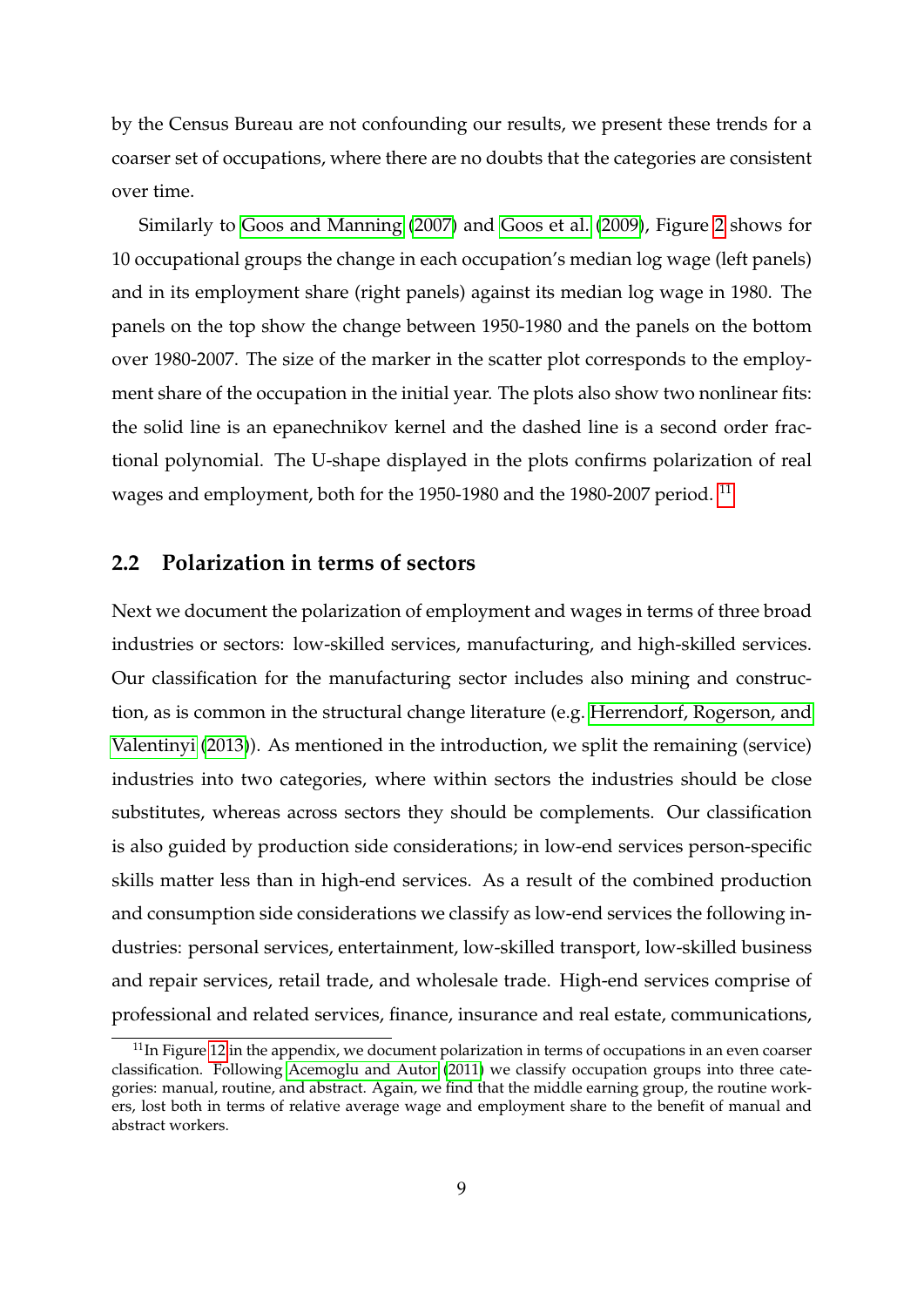high-skilled business services, communications, utilities, high-skilled transport, and public administration. We see in the data a very large difference in low- and highend service worker characteristics: in particular low-end service workers have lower hourly wages on average and have much less education; for this reason we refer to this sector as low-skilled services.<sup>12</sup>





Notes: The data used is the same as in Figure 1. Each worker is classified into one of three sectors based on their industry code (for details of the industry classification see text and the appendix). The left panel shows relative wages: the high-skilled service and the low-skilled service premium compared to manufacturing (and their 95% confidence intervals), implied by the regression of log wages on gender, race, a polynomial in potential experience, and sector dummies. The right panel shows employment shares, calculated in terms of hours worked. The dashed vertical line represents 1960, from when on manufacturing employment has been contracting.

Figure 3 documents the patterns of polarization both in terms of employment shares and wages for the above defined sectors between 1950/1960 and 2007. The right panel shows the path of employment shares: high-skilled services increase continuously, low-skilled services increase and manufacturing decreases from 1960 onwards.<sup>13</sup> In terms of wages, we plot the sector premium in high-skilled and low-skilled services compared to manufacturing, as well as their 95 percent confidence intervals. These sector premia are the exponents of the coefficients on sector dummies, which come from a regression of log wages where we control also for gender, race, and a polynomial in potential experience.<sup>14</sup> We plot these rather than the relative average wages, because in our quantitative exercise we do not aim to explain sectoral wage differen-

 $12$ See Figure 3, and Figure 13 and Table 4 in the appendix.

<sup>&</sup>lt;sup>13</sup>Between 1950 and 1960 manufacturing employment increased, and low-skilled services dropped.

<sup>&</sup>lt;sup>14</sup>See Table 5 in the appendix for details of the regressions. The patterns of relative average wages for industries are very similar, see Figure 13 in the appendix.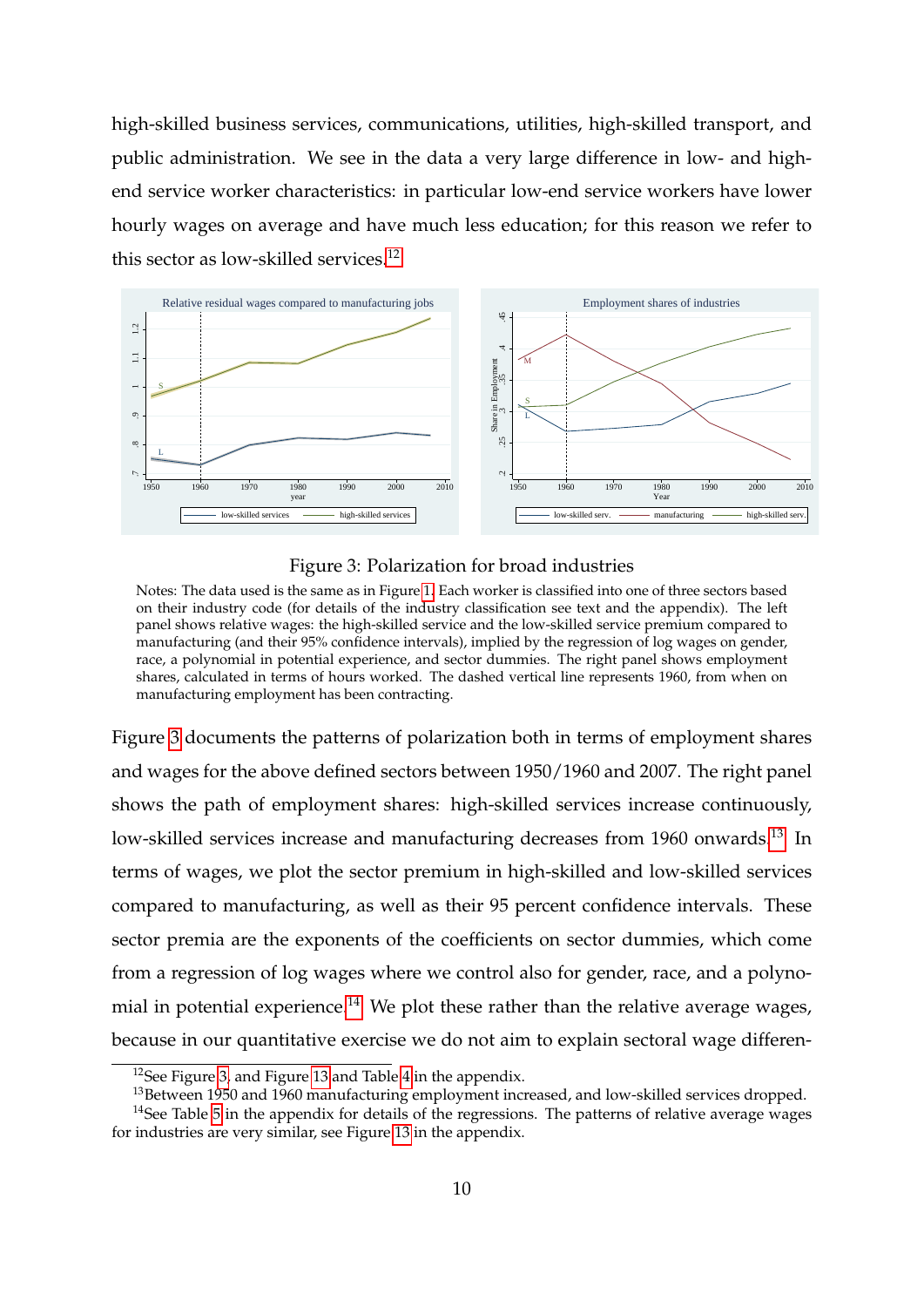tials that are potentially caused by age, gender or racial composition differences and the differential path of these across sectors. $15$  As the graph shows, low-skilled service workers earn less, whereas high-skilled service workers earn more than manufacturing workers. Since the 1960s both low- and high-skilled service workers have been gaining in terms of wages compared to manufacturing workers. To summarize, from 1960 onwards there is clear polarization in terms of these three sectors: the low- and high-earners gained in terms of employment and wages at the expense of the middleearning, manufacturing workers.

### **2.3 Polarization across occupations linked to industry shifts**

To quantify the contribution of sectoral employment shifts to each occupation's employment share path, we conduct a standard shift-share decomposition.<sup>16</sup> The overall change in the employment share of occupation  $o$  between year 0 and t,  $\Delta E_{ot}$  =  $E_{ot} - E_{o0}$ , can be expressed as:

$$
\Delta E_{ot} = \underbrace{\sum_{i} \lambda_{oi} \Delta E_{it}}_{\equiv \Delta E_{ot}^B} + \underbrace{\sum_{i} \Delta \lambda_{oit} E_{i}}_{\equiv \Delta E_{ot}^W},
$$

where  $\lambda_{oit} = L_{oit}/L_{it}$  denotes the share of occupation *o*, industry *i* employment within industry *i* employment at time *t*, and  $E_{it} = L_{it}/L_t$  denotes the share of industry *i* employment within total employment at time t.  $\Delta E_o^B$  represents the change in the employment share of occupation  $\sigma$  that is attributable to changes in industrial composition, i.e. structural transformation, while  $\Delta E_{o}^{W}$  reflects changes driven by within sector forces.<sup>17</sup>

 $15$ One might be concerned that the employment share changes are driven by changes in the age, gender, race composition of the labor force. To assess this, we generate counterfactual industry employment shares by fixing the industry employment share of each age-gender-race cell at its 1960 level, and allowing the employment shares of the cells to change. This exercise confirms that to a large extent the employment share changes are not driven by the compositional changes of the labor force. See Figure 14 in the appendix.

<sup>&</sup>lt;sup>16</sup>An alternative way is to calculate how much occupational employment shares would have changed, if industry employment shares would have remained at their 1960 level. See Figure 15 in the appendix.

 $17$ The change driven by shifts between sectors is calculated as the weighted sum of the change in sector i's employment share,  $\Delta E_{it}$ , where the weights are the average share of occupation o within sector i,  $\lambda_{oi} = (\lambda_{oit} + \lambda_{oi0})/2$ . The change driven by shifts within sectors is calculated as the weighted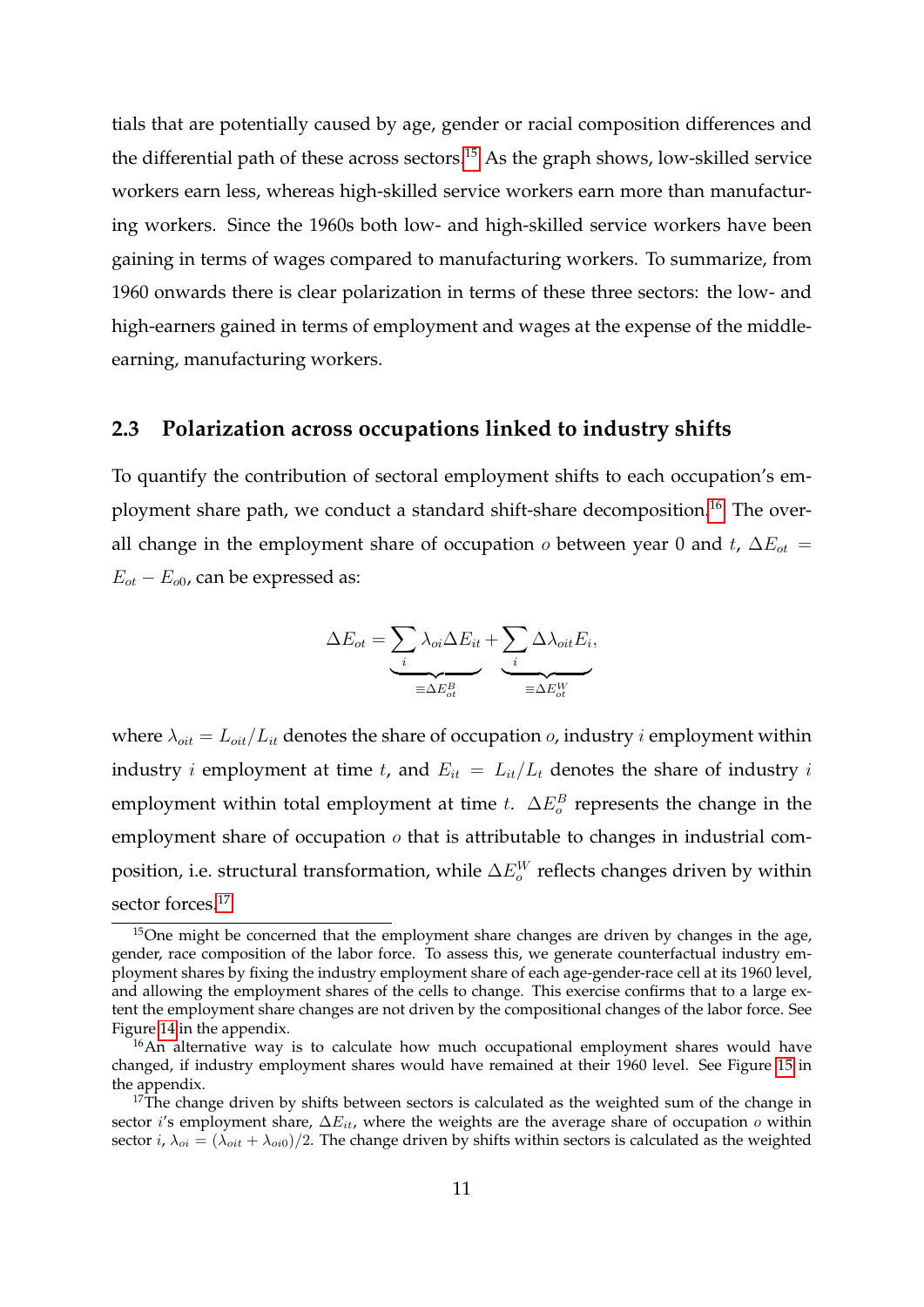|                  | <b>Employment shares</b> |           |                |           |  |  |  |  |
|------------------|--------------------------|-----------|----------------|-----------|--|--|--|--|
|                  | $3 \times 3$             |           | $10 \times 13$ |           |  |  |  |  |
|                  | 1950-2007                | 1960-2007 | 1950-2007      | 1960-2007 |  |  |  |  |
| Manual           |                          |           |                |           |  |  |  |  |
| Total $\Delta$   | 2.98                     | 5.68      | 3.12           | 6.41      |  |  |  |  |
| Between $\Delta$ | 2.30                     | 3.07      | 4.30           | 5.92      |  |  |  |  |
| Within $\Delta$  | 0.67                     | 2.61      | $-1.18$        | 0.49      |  |  |  |  |
| Routine          |                          |           |                |           |  |  |  |  |
| Total $\Delta$   | $-19.79$                 | $-19.14$  | $-25.80$       | $-24.26$  |  |  |  |  |
| Between $\Delta$ | $-5.66$                  | $-6.32$   | $-12.22$       | $-13.06$  |  |  |  |  |
| Within $\Delta$  | $-14.13$                 | $-12.82$  | $-13.58$       | $-11.20$  |  |  |  |  |
| Abstract         |                          |           |                |           |  |  |  |  |
| Total $\Delta$   | 16.81                    | 13.46     | 19.79          | 16.02     |  |  |  |  |
| Between $\Delta$ | 3.35                     | 3.24      | 8.72           | 7.53      |  |  |  |  |
| Within $\Delta$  | 13.46                    | 10.21     | 11.07          | 8.49      |  |  |  |  |
| Average          |                          |           |                |           |  |  |  |  |
| Total $\Delta$   | $-7.05$                  | $-6.90$   | $-2.00$        | $-1.85$   |  |  |  |  |
| Between $\Delta$ | $-2.17$                  | $-2.44$   | $-0.86$        | $-0.98$   |  |  |  |  |
| Within $\Delta$  | $-4.89$                  | $-4.46$   | $-1.14$        | $-0.87$   |  |  |  |  |

Table 1: Decomposition of changes in occupational employment shares

Notes: Same data as in Figure 1. For each occupational category, the first row presents the total change, the second the between-industry component, and the third the within-industry component over the period 1950-2007 and over 1960-2007. The first two columns use 3 occupations and 3 sectors, columns three and four 10 occupations and 13 industries.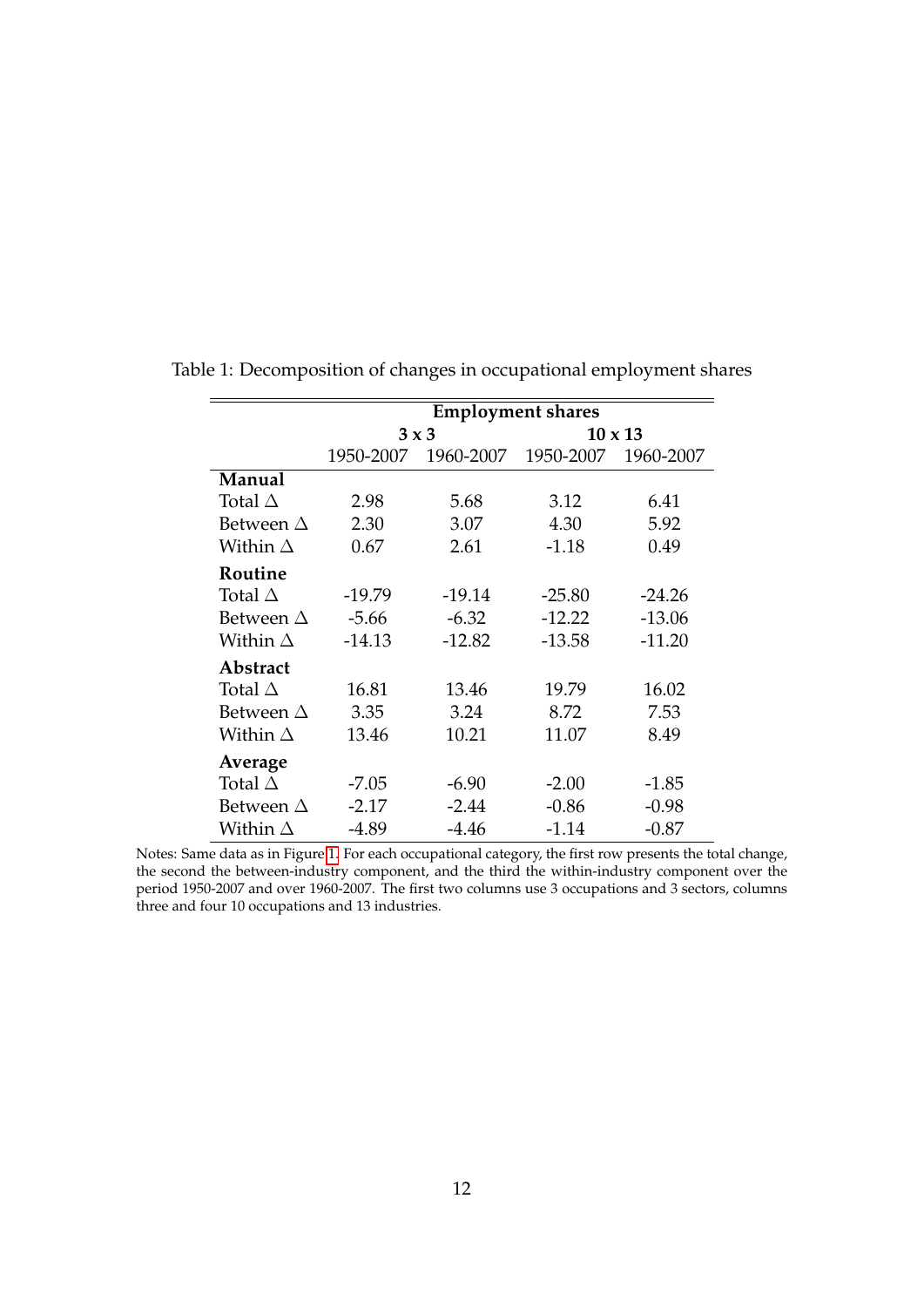Table 1 shows the occupational employment share changes and their decomposition between 1950 and 2007, and alternatively between 1960 and 2007, into a betweenindustry and a within-industry component. We show these changes for three broad occupational categories commonly used in the routinization literature. This Table shows that there has been polarization: employment has been shifting from routine to both manual and abstract jobs (also documented in Figure 12 in the appendix). In terms of average occupational employment share changes over this period, between 35 per cent and 53 per cent of the changes are driven by between-industry shifts, depending on whether we use a finer or a coarser categorization of occupations and industries. Between-industry shifts matter the most for manual occupations and the least for abstract occupations, where they still account for at least one fifth. The first two columns use the three occupation categories (manual, routine, abstract) and the three sectors (low-skilled services, manufacturing, high-skilled services) defined earlier. To be sure that our results are not driven by the coarse categorization, similarly to Acemoglu and Autor (2011), we implement this decomposition also in terms of finer categories, 10 occupations and 13 industry groups, shown in the last two columns.<sup>18</sup>

This decomposition indicates that a significant part of the occupational employment share changes are driven by shifts in the industrial composition of the economy between 1950 and 2007. The shift-share decomposition conducted here is very similar to that in Acemoglu and Autor (2011) and Goos et al. (2014), however, it is done for our classification of industries and occupations, our sample period and data. Both Acemoglu and Autor (2011) and Goos et al. (2014) found a similar magnitude for the role of between-industry shifts.<sup>19</sup> Our reading of these results is that in order to un-

sum of the change in occupation o's share within sector *i* employment,  $\Delta \lambda_{oit}$ , where the weights are the average employment share of sector *i*,  $E_i = (E_{it} + E_{i0})/2$ .

 $18$ The 10 occupations are the same as in Figure 2, while the 13 industries are: 1 personal services and entertainment, 2 low-skilled transport, 3 low-skilled business and service repairs, 4 retail trade, 5 wholesale trade, 6 extractive industries, 7 construction, 8 manufacturing, 9 professional and related services, 10 finance, insurance, and real estate, 11 high-skilled business services, 12 high-skilled transport and public utilities (incl. communications), 13 public administration.

<sup>&</sup>lt;sup>19</sup>Acemoglu and Autor (2011) use US Census data between 1960 and 2000, and the ACS 2008 data to decompose occupational employment share changes. They aggregate their findings to four occupation categories (abstract, routine cognitive, routine non-cognitive, manual) and conduct the shift-share decomposition for men and women separately. Their focus is the declining importance of betweenindustry shifts from 1960-1980 to 1980-2007. We find some support for this in our decade-by-decade analysis shown in Table 7 in the appendix. The relatively smaller contribution of between-industry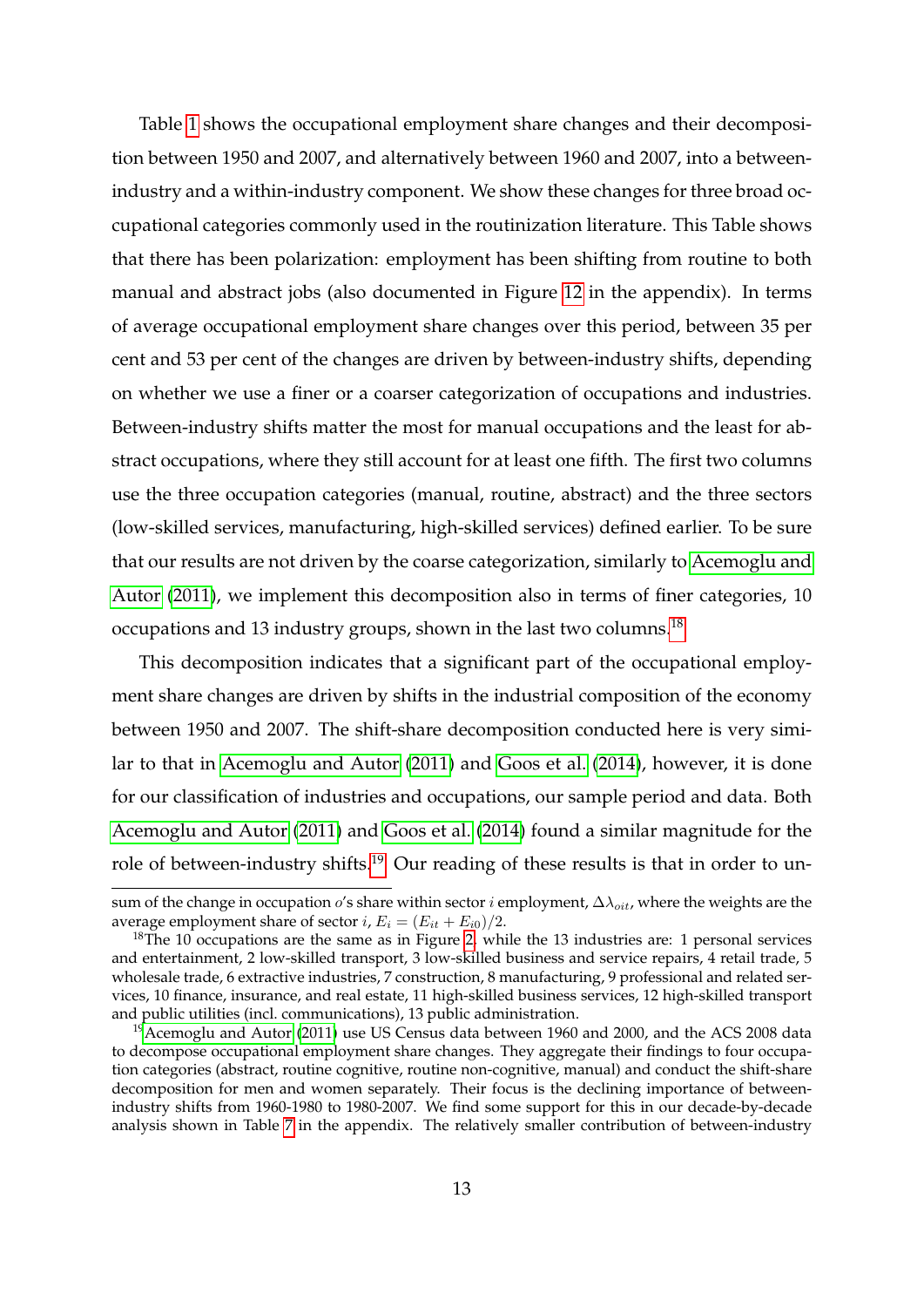derstand the occupational employment share changes it is important to consider the forces that drive the structural shift of employment away from manufacturing and towards both types of services.

To summarize, we show two new facts and an additional one about the occupational and sectoral employment shares and relative wages. We documented that polarization defined over occupational categories both in terms of employment and wages has been present in the US since the 1950s. Second we showed that the same patterns are discernible in terms of three broad sectors: low-skilled services, manufacturing and high-skilled services. Finally, we showed that a significant amount of the employment share changes in occupations is driven by the employment shifts across industries.

In the rest of the paper we present a simple model of sorting and structural change to jointly explain the sectoral shifts in employment and the changes in average sectoral wages. We then calibrate the model to quantitatively assess how much of the polarization of sectoral employment and wages it can explain over the last fifty years, when feeding in sectoral labor productivity from the data.

# **3 Model**

In order to illustrate the mechanism that is driving the polarization of wages and employment, we present a parsimonious static model, and analyze its behavior as productivity levels increase across sectors. The key novel feature of our model is that we assume that each sector values different skills in its production process. Relaxing the assumption of the homogeneity of labor allows us to derive predictions, not only about the labor and expenditure shares, but also about the relative average wages

shifts in later periods might be due to routinization kicking in after the 1980s, thus providing an extra force for within-industry reallocation of labor. Nonetheless, we find that even in the 1980-2007 period, between-industry shifts explain a significant part of occupational employment share changes. Goos et al. (2014) use data for 16 European countries between 1993 and 2010, and attribute a roughly equal role to between and within industry shifts in all occupations. They argue that part of the betweenindustry shifts can be driven by routinization, which is a within-industry phenomenon. Since routinization has a bigger impact on industries where routine labor is used more intensively, employment might shift away from these industries. However, routinization, linked to ICT, is not likely to be driving the faster productivity growth observed between the 1950s and 1980s.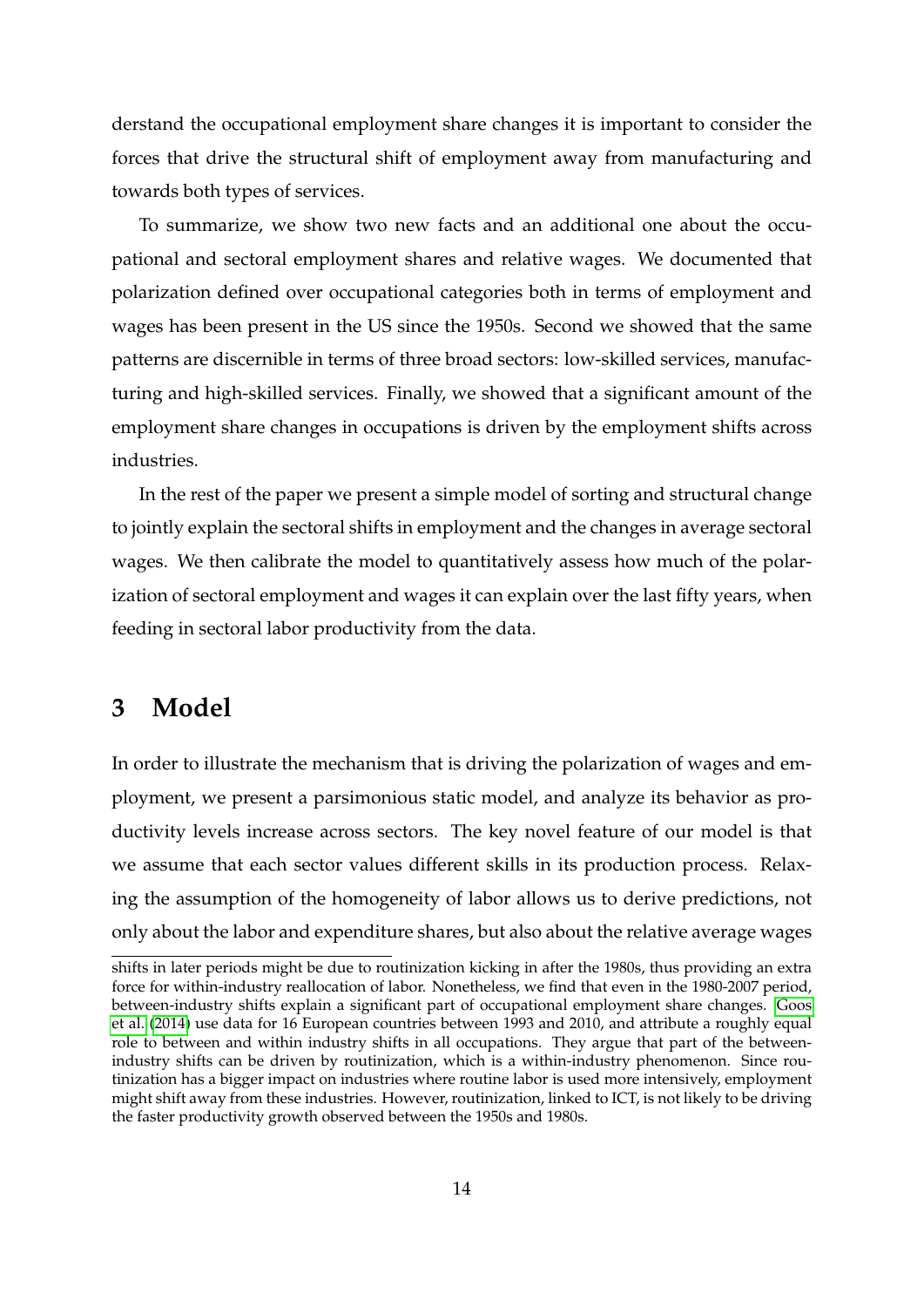across sectors over time.

We assume that the economy is populated by heterogeneous agents, who all make individually optimal decisions about their sector of work. Every individual chooses their sector of work to maximize wages, in a Roy-model type setup. We assume that in low-skilled services everyone is equally productive, as everyone uses the one unit of raw labor that they have. On the other hand, we assume that individuals are ex ante heterogeneous in their efficiency units of labor in manufacturing and in high-skilled services, and thus endogenously sort into the sector where the return to their labor is the highest.

Furthermore these individuals are organized into a stand-in household, which maximizes its utility subject to its budget constraint.<sup>20</sup> Households derive utility from consuming high- and low-skilled services and manufacturing goods.

The economy is in a decentralized equilibrium at all times: individuals make sectoral choices to maximize their wages, the stand-in household collects all wages and maximizes its utility by optimally allocating this income between low-skilled services, manufacturing goods and high-skilled services. Production is perfectly competitive, wages and prices are such that all markets clear. We analyze the qualitative and quantitative role of technological progress in explaining the observed wage and employment dynamics since the 1960s.

# **3.1 Sectors and production**

There are three sectors in the model: high-skilled services  $(S)$ , manufacturing  $(M)$ , and low-skilled services (L). All goods and services are produced in perfect competition, and each sector uses only labor as an input into production.

The technology to produce high-skilled services is:

$$
Y_s = A_s N_s,\tag{1}
$$

 $20$ We make the assumption of a stand-in household purely for expositional purposes. Given that the preferences we use are homothetic, the resulting sectoral demands are equal to the aggregation of individual demands.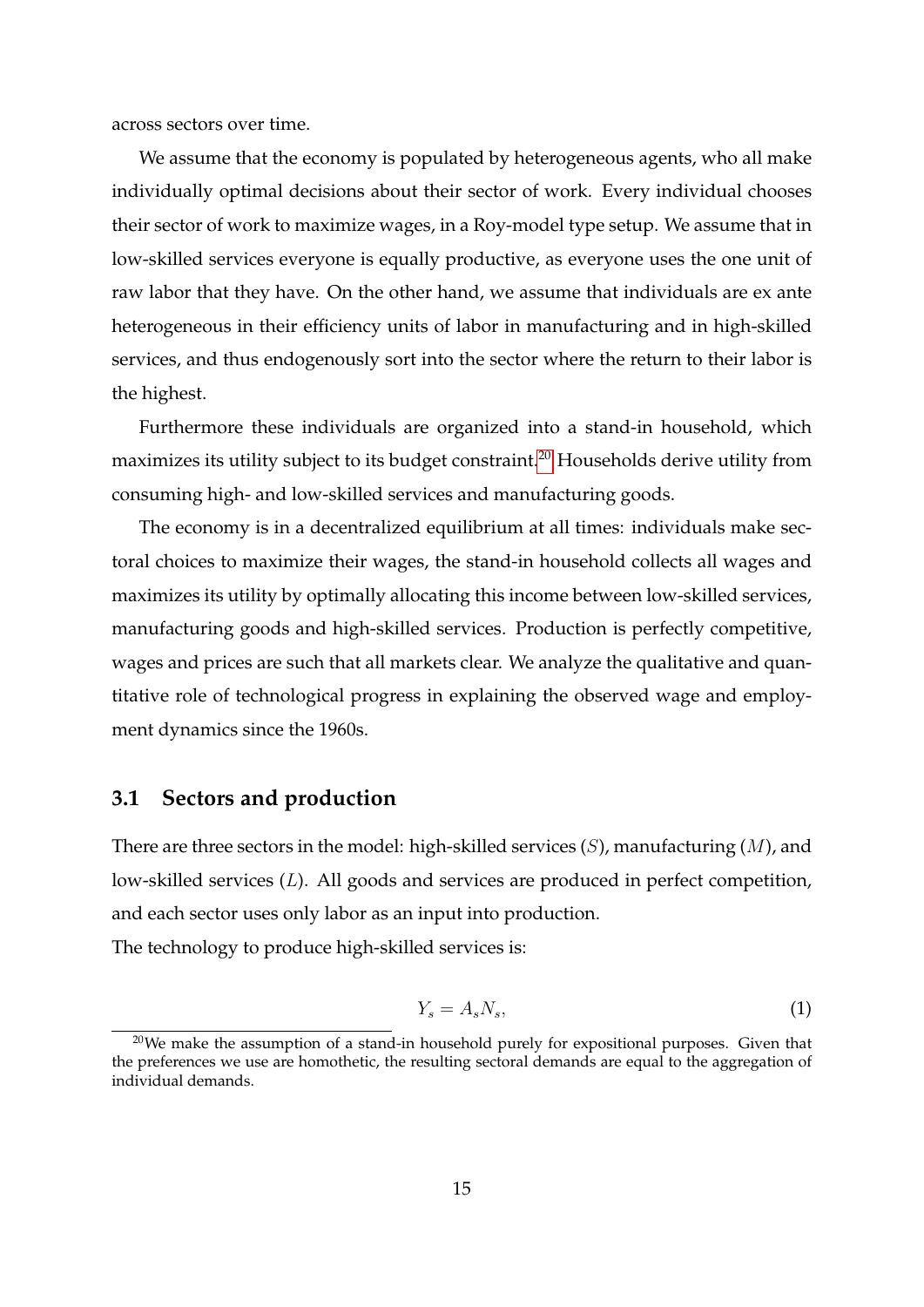where  $A_s$  is productivity and  $N_s$  is the total amount of efficiency units of labor (efficiency labor for short) hired in sector S for production. Sector S firms are price takers, therefore the equilibrium wage per efficiency unit of labor (unit wage for short) in this sector has to satisfy:

$$
\omega_s = \frac{\partial p_s Y_s}{\partial N_s} = p_s A_s. \tag{2}
$$

The technology to produce manufacturing goods is:

$$
Y_m = A_m N_m,\tag{3}
$$

where  $A_m$  is productivity,  $N_m$  is the total amount of efficiency units of labor hired in sector M. Since sector M firms are also price takers, the equilibrium wage per efficiency unit of labor in sector  $M$  has to satisfy:

$$
\omega_m = \frac{\partial p_m Y_m}{\partial N_m} = p_m A_m. \tag{4}
$$

Note that the wage of a worker with  $a$  efficiency units of sector  $i$  labor when working in sector  $i \in \{M, S\}$  is  $\omega_i a$ .

We assume that each worker is equally talented in providing low-skilled services, i.e. efficiency units of labor do not matter here. The total amount of low-skilled services provided is:

$$
Y_l = A_l L_l,\tag{5}
$$

where  $A_l$  is productivity, and  $L_l$  is the total amount of raw units of labor (raw labor for short) working in the low-skilled service sector. Since sector L firms are also price takers, the equilibrium wage per unit of raw labor in sector  $L$  has to satisfy:

$$
\omega_l = \frac{\partial p_l Y_l}{\partial L_l} = p_l A_l. \tag{6}
$$

Note that since everyone has the same amount of raw labor, everyone working in the low-skilled service sector earns the same wage.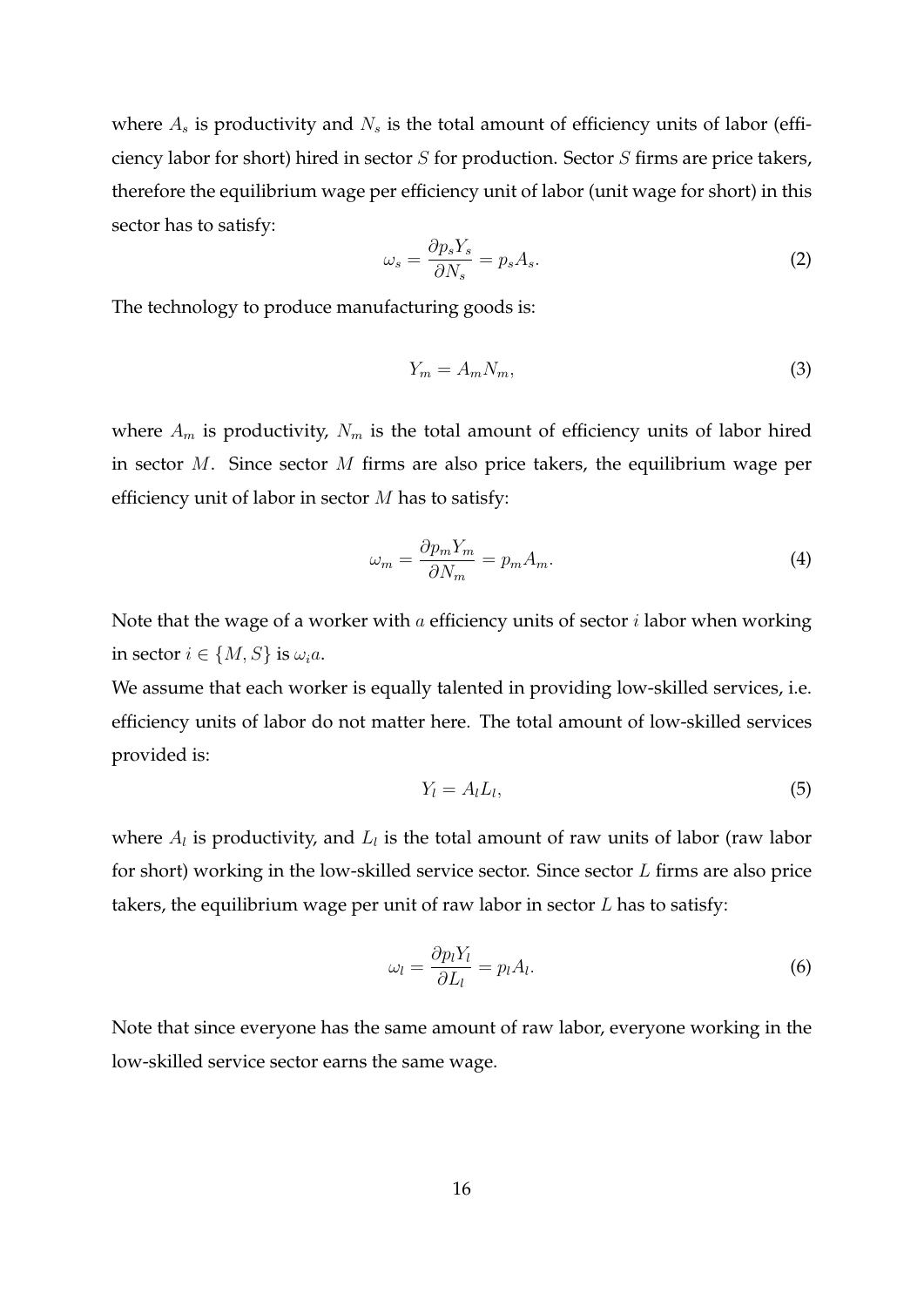### **3.2 Labor supply and demand for goods**

The stand-in household consists of a measure one continuum of different types of members. Each member chooses which one of the three market sectors to supply his one unit of raw labor in. The household collects the wages of all its members and decides how much low-skilled services, manufacturing goods and high-skilled services to buy on the market.

### **3.2.1 Sector of work**

We assume that every member of the household works full time in one of the three market sectors. Since every member can work in any of the three sectors, and each member's utility is increasing in his own wages (as well as in all other members' wages), it is optimal for each worker to choose the sector which provides him with the highest wages.

Individuals are heterogeneous in their endowment of efficiency units of labor,  $a \in$  $\mathbf{R}_+^2$ , which is drawn from a time invariant distribution  $f(\mathbf{a})$ . For simplicity we assume that each dimension of ability corresponds to one sector, such that  $a_m \equiv \mathbf{a}(1)$  denotes the individual's efficiency units of labor in manufacturing, while  $a_s \equiv \mathbf{a}(2)$  denotes his efficiency units in high-skilled services.<sup>21</sup> As we assume that low-skilled services only requires an individual's raw labor, each individual is equally productive when working in L. Therefore the wage of an individual with  $a = (a_m, a_s)$  efficiency units of labor in sector  $L$  is  $\omega_l$ , in sector  $M$  is  $a_m\omega_m$ , while if working in sector  $S$  it is  $a_s\omega_s.$ 

Given wage rates  $\omega_l, \omega_m, \omega_s$  – per unit of labor in sector  $L$  and per efficiency unit in  $M$  and  $S$  – the optimal decision of any agent can be characterized as follows.

#### **Result 1.** Given unit wage rates  $\omega_l, \omega_m$  and  $\omega_s$ , the optimal sector choice of individuals can be

<sup>&</sup>lt;sup>21</sup>The results of the model are qualitatively unchanged if we assume that an individual has  $\alpha_m$ **a**(1) +  $(1-\alpha_m)a(2)$  efficiency units of labor in manufacturing, while he has  $\alpha_s a(1)+(1-\alpha_s)a(2)$  in high-skilled services, as long as  $\alpha_m \neq \alpha_s$ .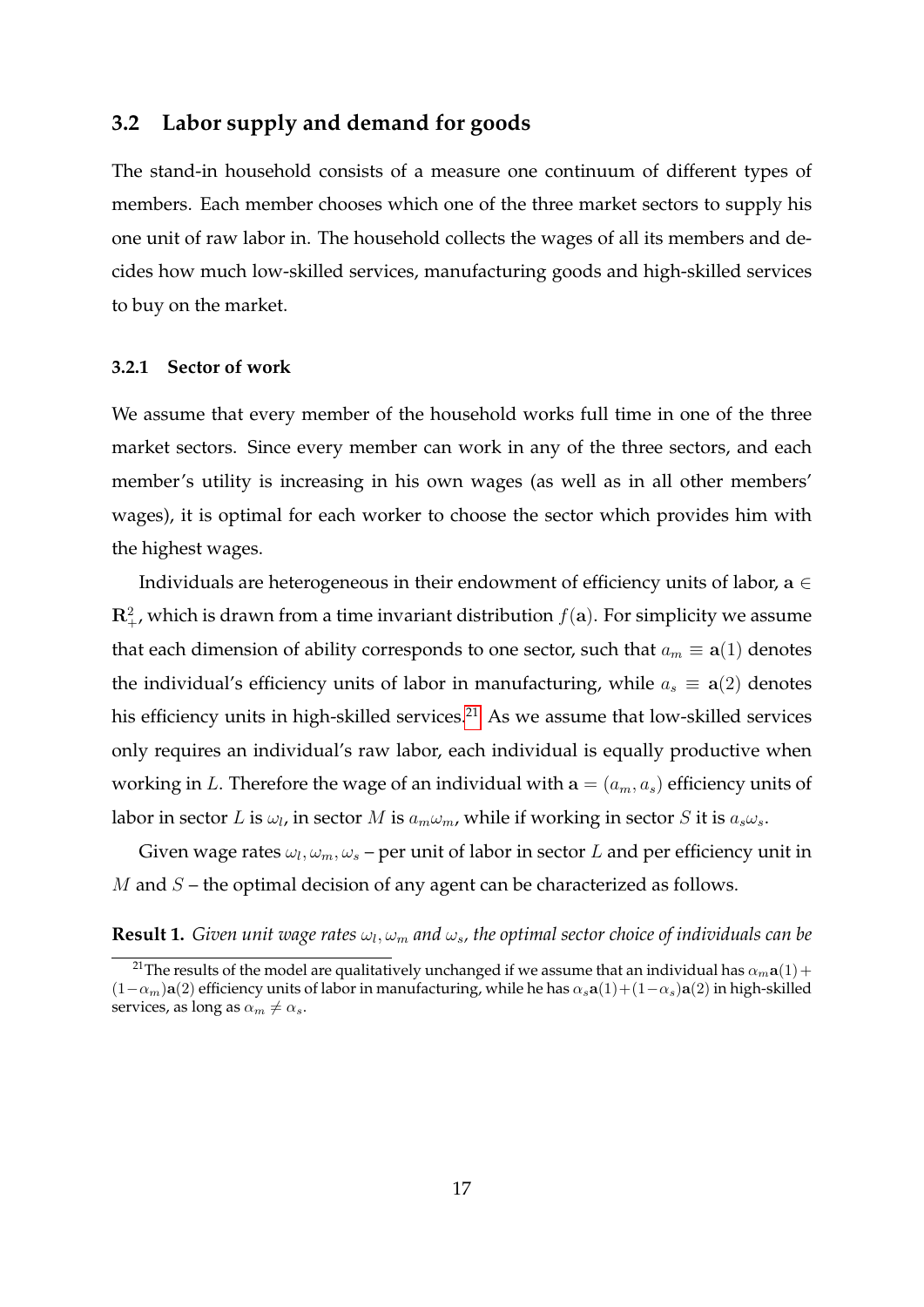*characterized by two cutoff values:*

$$
\widehat{a}_m \equiv \frac{\omega_l}{\omega_m},\tag{7}
$$

$$
\widehat{a}_s \equiv \frac{\omega_l}{\omega_s}.\tag{8}
$$

*It is optimal for an individual with*  $(a_m, a_s)$  *efficiency units of labor to work in sector* L *if and only if*

$$
a_m \leq \widehat{a}_m \quad \text{and} \quad a_s \leq \widehat{a}_s. \tag{9}
$$

*It is optimal for the individual to work in sector* M *if and only if*

$$
a_m \ge \widehat{a}_m \quad \text{and} \quad a_s \le \frac{\widehat{a}_s}{\widehat{a}_m} a_m. \tag{10}
$$

*Finally it is optimal to work in sector* S *if and only if*

$$
a_s \ge \widehat{a}_s \quad \text{and} \quad a_m \le \frac{\widehat{a}_m}{\widehat{a}_s} a_s \tag{11}
$$



Figure 4: Optimal sector of work

The figure depicts the optimal sector of work choices as a function of  $\hat{a}_m = \omega_l/\omega_m$  and  $\hat{a}_s = \omega_l/\omega_s$ . The blue dotted area shows the efficiency unit pairs  $(a_m, a_s)$  where L is the optimal sector, the red vertically striped area shows where  $M$  is optimal, and the green horizontally striped area shows where S is optimal.

Figure 4 shows this endogenous sorting behavior. Individuals who have low efficiency units in both manufacturing and high-skilled services sort into low-skilled ser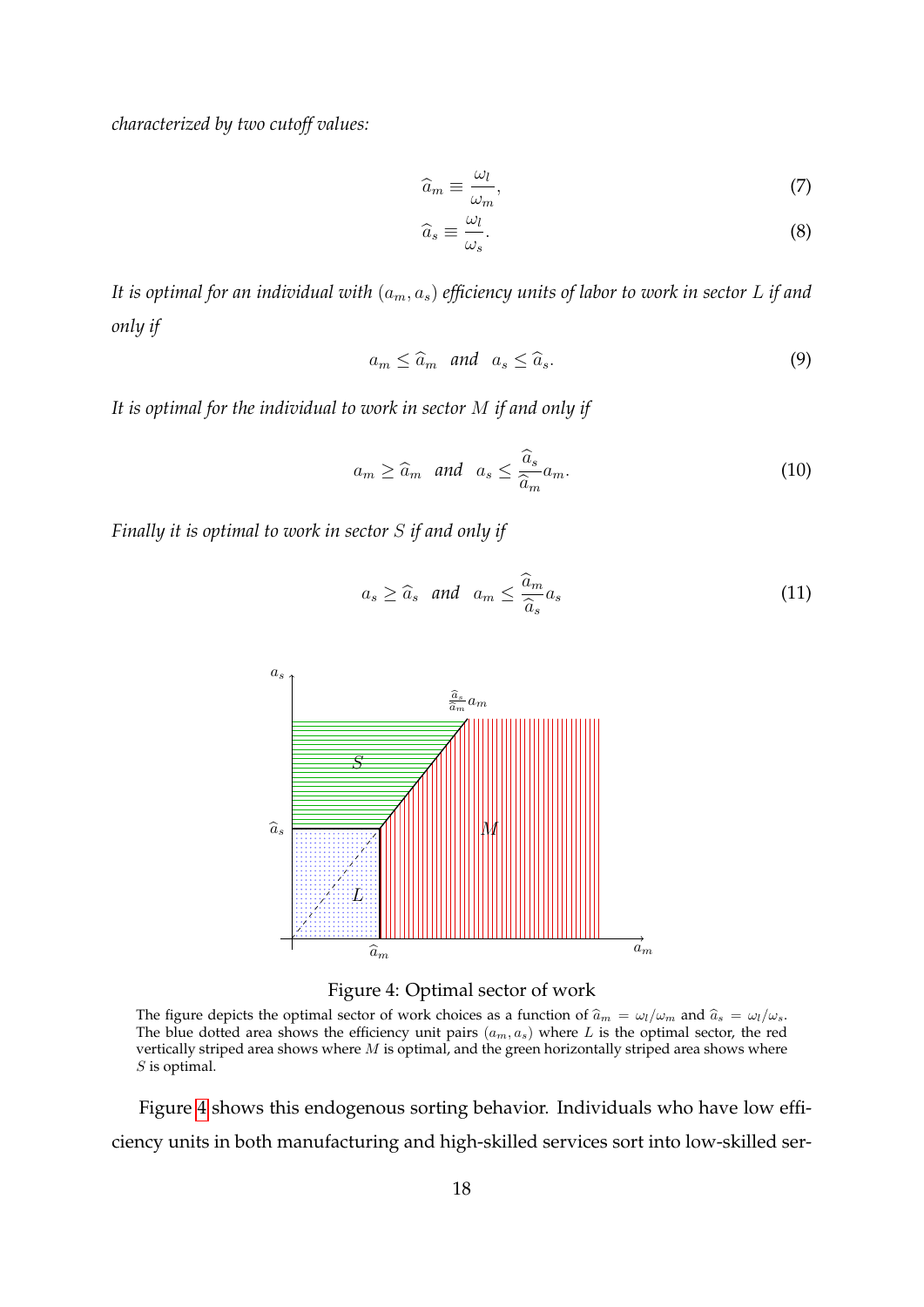vices (the blue dotted area). Individuals with high enough manufacturing efficiency and relative to this a low high-skilled service efficiency sort into manufacturing jobs (the red vertically striped area). Individuals who have a high enough high-skilled service efficiency and relative to this a low manufacturing efficiency choose to work in high-skilled services (the green horizontally striped area).

It is worth to consider the optimal sorting patterns as a function of relative unit wages. A ceteris paribus fall in the sector M unit wage,  $\omega_m$ , makes working in sector  $M$  less attractive both compared to working in sector  $L$  and  $S$ . In the graph this change would be represented by an outward shift in  $\widehat{a}_m = \omega_l/\omega_m$ , and a flattening of  $a_m\hat{a}_s/\hat{a}_m = a_m\omega_m/\omega_s$ ; sector M is squeezed from both sides. A ceteris paribus fall in the sector S unit wage,  $\omega_s$ , has similar effects. In the graph  $\hat{a}_s = \omega_l/\omega_s$  would shift up, as sector L becomes more attractive, and  $a_m\hat{a}_s/\hat{a}_m$  would become steeper as sector M becomes more attractive; sector S loses from both sides. A fall in sector L unit wage,  $\omega_l$ , holding everything else constant, makes sector  $L$  less attractive. This would be captured in the graph by an inward shift of  $\widehat{a}_m = \omega_l/\omega_m$  and a downward shift of  $\widehat{a}_s = \omega_l/\omega_s$ , leaving  $a_m\widehat{a}_s/\widehat{a}_m$  unchanged; both sector M and S become more attractive compared to sector L.

The optimal sector of work choices of individuals determine the effective labor supplies in the three markets:

$$
L_l(\widehat{a}_m, \widehat{a}_s) = \int_0^{\widehat{a}_m} \int_0^{\widehat{a}_s} f(a_m, a_s) da_s da_m,
$$
\n(12)

$$
N_m(\widehat{a}_m, \widehat{a}_s) = \int_{\widehat{a}_m}^{\infty} \int_0^{\frac{\widehat{a}_s}{\widehat{a}_m} a_m} a_m f(a_m, a_s) da_s da_m, \tag{13}
$$

$$
N_s(\widehat{a}_m, \widehat{a}_s) = \int_{\widehat{a}_s}^{\infty} \int_0^{\frac{\widehat{a}_m}{\widehat{a}_s} a_s} a_s f(a_m, a_s) da_m da_s.
$$
 (14)

Note that in sector  $M$  and  $S$  these are the effective labor supplies, the raw labor sup-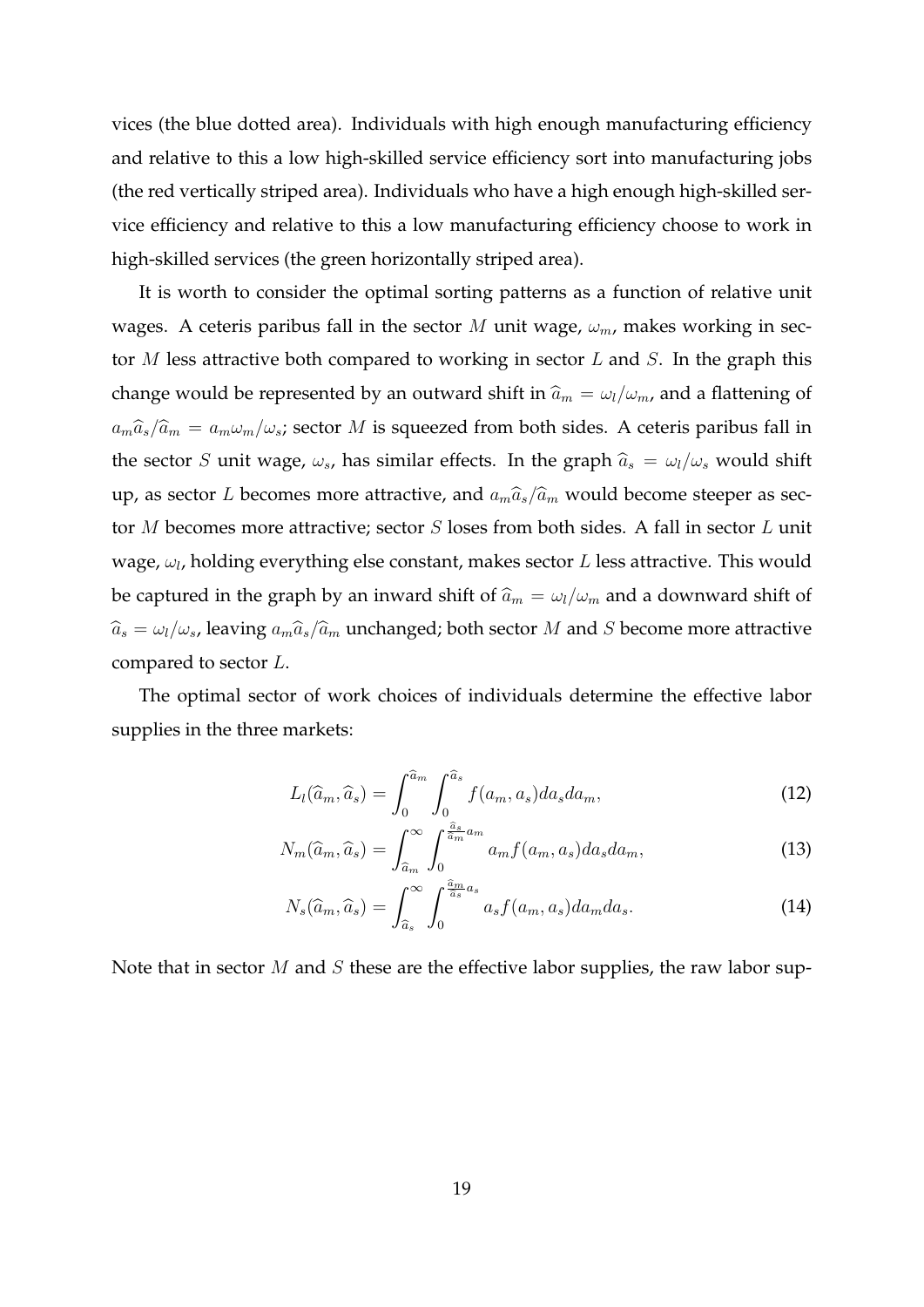plies – or employment shares $22$  – in these sectors are:

$$
L_m(\widehat{a}_m, \widehat{a}_s) = \int_{\widehat{a}_m}^{\infty} \int_0^{\frac{\widehat{a}_s}{\widehat{a}_m} a_m} f(a_m, a_s) da_s da_m,\tag{15}
$$

$$
L_s(\widehat{a}_m, \widehat{a}_s) = \int_{\widehat{a}_s}^{\infty} \int_0^{\frac{\widehat{a}_m}{\widehat{a}_s} a_s} f(a_m, a_s) da_m da_s.
$$
 (16)

Note that  $\omega_l, \omega_m, \omega_s$  are the sectoral unit wages, and we are also interested in the sectoral average wages. These simply are the total earnings in a sector divided by the mass of people working in the sector:

$$
\overline{w}_l = \frac{\int_0^{\widehat{a}_m} \int_0^{\widehat{a}_s} \omega_l f(a_m, a_s) da_s da_m}{L_l} = \omega_l,
$$
\n(17)

$$
\overline{w}_m = \frac{\int_{\widehat{a}_m}^{\infty} \int_0^{\frac{a_s}{\widehat{a}_m} a_m} \omega_m a_m f(a_m, a_s) da_s da_m}{L_m} = \omega_m \frac{N_m}{L_m},\tag{18}
$$

$$
\overline{w}_s = \frac{\int_{\widehat{a}_s}^{\infty} \int_0^{\frac{\widehat{a}_m}{\widehat{a}_s} a_s} \omega_s a_s f(a_m, a_s) da_m da_s}{L_s} = \omega_s \frac{N_s}{L_s}.
$$
\n(19)

#### **3.2.2 Demand for consumption goods and services**

Household members derive utility from low-skilled services, manufacturing goods and high-skilled services. The household allocates total income earned by household members to maximize the following utility:

$$
\max_{C_l, C_m, C_s} u \left( \left[ \theta_l C_l^{\frac{\varepsilon - 1}{\varepsilon}} + \theta_m C_m^{\frac{\varepsilon - 1}{\varepsilon}} + \theta_s C_s^{\frac{\varepsilon - 1}{\varepsilon}} \right]^\frac{\varepsilon}{\varepsilon - 1} \right)
$$
  
s.t.  $p_l C_l + p_m C_m + p_s C_s \le \omega_l L_l + \omega_m N_m + \omega_s N_s$ 

where *u* is any monotone increasing function,  $\omega_l L_l + \omega_m N_m + \omega_s N_s$  are the total wages of household members,  $p_l$ ,  $p_m$ , and  $p_s$  are the prices of the low-skilled services, the manufacturing goods, and the high-skilled services.

<sup>&</sup>lt;sup>22</sup>The empirical counterpart of these raw labor supplies,  $L_l, L_m, L_s$  are the sectoral employment shares, as  $L_l + L_m + L_s = 1$ .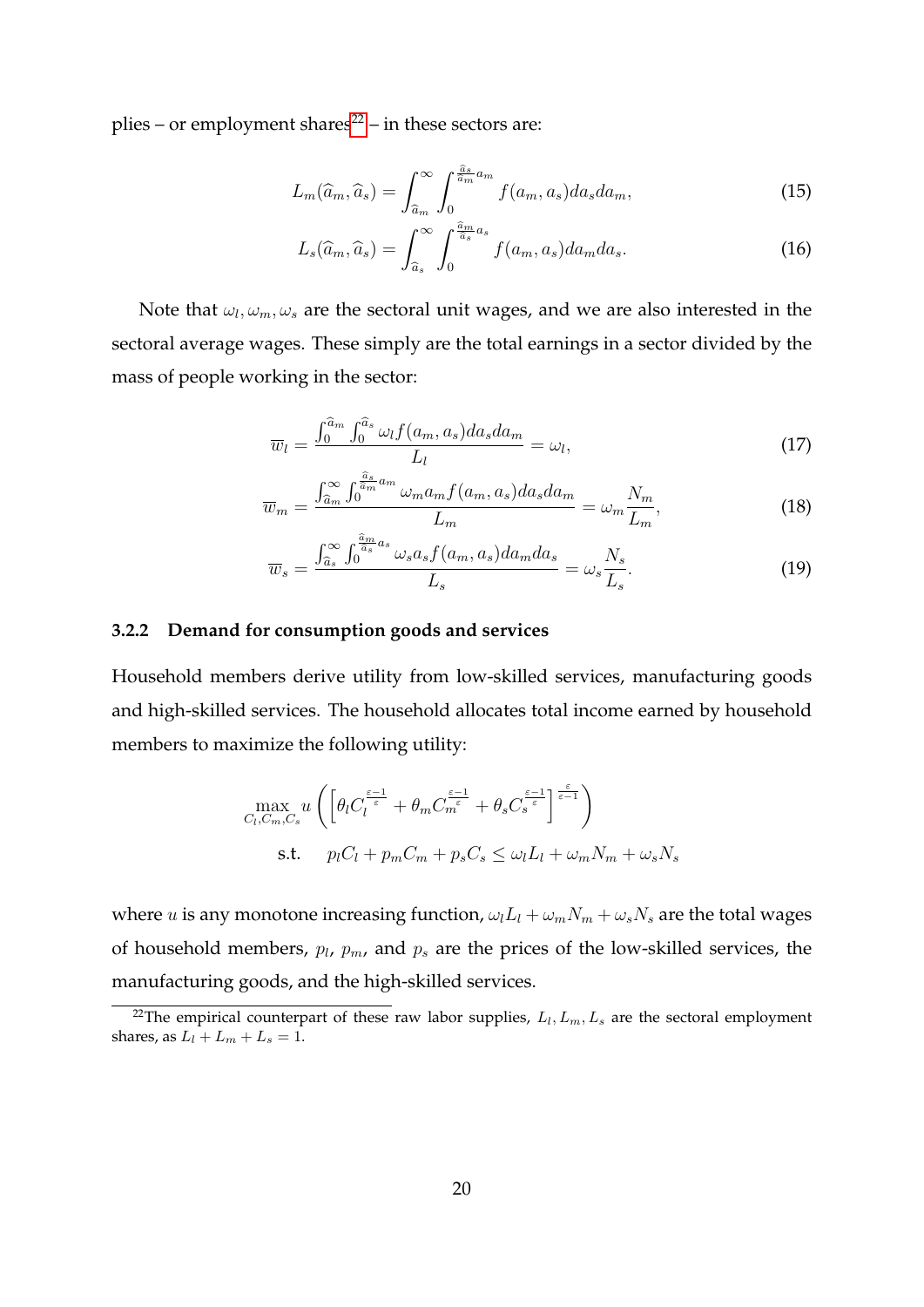The household's optimal consumption bundle has to satisfy:

$$
\frac{C_l}{C_m} = \left(\frac{p_l}{p_m} \frac{\theta_m}{\theta_l}\right)^{-\varepsilon},\tag{20}
$$

$$
\frac{C_s}{C_m} = \left(\frac{p_s}{p_m} \frac{\theta_m}{\theta_s}\right)^{-\varepsilon}.
$$
\n(21)

## **3.3 Competitive equilibrium and structural change**

A competitive equilibrium is given by cutoff sector-of-work efficiencies  $\{\widehat{a}_m, \widehat{a}_s\}$ , unit wage rates  $\{\omega_l, \omega_m, \omega_s\}$ , prices  $\{p_l, p_m, p_s\}$ , and consumption demands  $\{C_l, C_m, C_s\}$ , given productivities  $\{A_l, A_m, A_s\}$ , where individuals, households and firms make optimal decisions, and all markets clear.

Using goods market clearing in all sectors ( $Y_i = C_i$  for  $i = L, M, S$ ), where the supply is given by (1), (3) and (5), and the market clearing unit wage rates, (2), (4) and (6), in the household's optimality conditions, (20) and (21), we obtain the following:

$$
\frac{A_l}{A_m} \frac{L_l}{N_m} = \left(\underbrace{\frac{\omega_l}{\omega_m} \frac{A_m}{A_l} \frac{\theta_m}{\theta_l}}_{=p_l/p_m}\right)^{-\varepsilon},
$$
\n
$$
\frac{A_s}{A_m} \frac{N_s}{N_m} = \left(\frac{\omega_s}{\frac{\omega_m}{A_s} \frac{A_m}{A_s} \frac{\theta_m}{\theta_s}}\right)^{-\varepsilon}.
$$

The left hand side is the relative supply, while the right hand side is the relative demand for low- and respectively high-skilled services compared to manufacturing. A change in the relative productivity affects both the relative supply and the relative demand.

An increase in relative manufacturing productivity compared to low-skilled service productivity  $(A_m/A_l)$  has two direct effects: (i) it reduces the relative supply of low-skilled services,  $(Y_l/Y_m)$ , and (ii) through an increase in the relative price of lowskilled services  $(p_l/p_m)$ , it lowers the relative demand for low-skilled services. If lowskilled services and manufacturing goods are complements,  $\varepsilon$  < 1, the effect through relative prices is the weaker one, and relative supply falls by more than relative demand. To restore equilibrium, the relative supply of low-skilled services has to in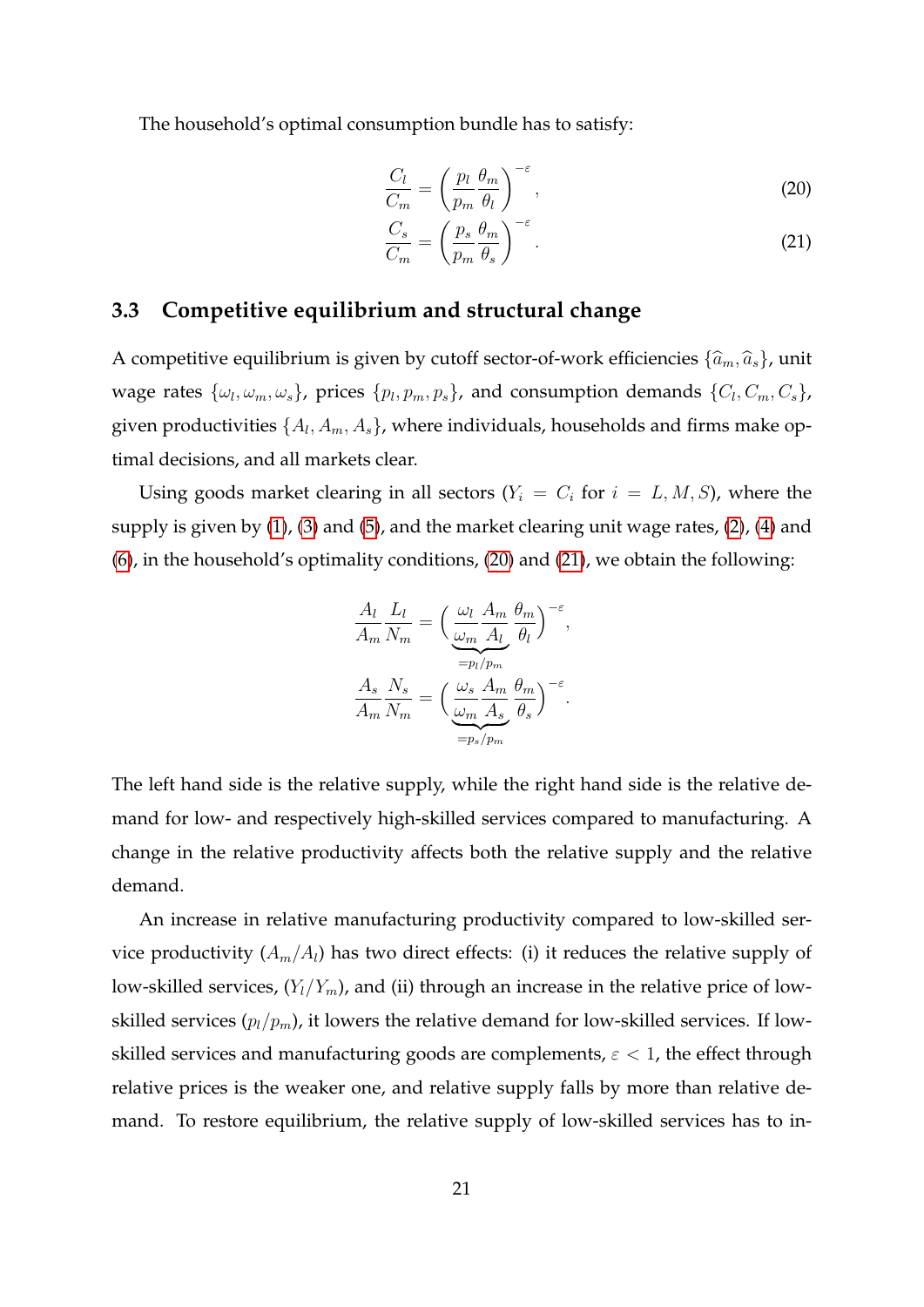crease and/or its relative demand has to fall compared to manufacturing.

In order for the relative supply to increase, the efficiency units of labor hired in low-skilled services have to increase relative to manufacturing, which requires a rise in the relative unit wage,  $\omega_l/\omega_m$ . At the same time, a rise in the relative unit wage also increases the relative price of low-skilled services, thus lowering the relative demand. Therefore the equilibrium requires a rise in the relative low-skilled service unit wage compared to the manufacturing unit wage. Similarly, an increase in  $A_m/A_s$ , through its affect on relative supply and relative demand, requires a rise in  $\omega_s/\omega_m$ .

Using the definition of the optimal sector-of-work cutoffs (7) and (8), we can express the relative unit wages as  $\omega_l/\omega_m = \hat{a}_m$  and  $\omega_s/\omega_m = \hat{a}_m/\hat{a}_s$ . Substituting this into the two above equations, and using the optimal sorting of individuals, (12), (13) and (14), we obtain the following expressions, which allow us to formally analyze the comparative static properties of the equilibrium:

$$
\frac{L_l(\widehat{a}_m, \widehat{a}_s)}{N_m(\widehat{a}_m, \widehat{a}_s)} \widehat{a}_m^{\varepsilon} = \left(\frac{A_m}{A_l}\right)^{1-\varepsilon} \left(\frac{\theta_m}{\theta_l}\right)^{-\varepsilon},\tag{22}
$$

$$
\frac{N_s(\widehat{a}_m, \widehat{a}_s)}{N_m(\widehat{a}_m, \widehat{a}_s)} \left(\frac{\widehat{a}_m}{\widehat{a}_s}\right)^\varepsilon = \left(\frac{A_m}{A_s}\right)^{1-\varepsilon} \left(\frac{\theta_m}{\theta_s}\right)^{-\varepsilon}.\tag{23}
$$

These two equations implicitly define the equilibrium sector-of-work cutoffs,  $\hat{a}_m$  and  $\hat{a}_s$ , and in turn these cutoffs fully characterize the equilibrium of the economy.

**Proposition 1.** *When manufacturing goods and the two types of services are complements (*ε < 1*), then faster productivity growth in manufacturing than in both types of services*  $(dA_m/A_m > dA_s/A_s = dA_l/A_l)$ , leads to a change in the optimal sorting of individuals *across sectors. In particular*  $\hat{a}_m = \omega_l/\omega_m$  *and*  $\hat{a}_m/\hat{a}_s = \omega_s/\omega_m$  *unambiguously increase, while*  $\widehat{a}_s = \omega_l/\omega_s$  *can rise or fall. This results in an unambiguous increase in labor in L, in efficiency labor in* S*, and a reduction in efficiency and raw labor in* M*.*

*Proof.* Total differentiation of (22) and (23). See appendix for details. 
$$
\Box
$$

Proposition 1 confirms the results of Ngai and Pissarides (2007) in terms of efficiency labor, rather than raw labor or employment shares: when sectoral outputs are complements in consumption, efficiency labor needs to reallocate to the sectors which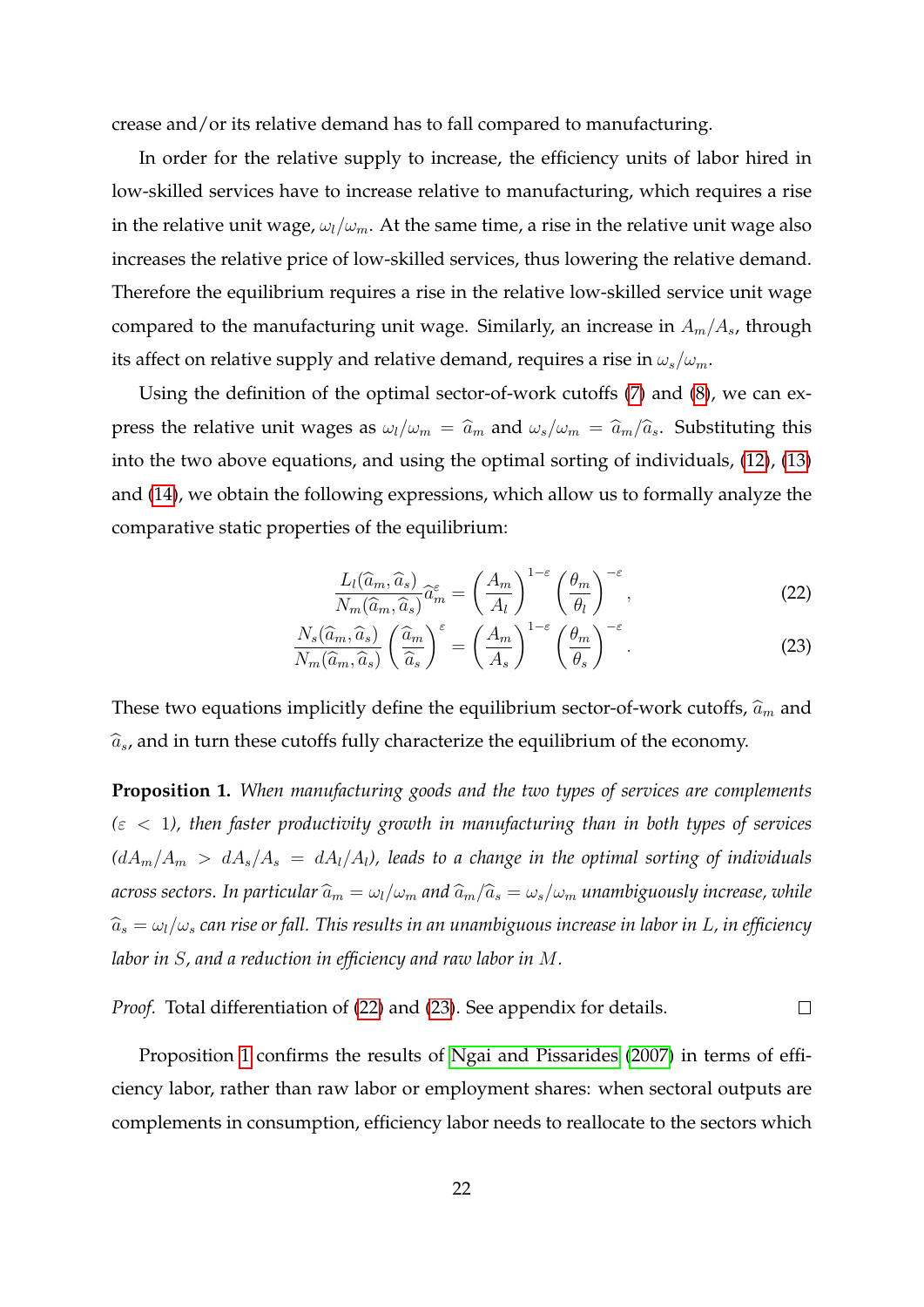become relatively less productive. As manufacturing productivity grows the fastest, efficiency labor has to move out of manufacturing into both low- and high-skilled services. Since individuals optimally sort into the sector with the highest return for them, this implies that the optimal sector-of-work cutoffs have to adjust. Proposition 1 states and Figure 5 depicts what these adjustments entail. The adjustment to the new equilibrium requires sector M to be squeezed from both sides,  $\hat{a}_m = \omega_l/\omega_m$  has to shift to the right ( $\omega_l$  has to increase relative to  $\omega_m$ ), and  $a_m\hat{a}_s/\hat{a}_m = a_m\omega_m/\omega_s$  has to become flatter ( $\omega_s$  has to increase relative to  $\omega_m$ ). This is very intuitive: sector M has to shrink, while sector  $L$  and  $S$  have to expand, which requires sector  $M$  unit wages to fall both relative to sector  $S$  and sector  $L$  unit wages. It is worth to note that these results hold for any underlying distribution of efficiency units of labor,  $f(a_m, a_s)$ . However, since sector  $L$  and  $S$  productivity grow at the same rate, in general it is ambiguous whether the boundary between L and S shifts up or down ( $\widehat{a}_s = \omega_l/\omega_s$  increases or decreases).



Figure 5: Change in the optimal sorting

The figure shows the possible shifts in  $\hat{a}_m$  and  $\hat{a}_s$  in response to an increase in relative manufacturing productivity when the sectoral outputs are complements in consumption. The original cutoffs are shown in gray, while the new ones are shown in black and bold. While  $\hat{a}_m$  unambiguously increases, and  $\hat{a}_s/\hat{a}_m$  unambiguously decreases, the direction of change in  $\hat{a}_s$  is ambiguous.

To understand what these adjustments imply for employment shares (or for raw labor) Figure 5 is useful. Efficiency labor in  $M$  is the aggregate amount of  $a_m$  in the area bounded by  $\hat{a}_m$  and  $a_m\hat{a}_s/\hat{a}_m$ , while raw labor is just the mass of individuals in the same area. Both the outward shift of  $\hat{a}_m$  and the flattening of  $\hat{a}_s/\hat{a}_m$  have a negative impact on both raw and efficiency labor in  $M$ . Similarly efficiency labor in  $S$  is the aggregate amount of  $a_s$  in the area bounded by  $\widehat{a}_s$  and  $a_m\widehat{a}_s/\widehat{a}_m$ , while raw labor is the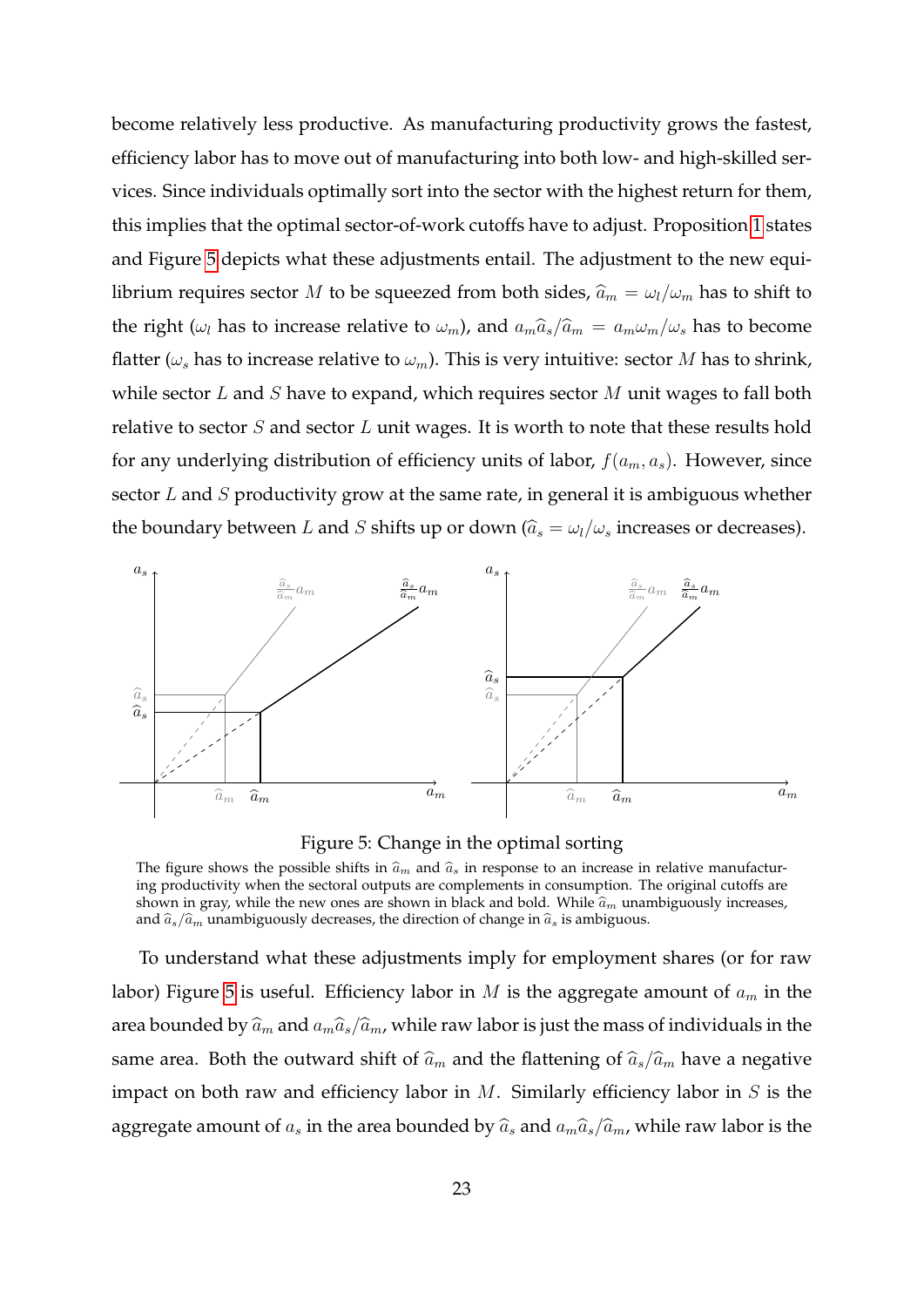mass in the same area. If  $\hat{a}_s$  falls, as shown in the left panel, then efficiency and raw labor in S increases. If  $\hat{a}_s$  increases, shown in the right panel, raw labor in S might fall, while efficiency labor in  $S$  has to increase. The fact that efficiency labor in  $S$  has to increase implies that the amount of efficiency labor in S lost due to the increase in  $\widehat{a}_s$  is smaller than the amount gained due to the decrease in  $\widehat{a}_s/\widehat{a}_m$ . However, since the average  $a_s$  in the area lost is strictly lower than in the area gained, we cannot determine, in general, whether in  $S$  raw labor increases or falls. Since in low-skilled services efficiency and raw labor units are the same, the employment share of lowskilled services increases.

In terms of relative average wages, in general it is not possible to sign the changes predicted by the model. The reason is self-selection; the workers leaving manufacturing are the ones that have a relatively low efficiency. As a consequence, the average efficiency in manufacturing increases when its employment share decreases. This tends to increase the average wage in manufacturing compared to the other sectors, offsetting to some extent the direct effect of the falling relative manufacturing unit wage. Without further assumptions, it is conceivable that the indirect effect through the average efficiency might overturn the direct effect of changing unit wages. To see this, consider the average low-skilled service wage, (17), relative to the average manufacturing wage, (18):

$$
\frac{\overline{w}_l}{\overline{w}_m} = \frac{\omega_l}{\omega_m \frac{N_m}{L_m}} = \frac{\widehat{a}_m}{\overline{a}_m},
$$

where  $\overline{a}_m \equiv N_m/L_m$  is the average efficiency of manufacturing workers in M. The percentage change in the average wage of low-skilled service workers relative to manufacturing workers is then just:

$$
\frac{d\frac{\overline{w}_l}{\overline{w}_m}}{\frac{\overline{w}_l}{\overline{w}_m}} = \frac{d\widehat{a}_m}{\widehat{a}_m} - \frac{d\overline{a}_m}{\overline{a}_m},
$$

i.e. the difference between the percentage change in the sector-of-work cutoff between  $L$  and  $M$  and the percentage change in the average efficiency in sector  $M$ . From Proposition 1 we know that  $\frac{d\hat{a}_m}{\hat{a}_m}$  $\frac{da_m}{\widehat{a}_m}$  is positive, the question is whether the average efficiency in M can increase more in percentage terms than this.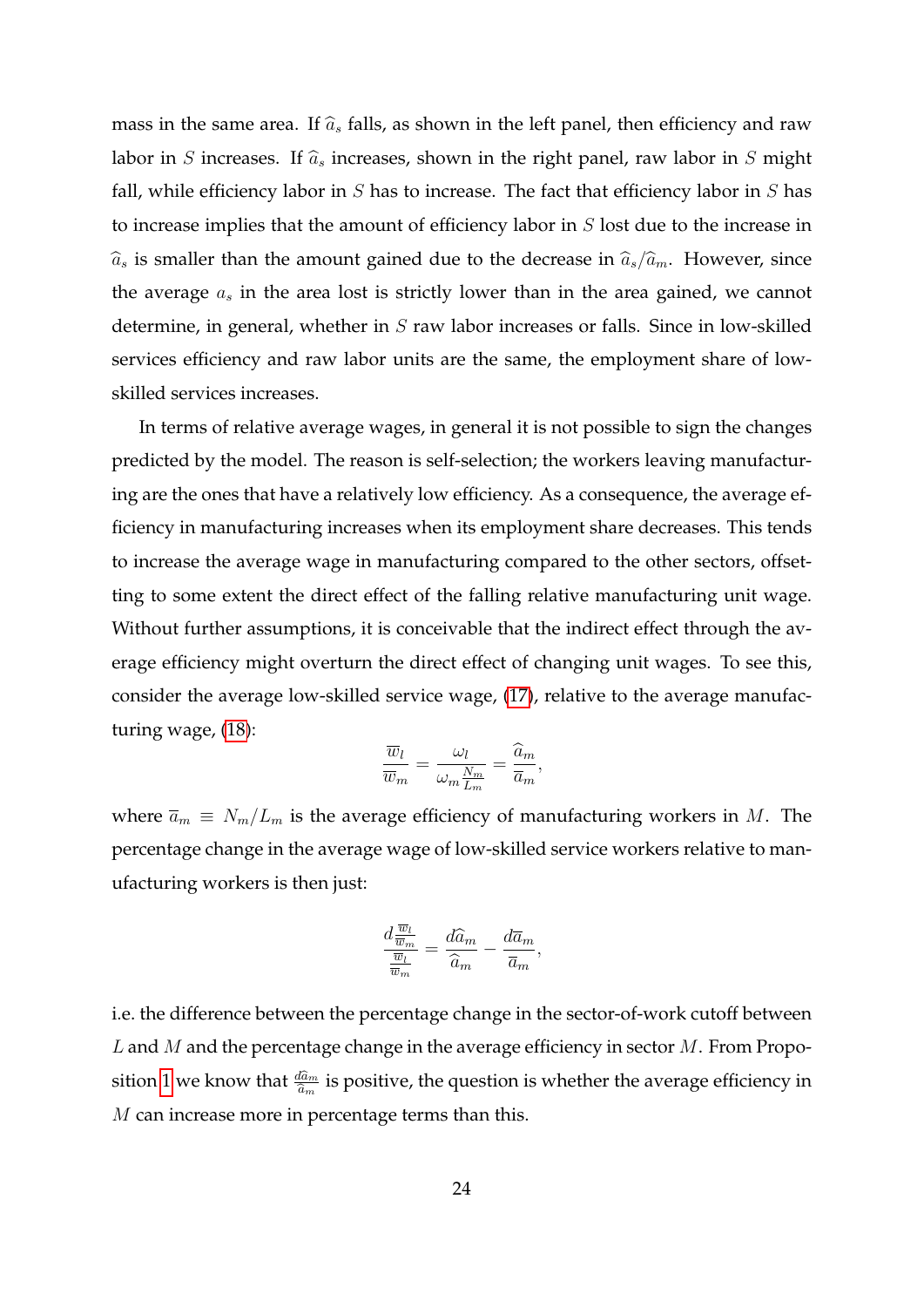Similarly the average high-skilled service wage, (19), relative to the average manufacturing wage can be expressed as:

$$
\frac{\overline{w}_s}{\overline{w}_m} = \frac{\omega_s \frac{N_s}{L_s}}{\omega_m \frac{N_m}{L_m}} = \frac{\widehat{a}_m}{\widehat{a}_s} \frac{\overline{a}_s}{\overline{a}_m},
$$

where  $\overline{a}_s \equiv N_s/L_s$  is the average efficiency of high-skilled service workers in S. This implies that the percentage change in the relative wage is:

$$
\frac{d\frac{\overline{w}_s}{\overline{w}_m}}{\frac{\overline{w}_s}{\overline{w}_m}} = \frac{d\widehat{a}_m}{\widehat{a}_m} - \frac{d\widehat{a}_s}{\widehat{a}_s} + \frac{d\overline{a}_s}{\overline{a}_s} - \frac{d\overline{a}_m}{\overline{a}_m}.
$$

The direct effect of the change in the cutoffs  $(d\hat{a}_m/\hat{a}_m - d\hat{a}_s/\hat{a}_s)$  is again positive by Proposition 1, while in general its indirect effect through the average sectoral abilities goes in the opposite direction. Again the overall change cannot be signed independent of the underlying distribution of efficiency units and of the initial level of labor in the different sectors. Even though for a general distribution we were not able to formally show that the direct effect of the change in cutoffs always dominates the indirect effect through average sectoral abilities, for the most commonly used classes of distributions in all our simulations the relative average wages (for both  $L$  and  $S$  to  $M$ ) moved in the same direction as the cutoffs.

Since the structural change literature focuses on employment shares and value added shares, we also investigate our model's implications for the relative value added. We can show that relative sectoral value added shares increase in the sectors with lower productivity growth if the sectoral outputs are complements in consumption.

**Proposition 2.** *When manufacturing goods and the two types of services are complements (*ε < 1*), then faster productivity growth in manufacturing than in both types of services*  $(dA_m/A_m > dA_s/A_s = dA_l/A_l)$ , increases the relative value added in both high- and low*skilled services compared to manufacturing:*

$$
d\frac{p_s Y_s}{p_m Y_m} > 0 \quad \text{and} \quad d\frac{p_l Y_l}{p_m Y_m} > 0.
$$

These results can be understood by considering the following. In this model, sectoral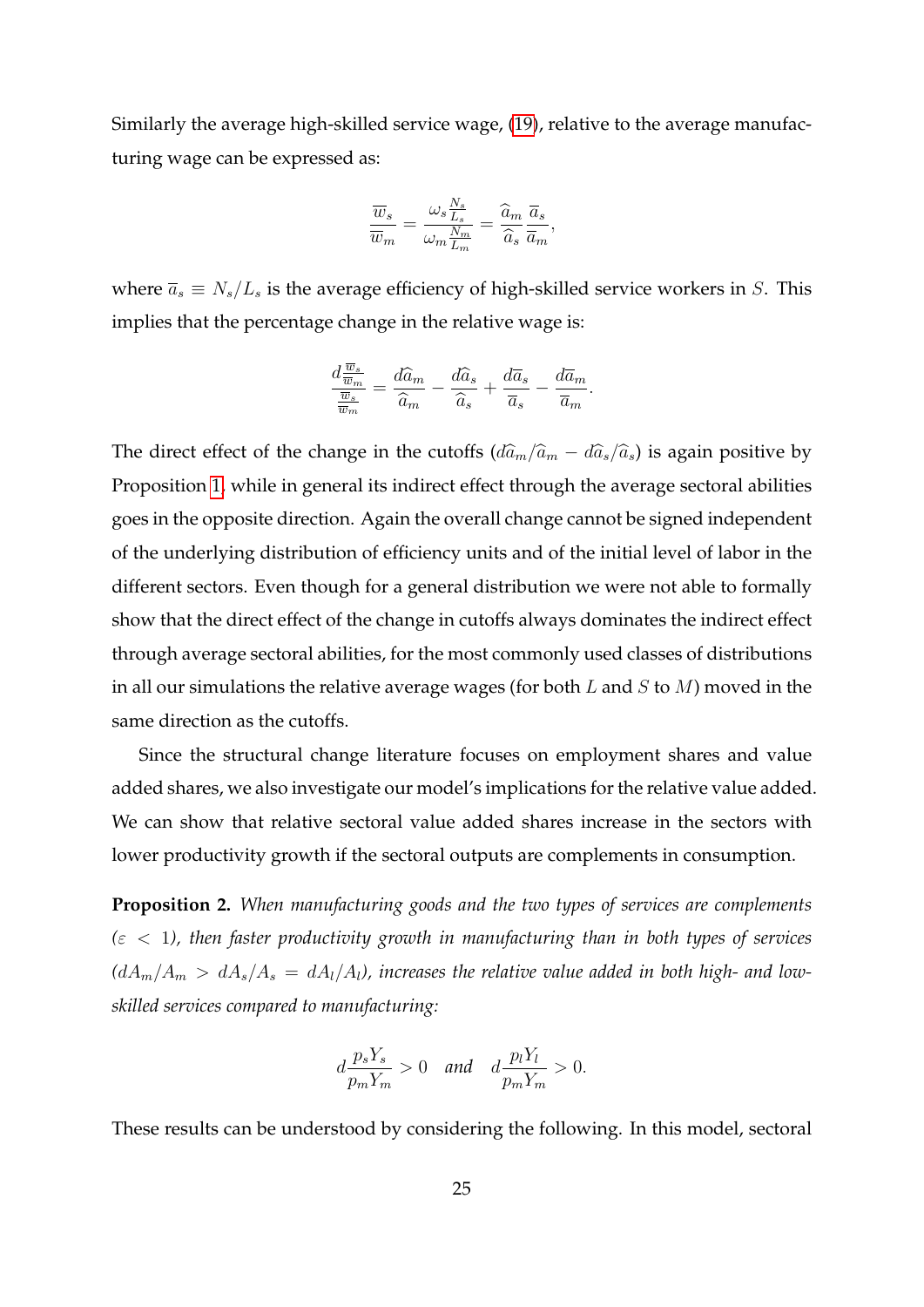value added is equal to the sectoral wage bill:  $p_i Y_i = p_i A_i N_i = \omega_i N_i$ . Proposition 1 tells us that  $\omega_l/\omega_m = \widehat{a}_m$  increases, that  $L_l$  increases, and  $N_m$  falls. Both relative unit wages and effective labor changes increase the value added output of sector L relative to sector M. Similarly,  $\omega_s/\omega_m = \hat{a}_m/\hat{a}_s$  also increases according to Proposition 1, while efficiency labor in  $S$  increases and in  $M$  it falls.

The sectoral value added can be further expressed as  $p_iY_i=\omega_iN_i=\overline{w}_iL_i$ , since the sectoral wage bill can be expressed as either sectoral unit wage times sectoral efficiency labor, or as sectoral average wage times sectoral raw labor. Using this latter expression we can show that

$$
\frac{p_i Y_i}{p_j Y_j} = \frac{\overline{w}_i}{\overline{w}_j} \frac{L_i}{L_j}.
$$

According to our model relative sectoral value added has to equal the product of relative sectoral average wages and relative sectoral employment shares. This result holds even if we include capital in the model, unless one assumes either imperfect capital mobility across sectors, or different sectoral capital intensities. Since in the data the relative sectoral value added does not equal the product of relative sectoral average wages and employment shares, in our calibration we target relative average wages and sectoral employment shares, as it is the evolution of these two measures that is the focus of our paper.

# **4 Quantitative results**

In this section we quantitatively assess the contribution of structural transformation to the polarization of employment and wages across sectors. To do this we consider the evolution of the competitive equilibrium in terms of employment shares and relative average sectoral wages as productivity increases in manufacturing and in both lowand high-skilled services. We calibrate our parameters to match four key moments in 1960, and then feed in the exogenous process for labor productivity to generate predictions for the evolution of labor and wages. We choose 1960 as the starting point for the quantitative evaluation of the model, because as documented in section 2.2 the con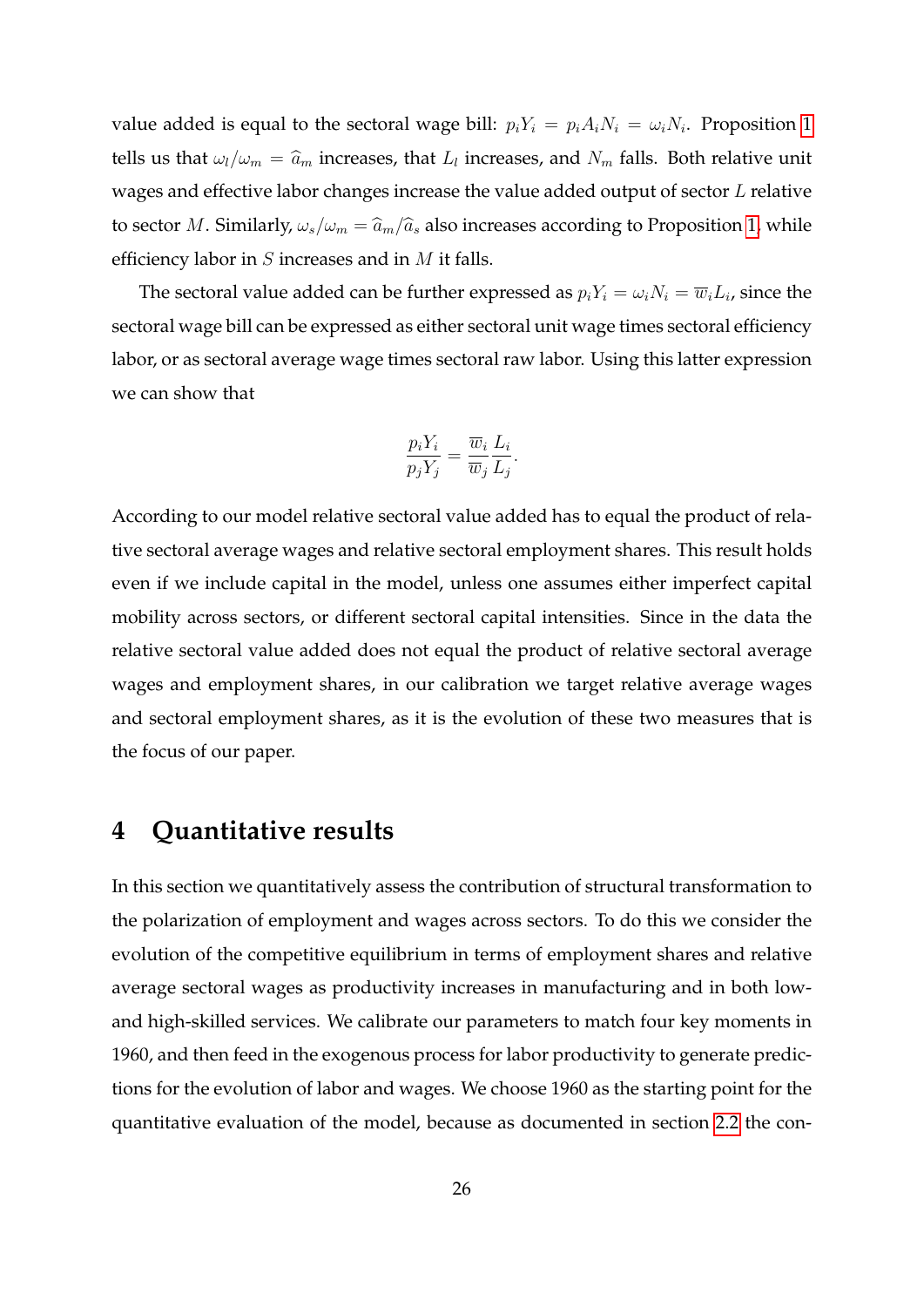traction of manufacturing employment is apparent in our data from 1960 onwards.<sup>23</sup> We first describe the data targets and the calibration strategy, and then discuss the quantitative importance of our mechanism.

### **4.1 Calibration**

The four key moments are the relative average sectoral wages,  $\frac{\overline{w}_l}{\overline{w}_m}$  and  $\frac{\overline{w}_s}{\overline{w}_m}$ , and the sectoral employment shares,  $L_l$ ,  $L_m$  and  $L_s$ , which sum to one. Data for the average sectoral wages and the sectoral employment shares come from the 1960 US Census data. Employment shares are calculated as share of hours worked, and relative average wages are the sector premia, both as in section 2.2.

All parameters are time-invariant, and the only exogenous change over time is labor productivity growth. The following parameters need to be calibrated: the parameters of the utility function  $\theta_l, \theta_m, \theta_s, \varepsilon$ , the distribution of labor efficiencies,  $f(a_m, a_s)$ , and the initial sectoral labor productivities,  $A_l(0), A_m(0), A_s(0)$ .

We present a very simple model of structural change, and we are only interested in its predictions for sectoral employment shares and relative average sectoral wages, but not in its predictions for any higher moment of the wage distribution. We therefore choose a class of distributions for the labor efficiency endowments which requires only a minimal choice of parameters: the (bivariate) uniform distribution. While we established in Proposition 1 of section 3.3 the main qualitative predictions of the model, it is likely that the quantitative effects depend on the class of underlying distributions of sectoral efficiencies. For this reason, in section 4.3 we show our model's predictions for various alternative distributions, the parametrization of which require additional assumptions.

For the baseline calibration we assume that labor efficiencies are distributed uniformly. Without loss of generality we normalize the mean of  $a_m$  and  $a_s$  to be unity.<sup>24</sup> Given these assumptions, two parameters of the distribution are left to be calibrated,

<sup>&</sup>lt;sup>23</sup>As explained later we use value added and employment data from the BEA to calculate the path of labor productivities. In the BEA data manufacturing employment, in terms of full- and part-time employees, is declining from 1947 onwards. Thus we focus on the part of the sample where both data sources show the same patterns.

<sup>&</sup>lt;sup>24</sup>See appendix for details that this is indeed a normalization.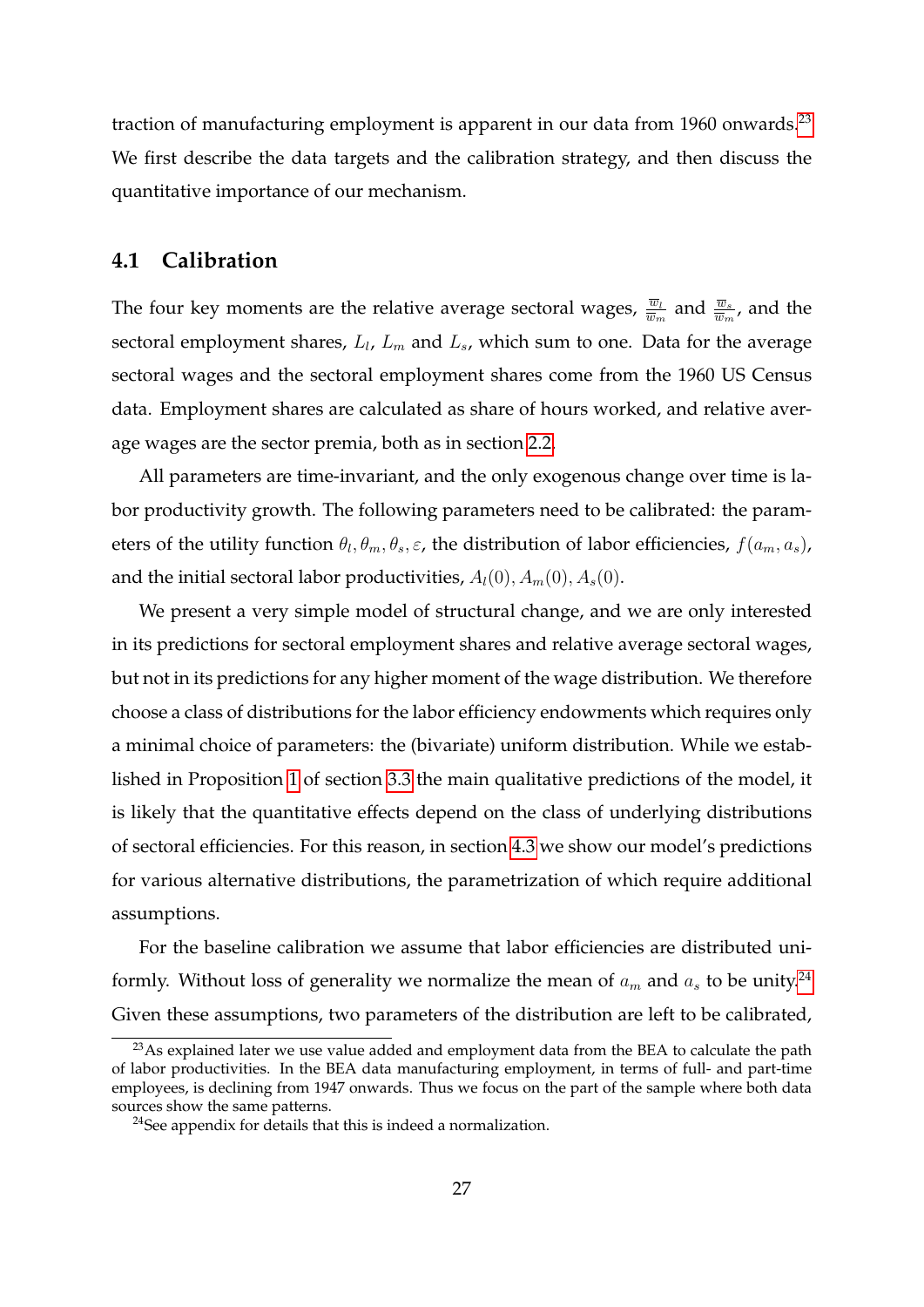the minimum (and thus the maximum, given that the mean is one) of both labor efficiencies, denoted by  $q_m$  and  $q_s$ . We calibrate these two parameters of the distribution e e of efficiency units such that the observed employment shares and the relative average wages in 1960 are consistent with each other, in the sense that if the model matches employment, it also matches relative average wages. The procedure that we implement is the following. For any given distribution, we can compute what the observed employment shares imply for average relative wages. In particular, for any  $\varrho_m$  and  $\varrho_s$ , we can compute the cutoffs  $\widehat{a}_m$  and  $\widehat{a}_s$  that are implied by the observed employment shares, i.e. the  $L_l(\widehat{a}_m, \widehat{a}_s)$ ,  $L_m(\widehat{a}_m, \widehat{a}_s)$ ,  $L_s = 1 - L_l(\widehat{a}_m, \widehat{a}_s) - L_m(\widehat{a}_m, \widehat{a}_s)$  seen in the 1960 data. These values for  $g_m, g_s$  and  $\widehat{a}_m, \widehat{a}_s$  imply for relative average wages (combining  $(17)$ , $(18)$  and  $(19)$ :

$$
\frac{\overline{w}_l}{\overline{w}_m} = \frac{\omega_l}{\omega_m \frac{N_m(\widehat{a}_m, \widehat{a}_s)}{L_m(\widehat{a}_m, \widehat{a}_s)}} = \widehat{a}_m \frac{L_m(\widehat{a}_m, \widehat{a}_s)}{N_m(\widehat{a}_m, \widehat{a}_s)},
$$

$$
\frac{\overline{w}_s}{\overline{w}_m} = \frac{\omega_s \frac{N_s}{L_s}}{\omega_m \frac{N_m}{L_m}} = \frac{\widehat{a}_m}{\widehat{a}_s} \frac{L_m(\widehat{a}_m, \widehat{a}_s) N_m(\widehat{a}_m, \widehat{a}_s)}{L_s(\widehat{a}_m, \widehat{a}_s) N_s(\widehat{a}_m, \widehat{a}_s)}
$$

.

We then calibrate  $\varrho_m$  and  $\varrho_s$  to equalize the model implied relative average wages to the ones observed in the data. Choosing the parameters of the efficiency units distribution in this way guarantees that if we match the employment shares, then the relative average wages in 1960 are matched as well, and vice versa. However, we still have to calibrate other parameters to ensure that in equilibrium we are matching these moments in the first place. For this, we can either target the relative average wages, the employment shares, or the sector-of-work cutoffs implied by these.

Left to calibrate are the parameters of the utility function and the initial labor productivities. Previous literature has found a very low elasticity of substitution between goods and services when output is measured in consumption value added terms. Ngai and Pissarides (2008) find that plausible estimates are in the range (0, 0.3), while Herrendorf et al. (2013) find a value of  $\varepsilon = 0.002$ , which we use in our baseline calibration. Of the remaining six parameters,  $\theta_l, \theta_m, \theta_s$  and  $A_l(0), A_m(0), A_s(0)$  only two ratios matter for the equilibrium of this economy, as can be seen from (22) and (23). It is only the ratio of the  $\theta$ s to the power of  $-\varepsilon$  multiplied by the ratios of initial labor productivi-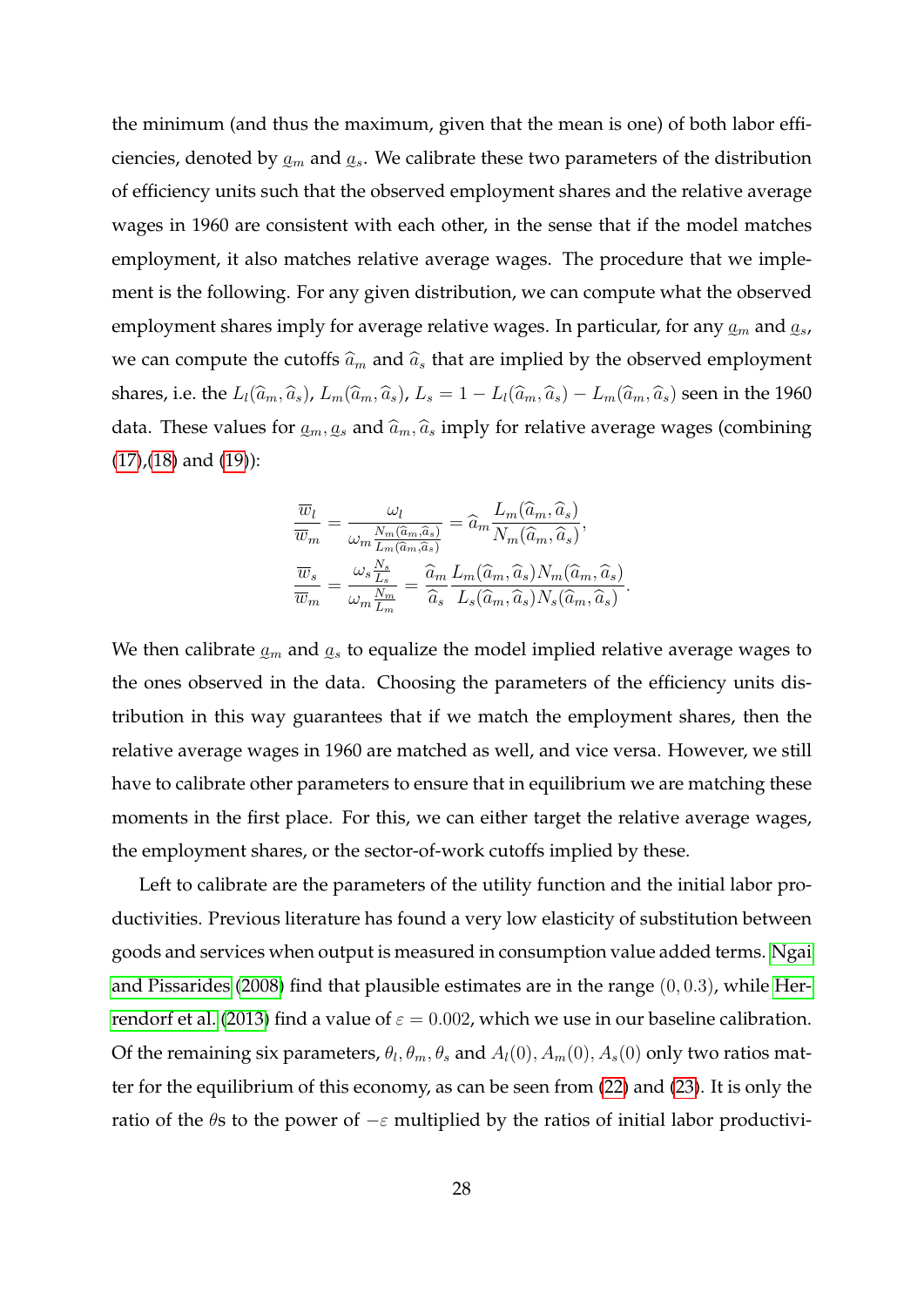ties to the power of  $1 - \varepsilon$  that matter. Thus we calibrate  $\tau_l \equiv \left(\frac{A_m(0)}{A_l(0)}\right)^{1-\varepsilon} \left(\frac{\theta_m}{\theta_l}\right)$  $\theta_l$  $\int_{-\varepsilon}^{\varepsilon}$  and  $\tau_s \, \equiv \, \left(\frac{A_m(0)}{A_s(0)}\right)^{1-\varepsilon} \left(\frac{\theta_m}{\theta_s}\right)$  $\theta_s$  $\int_{0}^{2\pi}$  to match the sector-of-work cutoffs in 1960. This guarantees that both the relative average sectoral wages and the employment shares in 1960 are matched. The calibrated parameters are summarized in Table 2.

|                      | Description                                        | Value        |
|----------------------|----------------------------------------------------|--------------|
| $ a_m, \tilde{a}_m $ | range of manufacturing efficiency                  | [0.40, 1.60] |
| $[a_s, \tilde{a}_s]$ | range of high-skilled service efficiency           | [0.02, 1.98] |
| $\varepsilon$        | CES $b/w L$ , <i>M</i> and <i>S</i> in consumption | 0.002        |
| $\tau_l$             | relative weight on $M$                             | 0.49         |
| $\tau_s$             | relative weight on $S$                             | 0.91         |

The value of the elasticity of substitution,  $\varepsilon$ , is taken from the literature. Conditional on its value, the remaining parameters are chosen to match the sectoral employment shares and relative average wages in 1960. In the robustness checks, we recalibrate the  $\tau$ 's for different values of  $\varepsilon$ .

Similarly to Ngai and Petrongolo (2014) we calculate labor productivity growth by dividing sectoral value added output data from Herrendorf et al. (2013) with sectoral labor data from the Bureau of Economic Analysis (BEA). We rely on Herrendorf et al. (2013) for the consumption value added data rather than taking these data directly from the BEA, since as Herrendorf et al. point out, the BEA data come from the production side and thus contain both consumption and investment. The authors argue that rather than assuming that all investment is done in manufacturing, the consumption component of each sector's value added needs to be properly calculated. Since neither the industry level data on consumption value added output in Herrendorf et al. (2013), nor the employment data from the BEA is detailed enough, we cannot break down the labor productivity growth of services into low- and high-skilled services. Therefore we assume that productivity growth in low- and high-skilled services is the same.25

Table 3 contains the average annual labor productivity growth in manufacturing and in low- and high-skilled services jointly for each decade between 1960 and 2007, as well as for the entire period. According to our calculations the growth of labor productivity in manufacturing was higher than in the combined services category in each of the decades considered. It is worth to note that both productivity growth and the

<sup>25</sup>See appendix for details.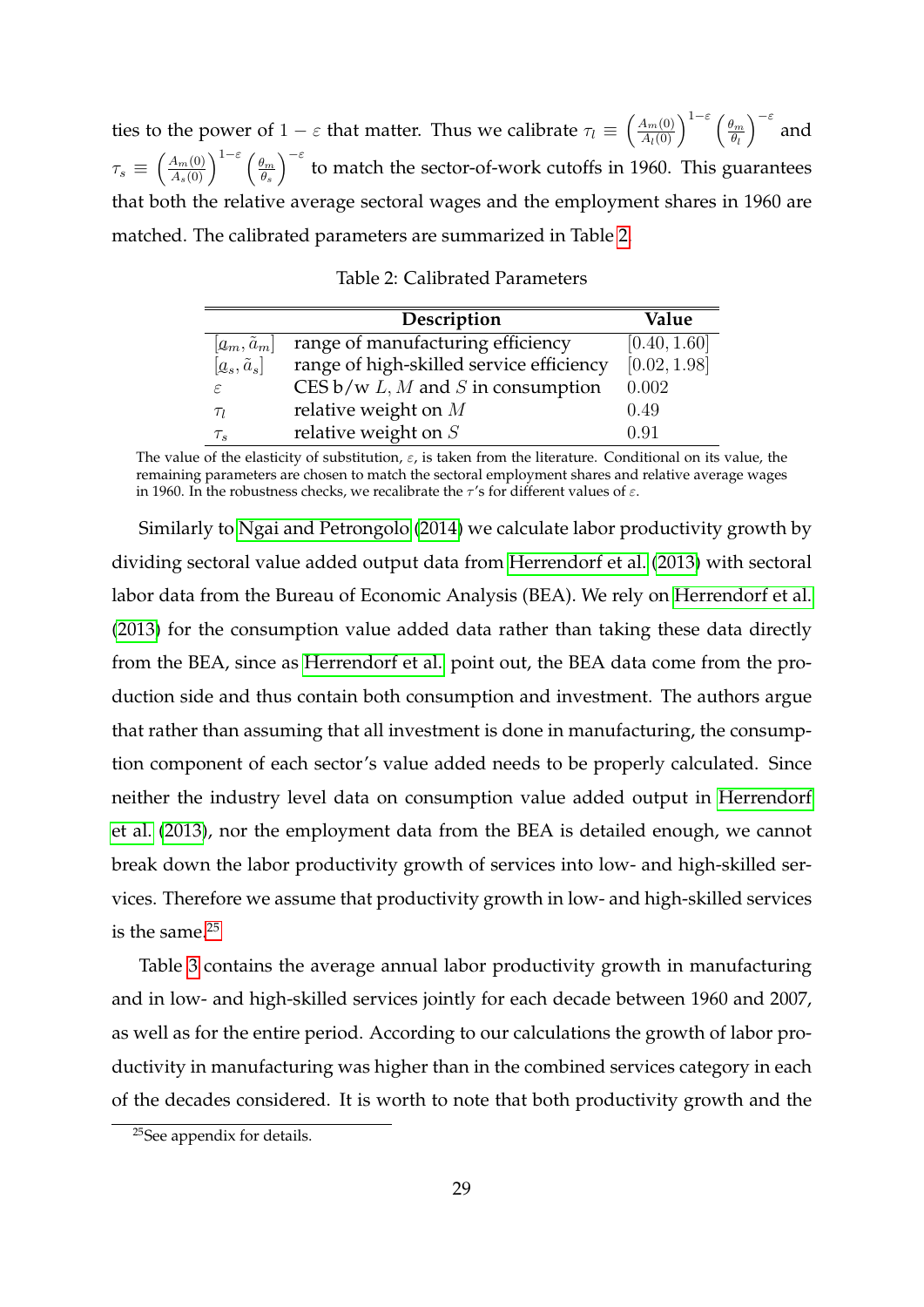|           | Based on raw labor               |        | Adjusted by average efficiency |                 |  |  |
|-----------|----------------------------------|--------|--------------------------------|-----------------|--|--|
|           | Manufacturing<br><b>Services</b> |        | Manufacturing                  | <b>Services</b> |  |  |
| 1960-1970 | 1.0220                           | 1.0130 | 1.0210                         | 1.0137          |  |  |
| 1970-1980 | 1.0155                           | 1.0078 | 1.0145                         | 1.0085          |  |  |
| 1980-1990 | 1.0304                           | 1.0060 | 1.0277                         | 1.0064          |  |  |
| 1990-2000 | 1.0316                           | 1.0143 | 1.0303                         | 1.0149          |  |  |
| 2000-2007 | 1.0263                           | 1.0143 | 1.0245                         | 1.0146          |  |  |
| 1960-2007 | 1.0251                           | 1.0109 | 1.0235                         | 1.0114          |  |  |

Table 3: Annual average labor productivity growth

Labor productivity growth rates in the first two columns are calculated by dividing sectoral value added data taken from Herrendorf et al. (2013) by sectoral raw employment growth data taken from the BEA. In the second two columns we divide by effective employment growth, which we calculate based on our calibrated distribution of labor efficiencies.

relative productivity growth between manufacturing and services varied significantly decade by decade. For this reason, we evaluate the quantitative performance of the model in two ways: (i) by plugging in the average annual growth rates for the entire period; and (ii) by plugging in the decennial growth rates. The first two columns contain these growth rates when using raw employment growth.

It is well known that if individuals self-select based on their endowments of efficiency units and one cannot observe these efficiency units, then the measurement of changes in average wages or in labor productivity will be biased.<sup>26</sup> In our model, expanding sectors soak up, while contracting sectors shed relatively less efficient workers. This implies that the average efficiency in manufacturing increases, while the average efficiency in high-skilled services falls over time, which – if left uncorrected – leads to an overestimation of productivity growth in manufacturing relative to services.27 To understand the potential magnitude of this bias, we calculate the change in average sectoral labor efficiencies implied by the change in the cutoff efficiencies required to match sectoral employment shares between 1960 and 2007, for the calibrated distribution of underlying labor efficiencies. In Table 3 the last two columns show the labor productivity growth corrected for the calculated change in average efficiencies. As it is clear from this table, under our calibration of the efficiency units distribution,

 $^{26}$ Carneiro and Lee (2011) estimated the bias in the measurement of the skill premium, while Young (2014) pointed this out in the context of measuring productivity growth differentials across sectors.

 $27$ This is true only when manufacturing employment is shrinking, and services employment is expanding.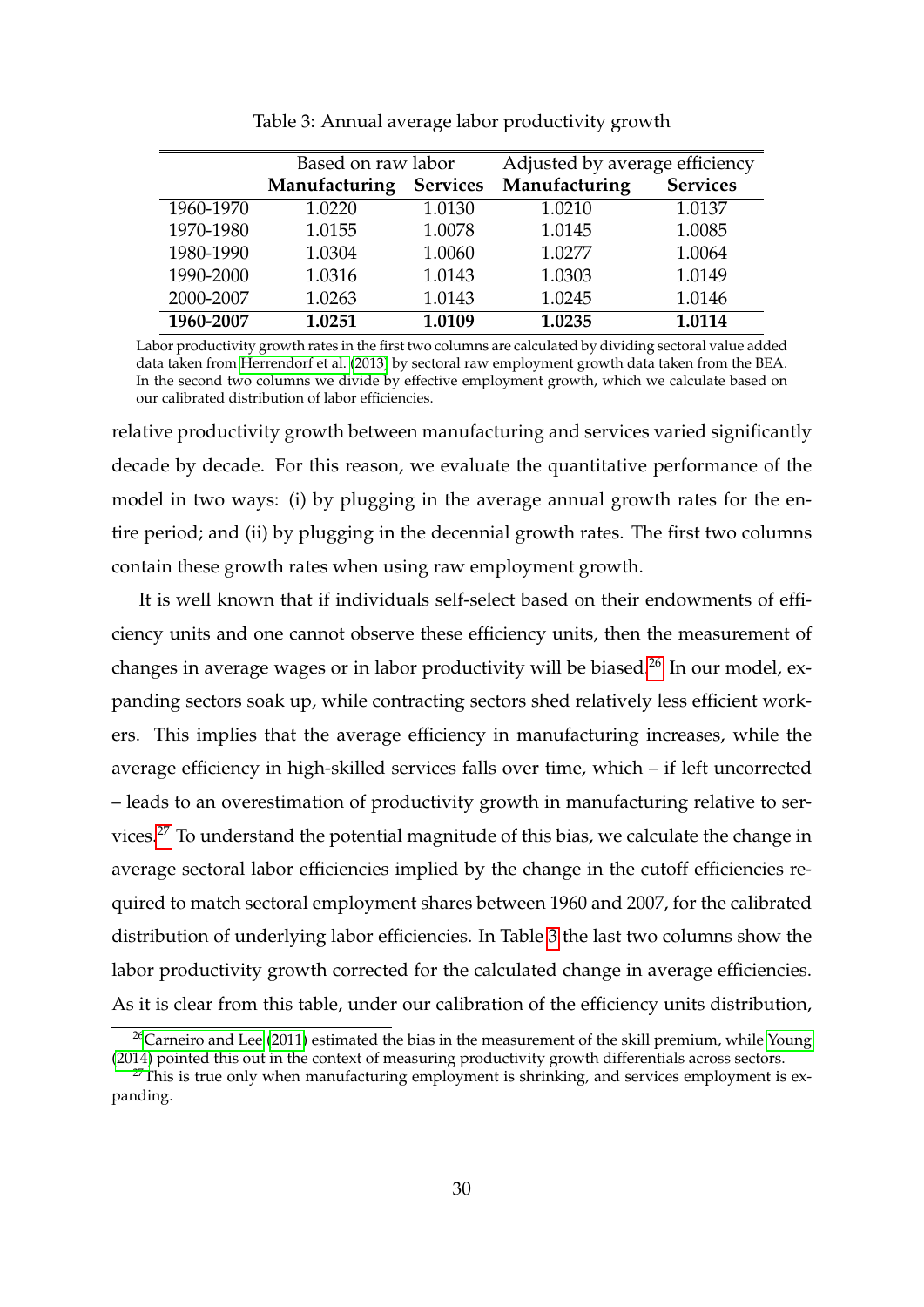the bias in the relative productivity differentials is very small. $^{28}$ 

### **4.2 Wage and employment dynamics**

To understand the strength of the mechanisms that we highlight, we simulate the competitive equilibrium of the economy at different productivity levels. We fix the preference and the sectoral efficiency distribution parameters at the values calibrated using data only from 1960, and feed in various labor productivity growth measures as calculated in Table 3. Our ultimate interest is the endogenous path of employment shares and relative average wages.

Figure 6 plots the dynamics for our baseline calibration and baseline productivity growth rates. These rates are the annual average raw labor productivity growth for the period 1960-2007: 2.51% annual growth in manufacturing, and 1.09% growth in combined services (bottom left numbers in Table 3). The top left panel shows the path of  $M$  and of both  $L$  and  $S$  sector productivity. Since productivity growth is highest in the manufacturing sector, but manufactured goods and both types of services are complements in consumption, the increased demand for the output of all sectors in equilibrium is met through a reallocation of labor towards low- and high-skilled services, as we showed in Proposition 1. The increased demand for labor in low- and high-skilled services puts an upward pressure on the unit wages in these sectors relative to the unit wage in manufacturing, thus changing the optimal sector-of-work cutoffs for individuals. The top right panel shows the endogenous response of  $\hat{a}_m$  and  $\hat{a}_s$ : the cutoff efficiency between L and M increases, while the cutoff between L and S decreases monotonically. This implies a continuous increase in S relative to L sector unit wages, which improve relative to M sector unit wages. The bottom two panels show our model's predictions (solid lines) contrasted with the data (dashed lines) for our measures of interest. Not surprisingly, the model matches the 1960 employment shares (bottom left panel) and the 1960 relative average wages (bottom right panel) very well, as we targeted these measures. But the model also does extremely well

 $28$ Young (2014) finds that the implied bias might potentially be so large as to overturn the conventional wisdom of faster productivity growth in manufacturing. However, with our calibrated distribution of labor efficiencies the bias is relatively small.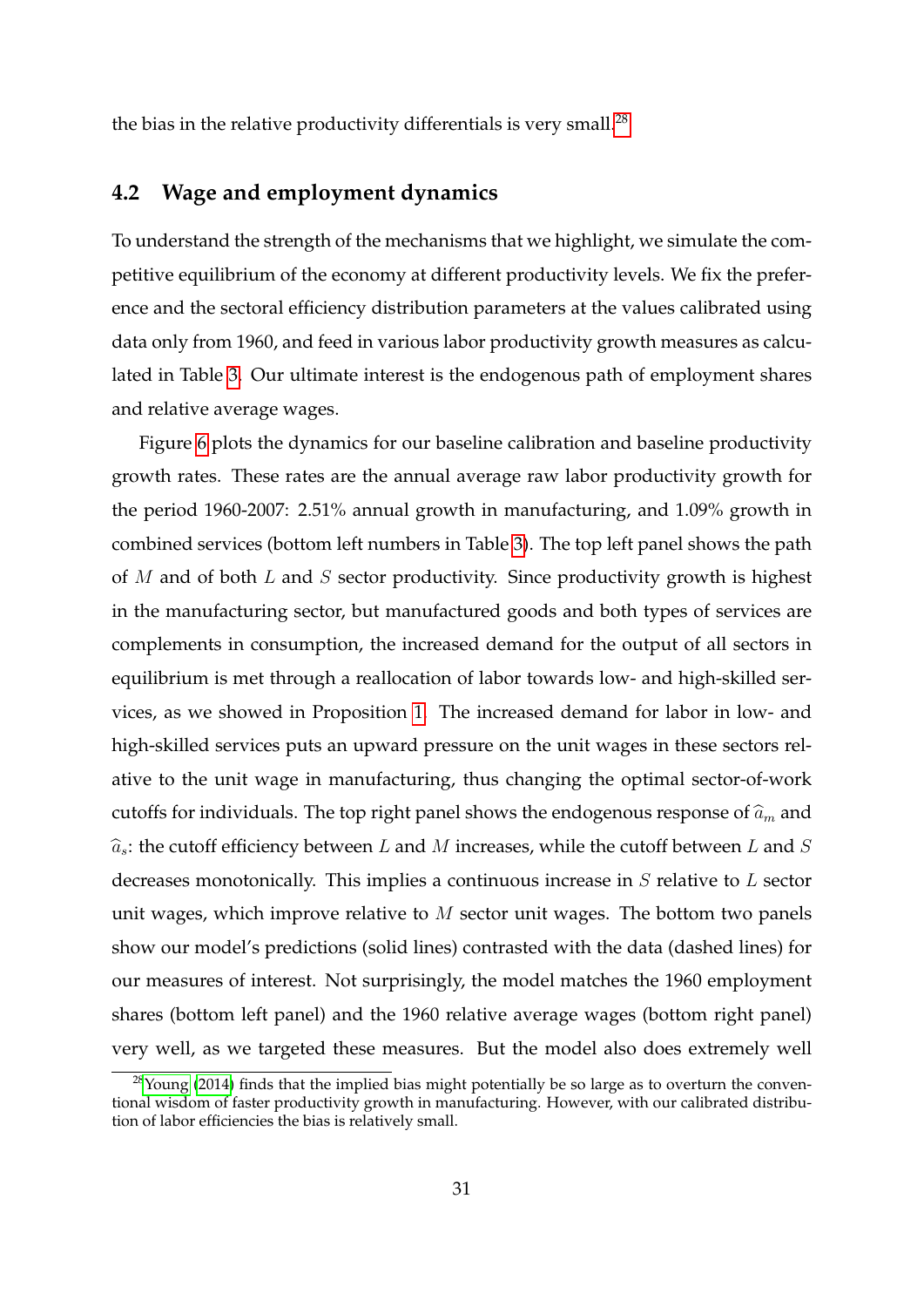

Figure 6: Transition of the benchmark model

The top left panel shows the exogenous change in labor productivity. The top right panel shows the endogenous response of the optimal sector-of-work cutoffs. The bottom left panel shows the predicted employment shares (solid line) and their actual path (dashed line), while the bottom right panel shows the model predicted (solid line) and actual path (dashed line) of the relative average sectoral wages.

in predicting the paths of employment shares and relative average wages after 1960. Our baseline model predicts at least three quarters of the change in the employment share of each sector.<sup>29</sup> In our model, as discussed in section 3.3, the relative average wage changes are driven by changes in the relative unit wages and changes in the relative average sectoral labor efficiencies. As mentioned earlier, these two effects, in general, go in opposite directions, however the direct effect of the unit wages typically dominates the indirect effect that it has on average sectoral efficiencies. This is true in our baseline model as well, and our model overall predicts about 90 per cent of the

 $^{29}$ In the data the employment share of the high-skilled service sector increased by 12 percentage points, our model predicts a 9 percentage point increase. The employment share of manufacturing workers in the data fell by 20 percentage points, our model predicts a 16 percentage point contraction. Finally, the low-skilled service sector employment share increased by 8 percentage points in the data, whereas our model predicts a 7 percentage point increase.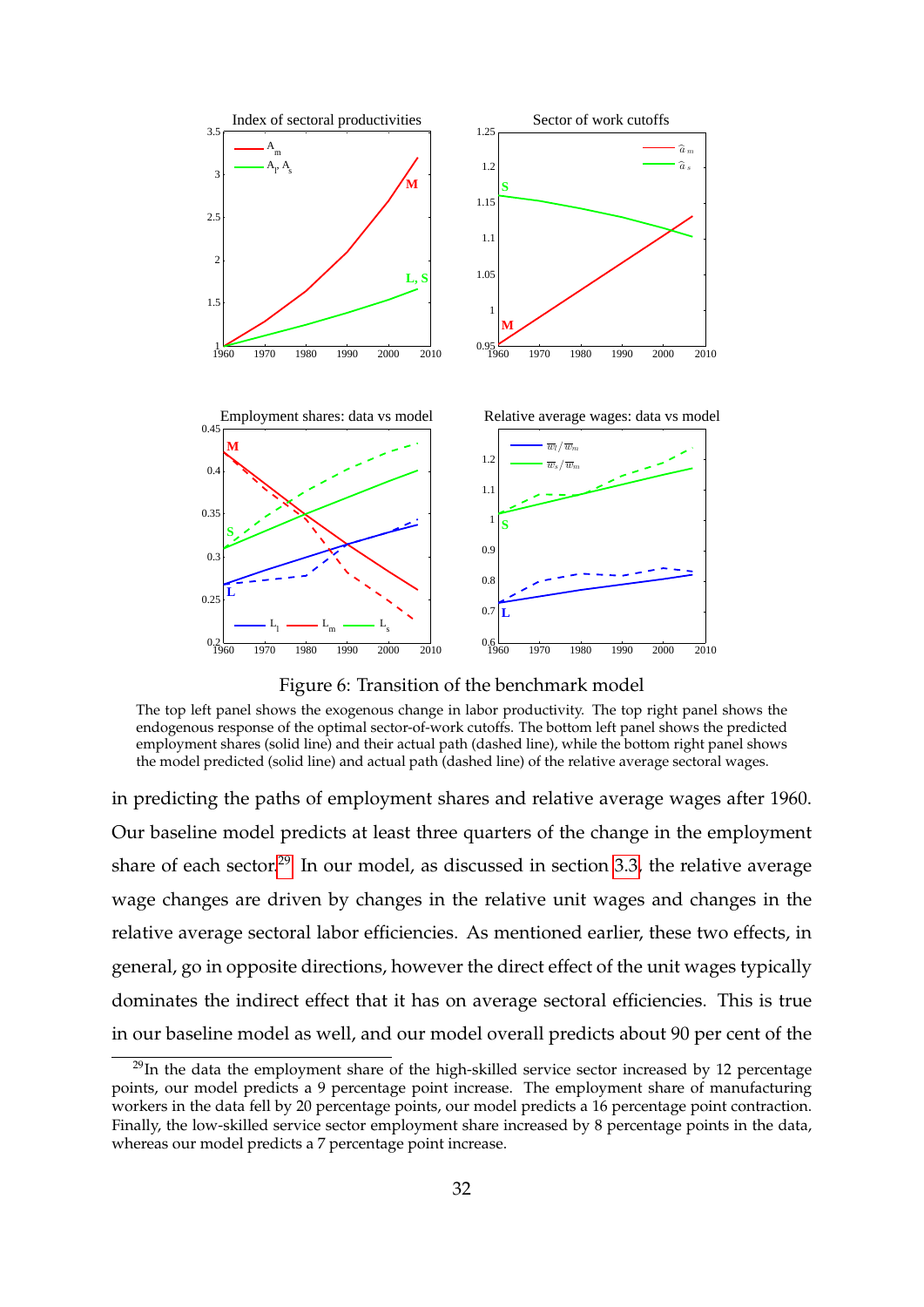growth in the relative low-skilled service sector wages, and 70 percent of the growth in the relative average high-skilled service sector wages compared to manufacturing. $30$ 



Figure 7: Transition of the model with selection-adjusted productivity growth rates

As we argued earlier, the differences in productivity growth between services and manufacturing are in general overestimated when not taking into account the effects of the endogenous sorting of workers, which systematically changes the average efficiency in each sector. We therefore repeat our numerical exercise with the baseline calibration, but feeding in the average productivity growth rates adjusted for this bias. As can be seen in Table 3, when correcting for selection, we get a slightly lower 2.35% average annual productivity growth in manufacturing, and a slightly higher 1.14% annual rate in services. Figure 7 shows the dynamics of employment shares and relative average wages implied by the model in this case, which are very similar to the results of the baseline model. Since the relative annual productivity gain in manufacturing is lower once we correct for the changing selection of individuals, the equilibrium requires less labor to shift out of manufacturing. This brings the model's predictions a bit further away from the data, both in terms of employment shifts and relative wages.

The path of employment shares and relative average wages generated by the model are very smooth compared to the data. This is not surprising, as we assumed a con-

 $30$ In the data the relative average wage of low-skilled service workers compared to manufacturing workers increased by 14 per cent, while that of the high-skilled service workers increased by 21 per cent. In the simulation the average wage in low-skilled services compared to manufacturing increased by 12 per cent (19 per cent improvement in relative unit wages and 6 per cent decline in relative average efficiency), while the relative average high-skilled service sector wages increased by 14 per cent (25 per cent increase in relative unit wages and a more than 8 per cent drop in relative average efficiency).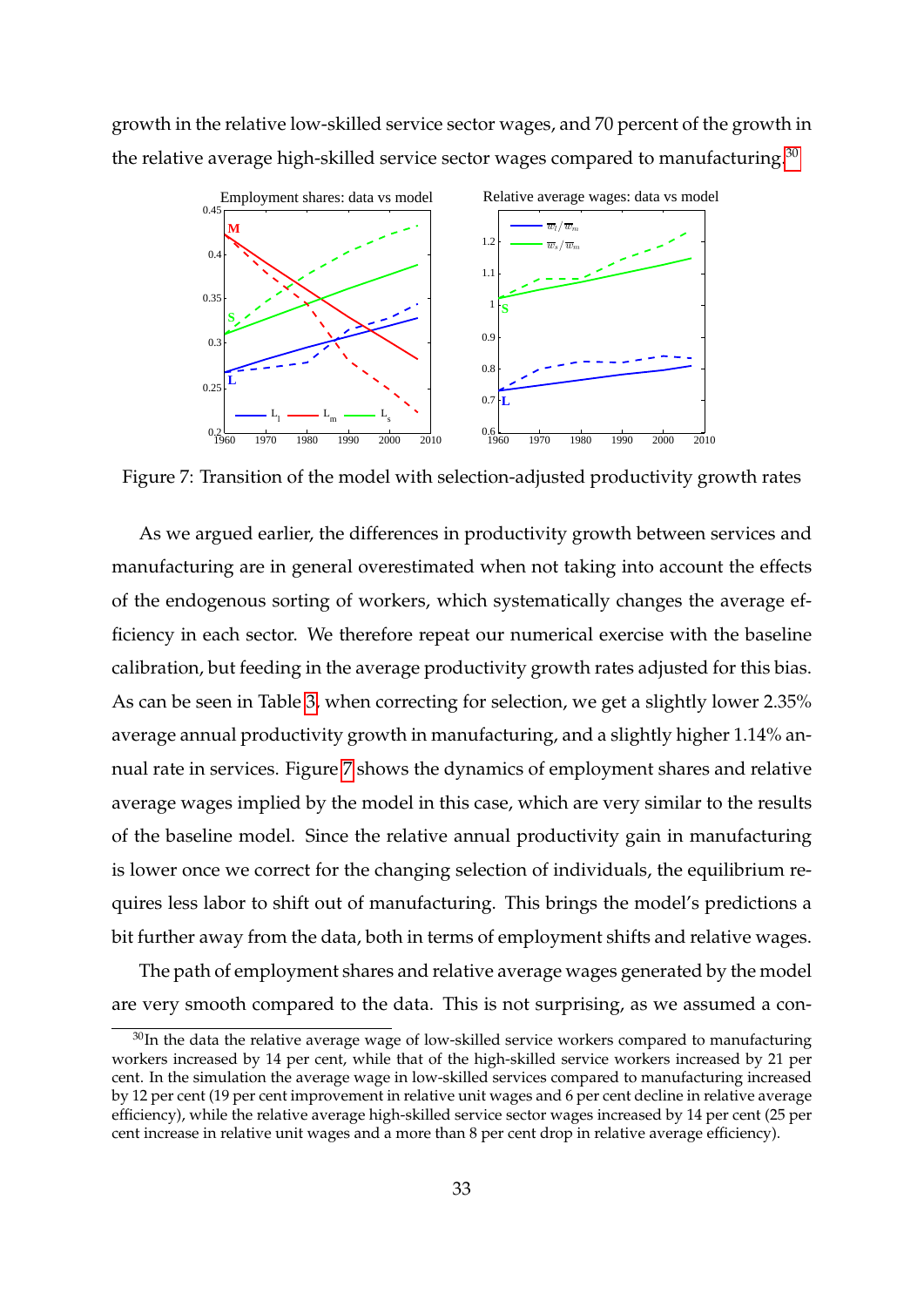stant annual growth rate of sectoral labor productivity between 1960 and 2007. However, Table 3 reveals that the growth rates have varied substantially over time. Figure 8 shows the simulated model contrasted with the data when feeding in the growth rates calculated for each period using raw employment.<sup>31</sup> The differential productivity gain of manufacturing across periods implies a less smooth change in employment shares and relative average wages across sectors, while the overall predicted changes are the same. Quantitatively, when feeding in the actual series of productivity growth (shown in the top left panel), the model predicts the actual time path of these variables even better. In the data manufacturing productivity growth accelerated relative to services in 1980, which might be driven by routinization having a stronger impact in manufacturing. The model implies that from then on –in line with the data– the

 $31$  Figure 16 in the appendix shows the model's predictions for the decennial selection-adjusted growth rates.



Figure 8: Transition of the model with decennial growth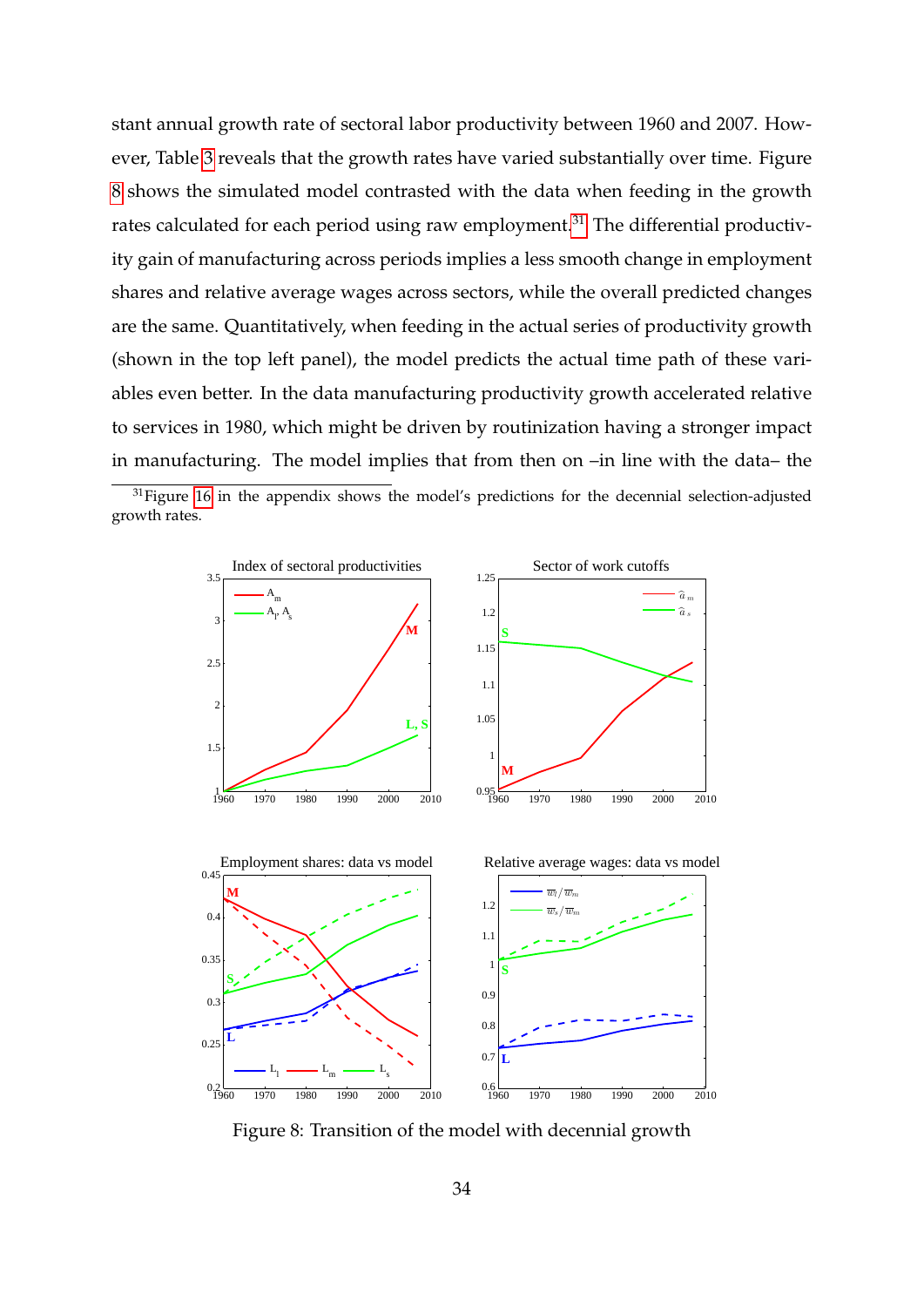wage growth in high-skilled services compared to manufacturing increased, and that low-skilled service employment expansion and manufacturing employment contraction accelerated.

Since employment and wages are the focus of this paper, we targeted their 1960 level in our calibration. As we discussed in section 3.3, a model without capital intensity differences and with perfect capital mobility across sectors cannot match the level of sectoral relative average wages, employment and expenditure shares jointly. Nonetheless, our model does quite a good job in predicting the path of the relative value added share in manufacturing compared to combined services between 1960 and 2007. Figure 9 shows the relative value added in manufacturing compared to the value added in combined services in the model (solid line) and in the data (dashed line).<sup>32</sup> Even though the level of relative value added is not matched by the model, the overall decline is replicated quite well: in the data it declined by 53 per cent, while in the model it declined by 58 per cent.





The graph shows the value added in manufacturing relative to combined services as predicted by the model (solid line) and in the data (dashed line).

 $32$ We plot combined services, as the BEA data is not available for fine enough industry classification to calculate the value added in low- and high-skilled services from the data.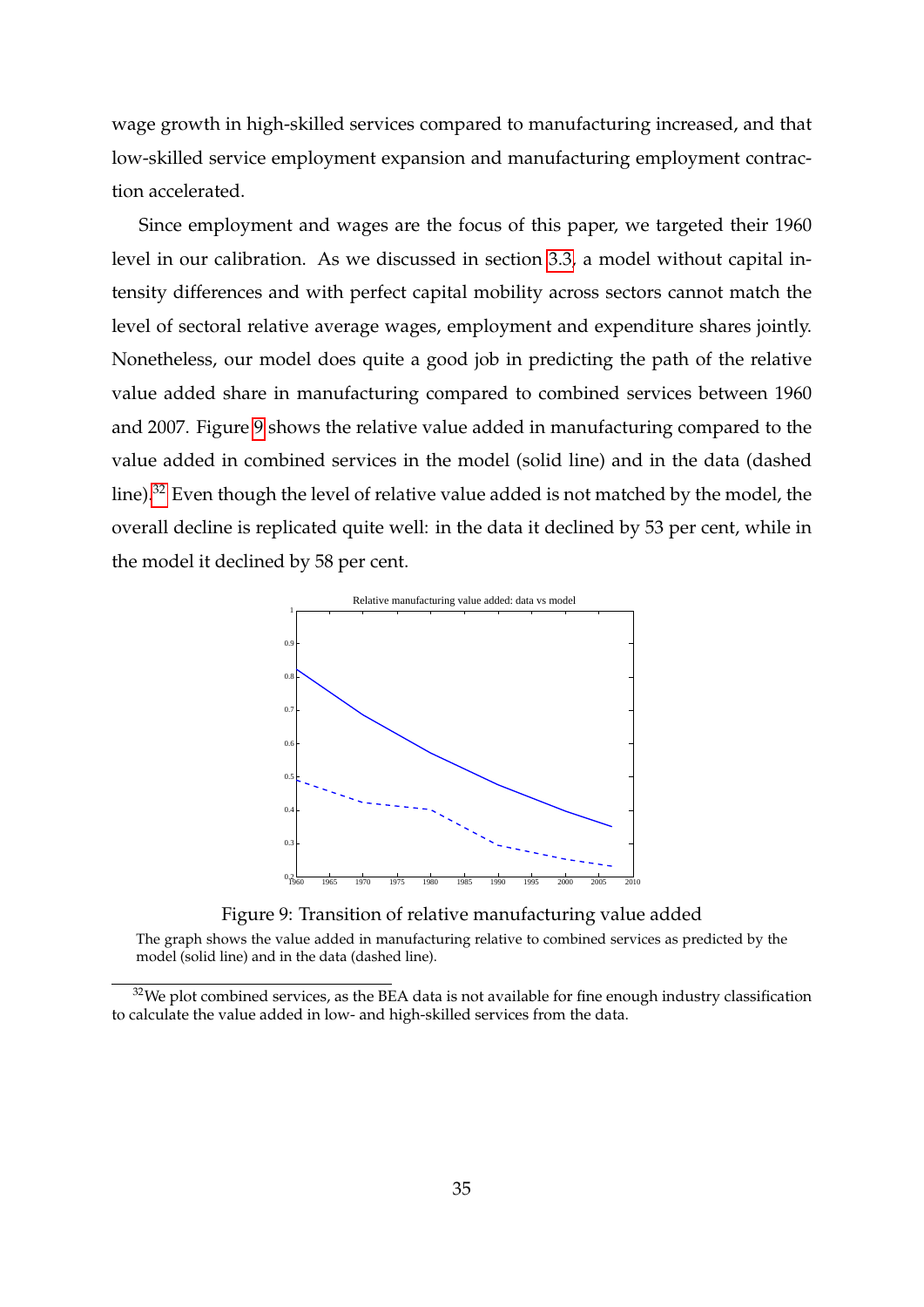### **4.3 Robustness checks**

In our baseline calibration we assume that the distribution of sectoral efficiencies is uniform. As discussed earlier, while our main qualitative predictions do not depend on the distribution, the quantitative predictions are likely to be affected by it. In particular, assuming a less dispersed and more correlated distribution takes the model closer to one where labor is homogeneous (i.e. similar to Ngai and Pissarides (2007)). In the limiting case, where all individuals are endowed with the same amount of efficiency units of labor in all sectors, unit and average sectoral wages need to be equalized at all times, implying constant relative average wages. We recalibrate the model assuming a normal distribution (truncated at zero for both  $a_m$  and  $a_s$ ) and a lognormal distribution for three levels of correlation: 0, 0.3 and 0.5. As Table 8 in the appendix shows, the model's quantitative predictions for employment share changes are virtually unchanged in all cases. While average wages relative to manufacturing increase in both the high- and the low-skilled service sector for all calibrations, the magnitude of these changes varies quite a bit. As we impose a higher correlation between  $a_m$  and  $a_s$ , matching employment shares and relative wages in 1960 requires a more compressed distribution. The higher the correlation and the lower the variance of  $a_m$  and  $a_s$ , the smaller is the predicted adjustment in the relative average sectoral wages. This is not surprising as the model gets closer to the case of homogeneous labor. In the cases considered in Table 8, even with the highest correlation and smallest variances, the model predicts one third of the increase the average low-skilled and one seventh of the increase in average high-skilled service sector wage relative to the average manufacturing wage.

In our baseline calibration we use  $\varepsilon = 0.002$  for the elasticity of substitution between goods and services (measured in value-added terms) as estimated by Herrendorf et al. (2013), which is at the lower end of estimates reported by Ngai and Pissarides (2008). To see whether our results are robust to higher, yet plausible, values of this parameter, we explore how our results change when using  $\varepsilon = 0.02$  or  $\varepsilon = 0.2$ , naturally recalibrating the other parameters to match moments of the 1960 data.<sup>33</sup> Qual-

 $\frac{33}{3}$  For  $\varepsilon = 0.02$  these are  $\tau_l = 0.49$  and  $\tau_s = 0.91$ ; for  $\varepsilon = 0.2$  we obtain  $\tau_l = 0.48$  and  $\tau_s = 0.88$ .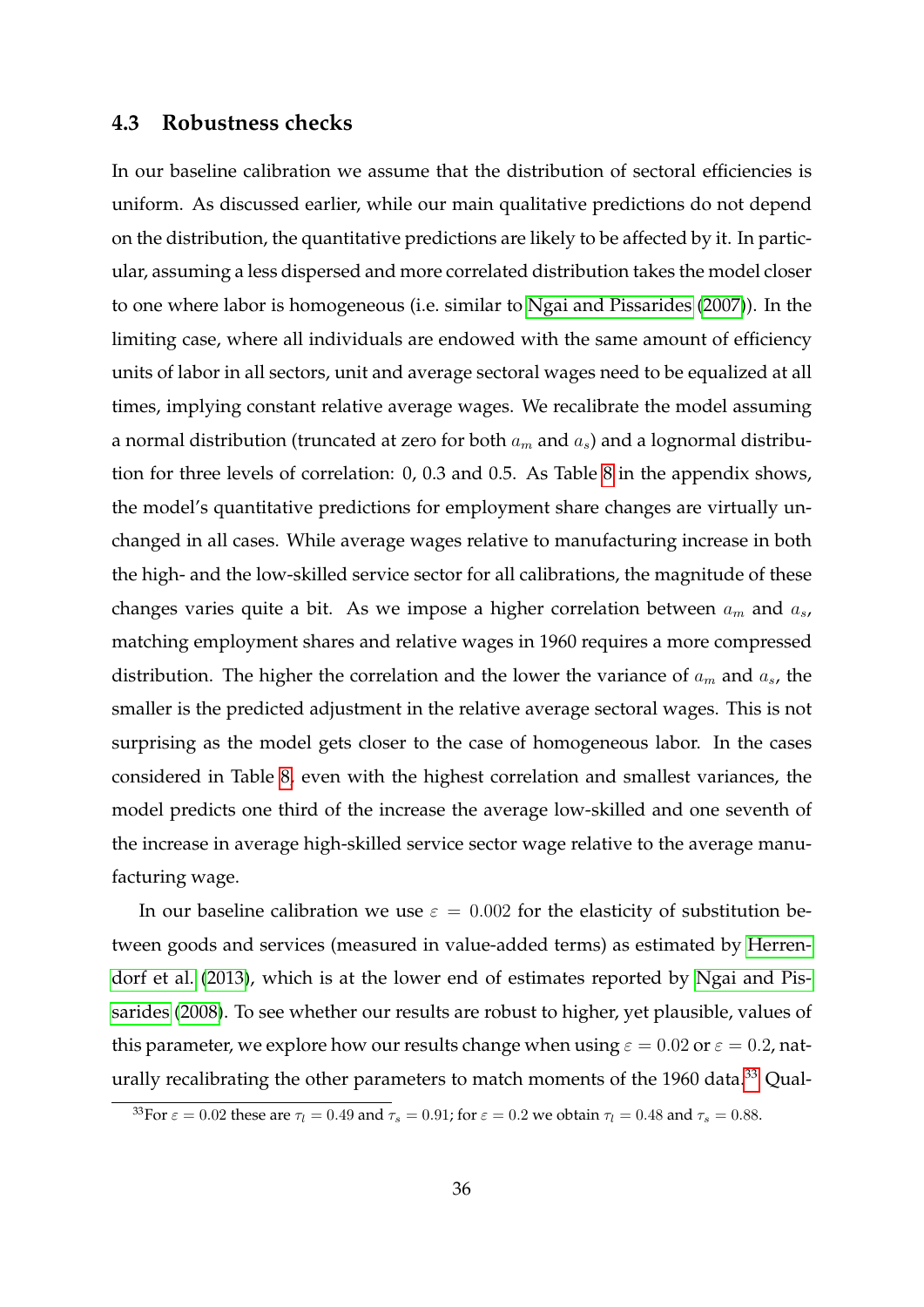itatively the transition paths look exactly the same. A higher elasticity of substitution implies that the effective employment in low- and high-skilled services have to increase less, and the effective employment in manufacturing has to fall less in order to meet equilibrium demands. This in turn implies less adjustment in employment shares and in relative average wages. Increasing the value of the elasticity of substitution takes the model's predictions further away from the time paths observed in the data. But as can be seen in Table 9 in the appendix, even with the least favorable calibration (high  $\varepsilon$  and labor productivity growth adjusted for selection), our model predicts 59 per cent of the increase in  $L$  and 44 per cent of the increase in  $S$  sector average wages relative to M. In terms of employment share changes, the model predicts at least half of the observed changes between 1960 and 2007.<sup>34</sup> Overall, the benchmark calibration with  $\varepsilon = 0.002$  as estimated by Herrendorf et al. (2013) seems to do best in replicating the data.

# **5 Conclusions**

The literature on polarization of employment and wages has typically focused on occupations. We present a set of new empirical facts that suggest that in addition to reallocations between occupations within industries, also shifts between industries contribute to the polarization of labor markets. Moreover, we show that in terms of broadly defined industries, polarization was present as early as 1950-1960 and directly linked to the decline of manufacturing employment. Based on this evidence we propose a novel explanation, one based on structural change. A methodological contribution of our paper is that we develop a multi-sector model with heterogeneous labor in Roy-style fashion, the most parsimonious setup that yet allows heterogeneity in wages. An insight from our model is that unbalanced technological progress does not only lead to structural change, the reallocation of employment across sectors, but also affects sectoral average wages. We find that higher productivity growth in manufacturing than in services increases employment and wages in both the low-skilled and

 $34$ It predicts a 5 percentage point increase in L, an 11 percentage point fall in M, and a 6 percentage point increase in  $S$  employment share compared to the  $8$ , 20 and 12 percentage point changes in the data.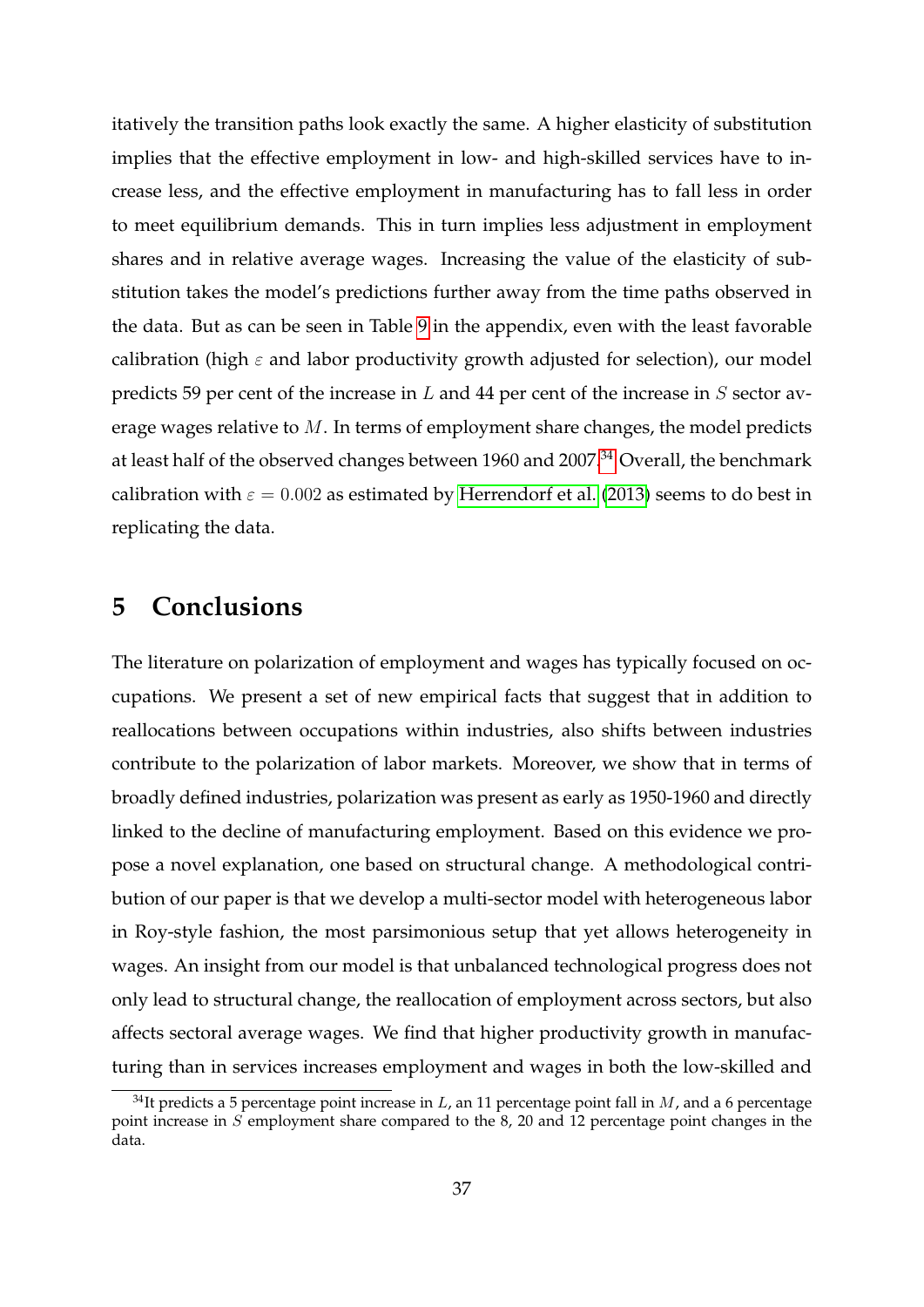the high-skilled service sector, thus leading to the polarization of the labor market. This simple model does remarkably well in predicting the sectoral wage and employment patterns of the last 50 years.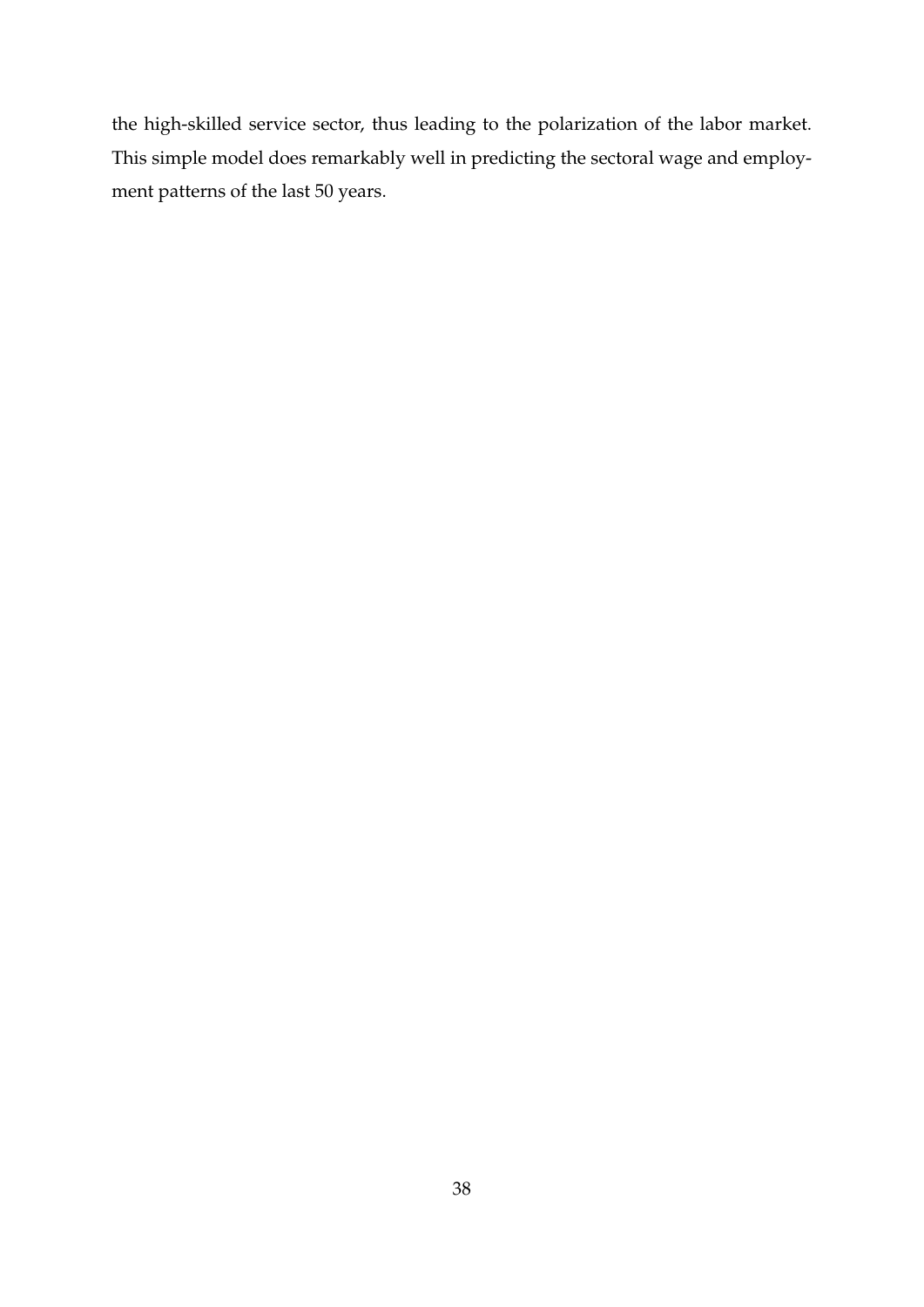# **References**

- Daron Acemoglu and David Autor. Chapter 12 Skills, Tasks and Technologies: Implications for Employment and Earnings. In Orley Ashenfelter and David Card, editors, *Handbook of Labor Economics*, volume 4, Part B, pages 1043 – 1171. Elsevier, 2011.
- Daron Acemoglu and Veronica Guerrieri. Capital Deepening and Nonbalanced Economic Growth. *Journal of Political Economy*, 116(3):pp. 467–498, 2008.
- David H. Autor and David Dorn. The Growth of Low-Skill Service Jobs and the Polarization of the US Labor Market. *American Economic Review*, 103(5):1553–97, 2013.
- David H. Autor, Frank Levy, and Richard J. Murnane. The Skill Content of Recent Technological Change: An Empirical Exploration. *The Quarterly Journal of Economics*, 118(4):pp. 1279–1333, 2003.
- David H. Autor, Lawrence F. Katz, and Melissa S. Kearney. The Polarization of the U.S. Labor Market. *The American Economic Review*, 96(2):pp. 189–194, 2006.
- Alan S. Blinder. How Many US Jobs Might Be Offshorable? *World Economics*, 10(2): 41–78, 2009.
- Alan S. Blinder and Alan B. Krueger. Alternative Measures of Offshorability: A Survey Approach. *Journal of Labor Economics*, 31(S1):S97 – S128, 2013.
- Timo Boppart. Structural Change and the Kaldor Facts in a Growth Model with Relative Price Effects and Non-Gorman Preferences. *Econometrica*, forthcoming, 2014.
- Francisco J. Buera and Joseph P. Kaboski. The Rise of the Service Economy. *American Economic Review*, 102(6):2540–69, September 2012.
- Pedro Carneiro and Sokbae Lee. Trends in Quality-Adjusted Skill Premia in the United States, 1960-2000. *American Economic Review*, 101(6):2309–49, 2011.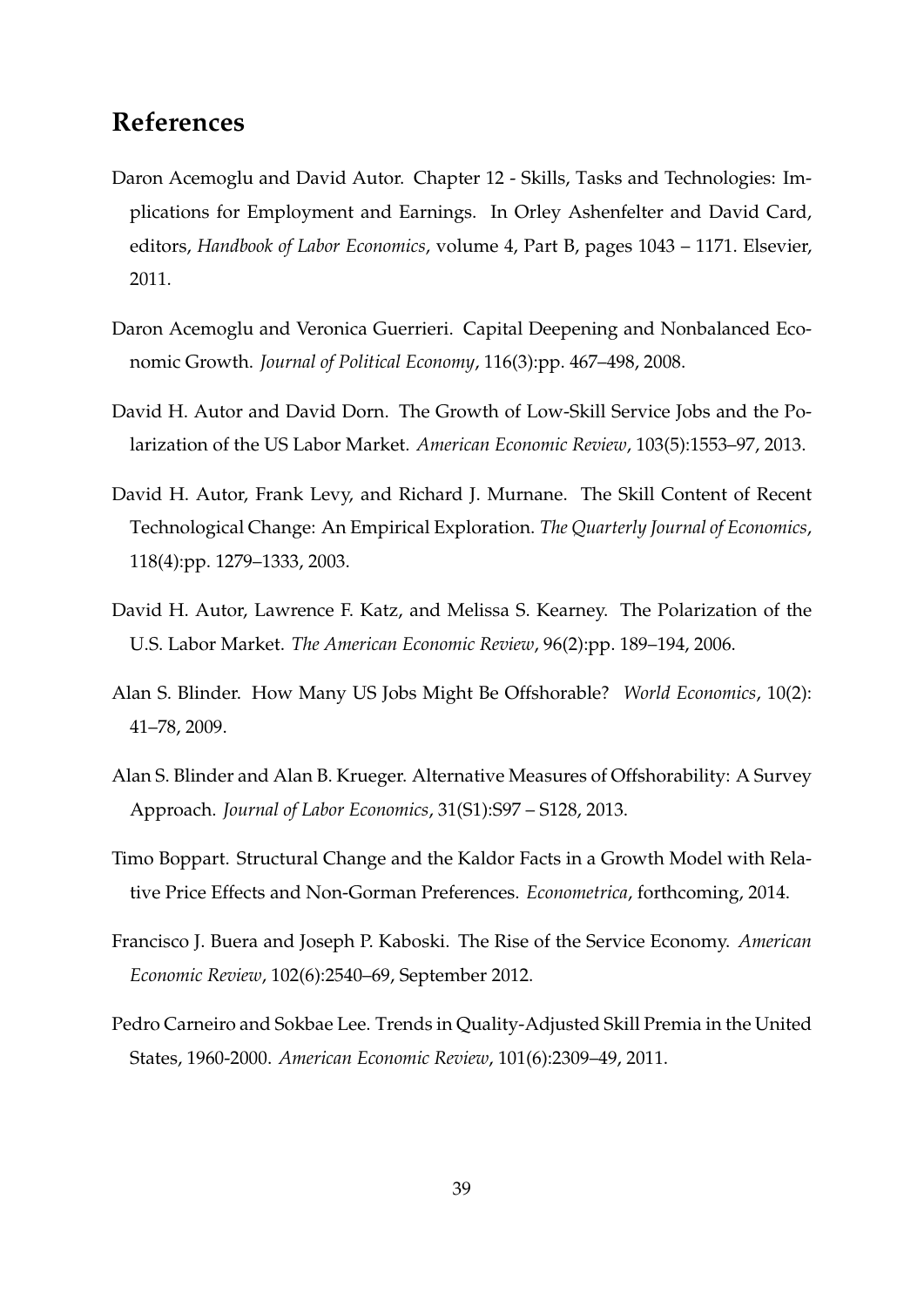- Francesco Caselli and Wilbur John Coleman, II. The U.S. Structural Transformation and Regional Convergence: A Reinterpretation. *Journal of Political Economy*, 109(3): pp. 584–616, 2001.
- David Dorn. *Essays on Inequality, Spatial Interaction, and the Demand for Skills*. PhD thesis, University of St. Gallen, September 2009. Dissertation no. 3613.
- Christian Dustmann, Johannes Ludsteck, and Uta Schönberg. Revisiting the German Wage Structure. *The Quarterly Journal of Economics*, 124(2):843–881, 2009.
- Andy Feng and Georg Graetz. Rise of the Machines: The Effects of Labor-Saving Innovations on Jobs and Wages. Working paper, 2014.
- Maarten Goos and Alan Manning. Lousy and Lovely Jobs: The Rising Polarization of Work in Britain. *The Review of Economics and Statistics*, 89(1):118–133, February 2007.
- Maarten Goos, Alan Manning, and Anna Salomons. Job Polarization in Europe. *The American Economic Review Papers and Proceedings*, 99(2):pp. 58–63, May 2009.
- Maarten Goos, Alan Manning, and Anna Salomons. Explaining Job Polarization: Routine-Biased Technological Change and Offshoring. *American Economic Review*, 104(8):2509–26, 2014.
- Gene M. Grossman and Esteban Rossi-Hansberg. Trading Tasks: A Simple Theory of Offshoring. *American Economic Review*, 98(5):1978–97, 2008.
- Berthold Herrendorf, Richard Rogerson, and Akos Valentinyi. Two Perspectives on ´ Preferences and Structural Transformation. *American Economic Review*, 103(7):2752– 89, 2013.
- Berthold Herrendorf, Richard Rogerson, and Akos Valentinyi. Growth and Structural ´ Transformation. In *Handbook of Economic Growth*, volume 2, chapter 6, pages 855– 941. Elsevier, December 2014.
- Piyabha Kongsamut, Sergio Rebelo, and Danyang Xie. Beyond Balanced Growth. *The Review of Economic Studies*, 68(4):pp. 869–882, 2001.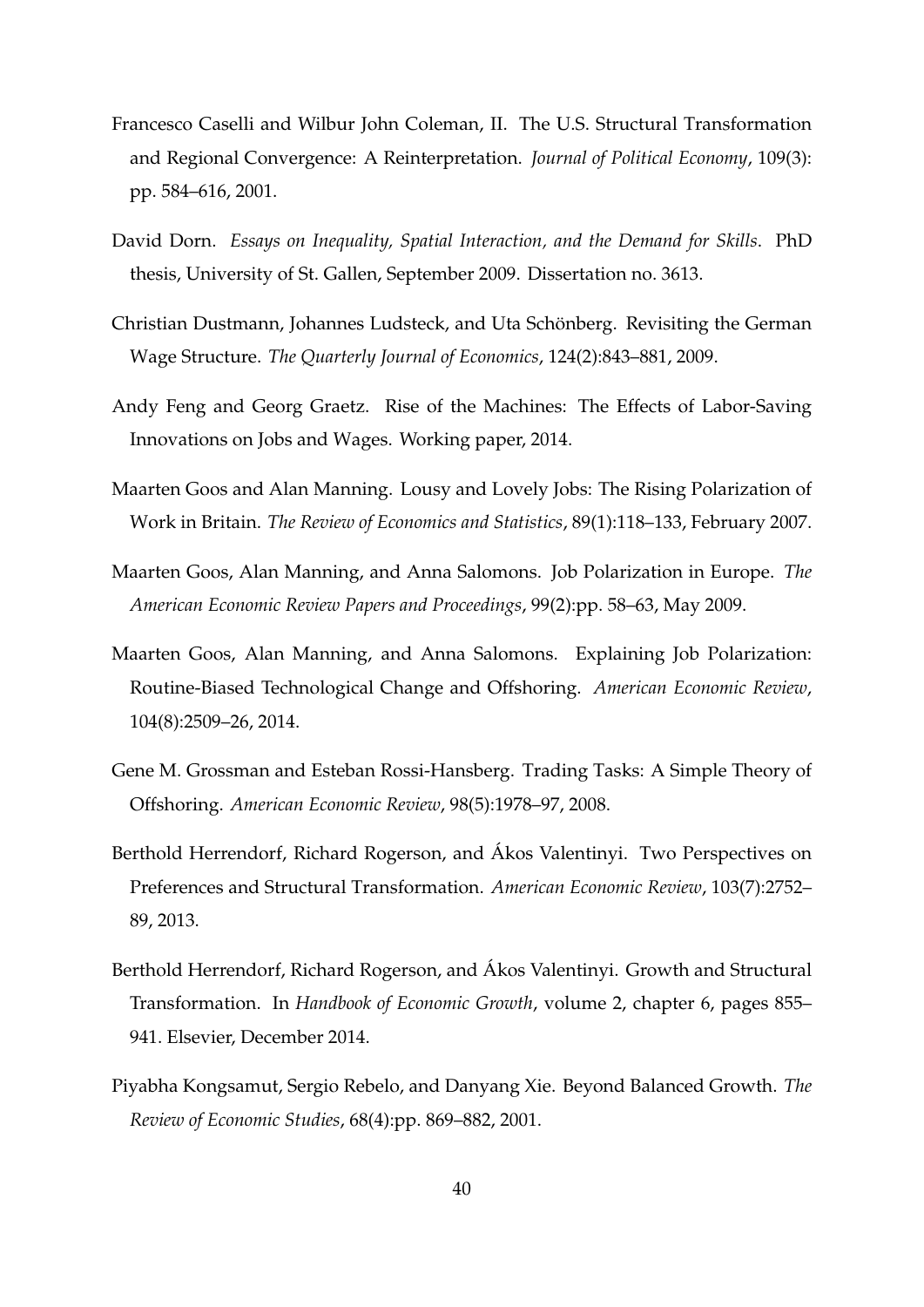- Simon Kuznets. Quantitative Aspects of the Economic Growth of Nations: II. Industrial Distribution of National Product and Labor Force. *Economic Development and Cultural Change*, 5(4):pp. 1–111, 1957.
- David Lagakos and Michael E. Waugh. Selection, Agriculture, and Cross-Country Productivity Differences. *American Economic Review*, 103(2):948–80, 2013.
- A Maddison. Economic Growth and Structural Change in the Advanced Countries. In I. Leveson and J. W. Wheeler, editors, *Western Economies in Transition: Structural Change and Adjustment Policies in Industrial Countries*, pages 41–65. London: Croom Helm, 1980.
- Alan Manning. We Can Work It Out: The Impact of Technological Change on the Demand for Low-Skill Workers. *Scottish Journal of Political Economy*, 51(5):581–608, November 2004.
- Kiminori Matsuyama. Increasing Returns, Industrialization, and Indeterminacy of Equilibrium. *The Quarterly Journal of Economics*, 106(2):pp. 617–650, 1991.
- Francesca Mazzolari and Giuseppe Ragusa. Spillovers from High-skill Consumption to Low-skill Labor Markets. *The Review of Economics and Statistics*, 95(1):74 – 86, March 2013.
- Peter B. Meyer and Anastasiya M. Osborne. Proposed Category System for 1960-2000 Census Occupations. Working Papers 383, U.S. Bureau of Labor Statistics, September 2005.
- Guy Michaels, Ashwini Natraj, and John Van Reenen. Has ICT Polarized Skill Demand? Evidence from Eleven Countries over 25 years. *The Review of Economics and Statistics*, 96(1):60 – 77, March 2014.
- L. Rachel Ngai and Barbara Petrongolo. Gender Gaps and the Rise of the Service Economy. Discussion Paper 9970, Centre for Economic Policy Research, May 2014.
- L. Rachel Ngai and Christopher A. Pissarides. Structural Change in a Multisector Model of Growth. *The American Economic Review*, 97(1):pp. 429–443, 2007.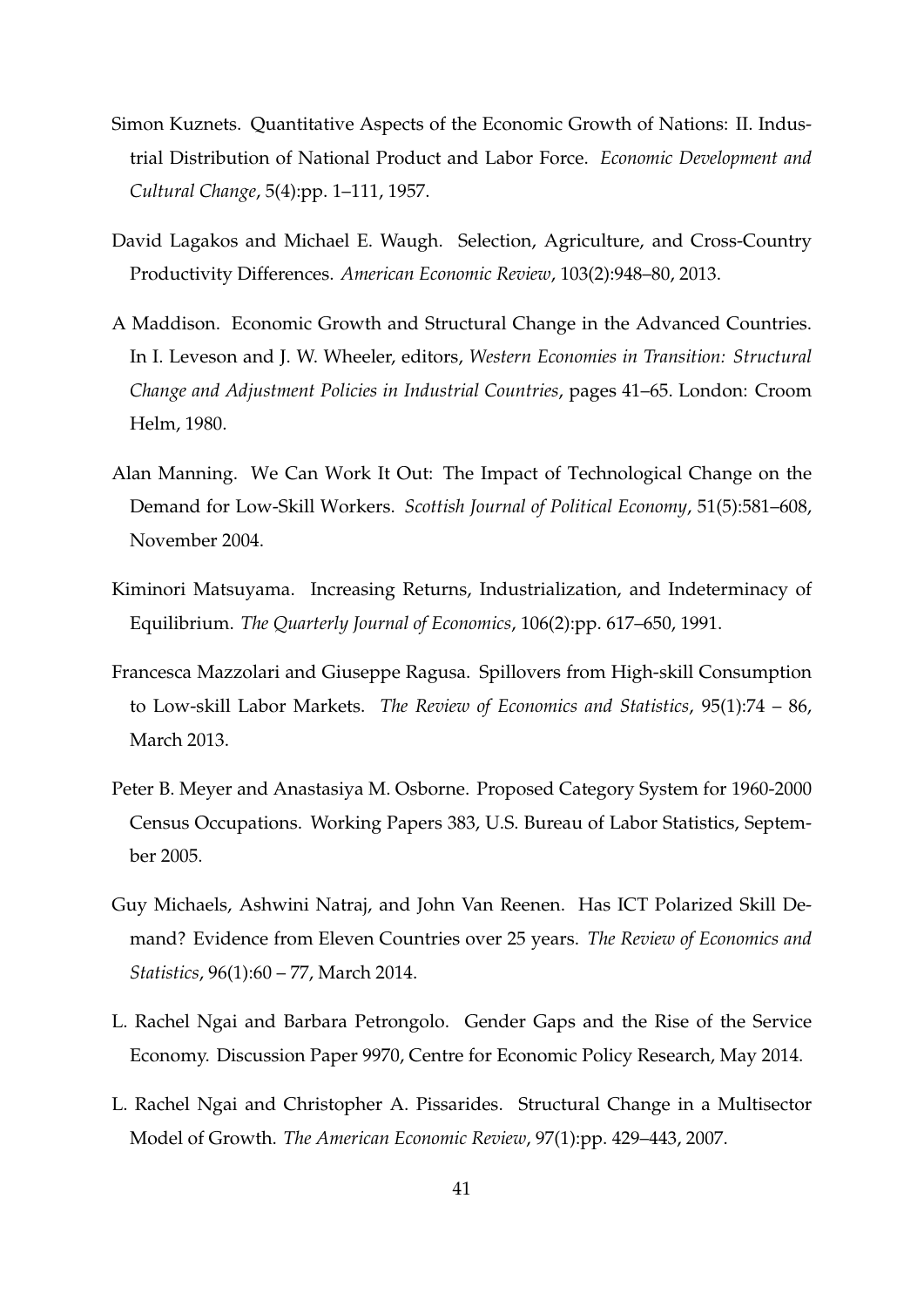- L. Rachel Ngai and Christopher A. Pissarides. Trends in Hours and Economic Growth. *Review of Economic Dynamics*, 11(2):239 – 256, 2008.
- Steven Ruggles, J. Trent Alexander, Katie Genadek, Ronald Goeken, Matthew B. Schroeder, and Matthew Sobek. Integrated Public Use Microdata Series. Technical report, Minnesota Population Center, Minneapolis, MN, 2010. Version 5.0.
- Alexandra Spitz-Oener. Technical Change, Job Tasks, and Rising Educational Demands: Looking outside the Wage Structure. *Journal of Labor Economics*, 24(2):pp. 235–270, 2006.
- Alwyn Young. Structural Transformation, the Mismeasurement of Productivity Growth, and the Cost Disease of Services. *American Economic Review*, 104(11):3635– 67, 2014.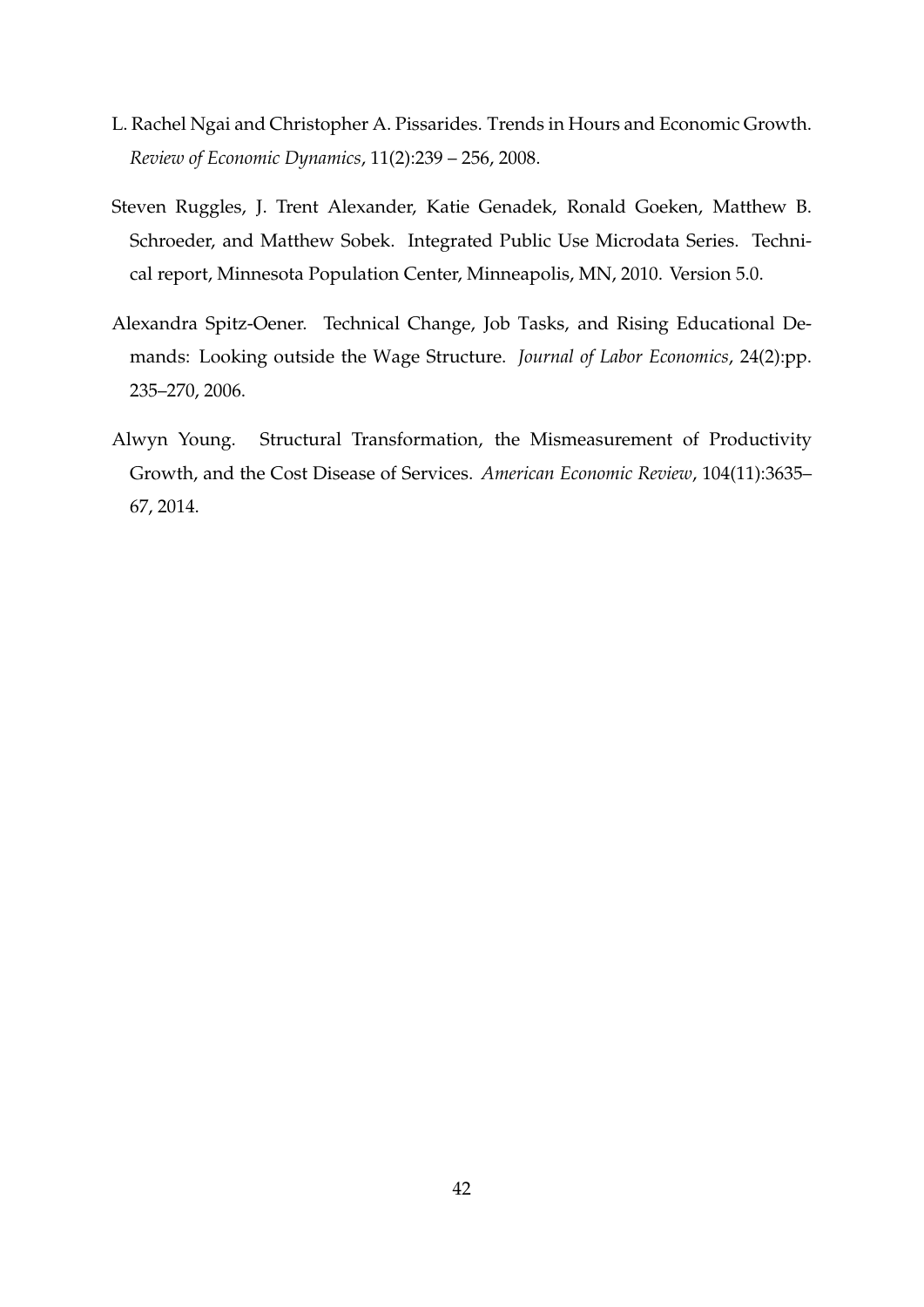# **Appendix**

### **Data**

We use data from the US Census of 1950, 1960, 1970, 1980, 1990, 2000 and the American Community Survey (ACS) of 2007, which we access from IPUMS-USA, provided by Ruggles, Alexander, Genadek, Goeken, Schroeder, and Sobek (2010). Following Acemoglu and Autor (2011) and Autor and Dorn (2013) we restrict the sample to individuals who were in the labor force and of age 16 to 64 in the year preceding the survey. We drop residents of institutional group quarters and unpaid family workers. We also drop respondents with missing earnings or hours worked data and those who work in agricultural occupations/industries or in the military. Our employment measure is the product of weeks worked times usual number of hours per week. We compute hourly wages as earnings divided by the product of usual hours and weeks worked.35

To construct the 30-year change graphs of Figure 1 and 10, and the 10-year change graphs of Figure 11 we follow the methodology used in Autor et al. (2006)), Acemoglu and Autor (2011), and Autor and Dorn (2013), which requires a balanced panel of occupations. Dorn (2009) and Autor and Dorn (2013) provide a balanced panel of occupational classifications ('*occ1990dd*') over 1980-2008, which we use to construct a balanced panel over 1950-2007 by aggregating occupational codes as needed. This leaves us with 183 balanced occupational codes. Figures 1, 10, and 11 plot the smoothed changes in average log hourly wages and total hours worked at each percentile of the occupational skill distribution. These skill percentiles are constructed by ranking the balanced occupations according to their 1950 (Figure 10 and top row of Figure 11) or 1980 mean hourly wages (Figure 1 and bottom row of Figure 11), and then splitting them into 100 groups, each making up 1 percentile of 1950 or 1980 employment.

Figure 10 shows the change in log real hourly wages and employment, similarly as Figure 1, with the difference that the ranking of occupations is based on their 1950 log

 $35$ Since in 1950 the Census did not include usual hours worked, we use hours worked last week instead. In 1960 and 1970 the Census asked only for an interval of hours and weeks worked last year; we use the midpoint of the interval given.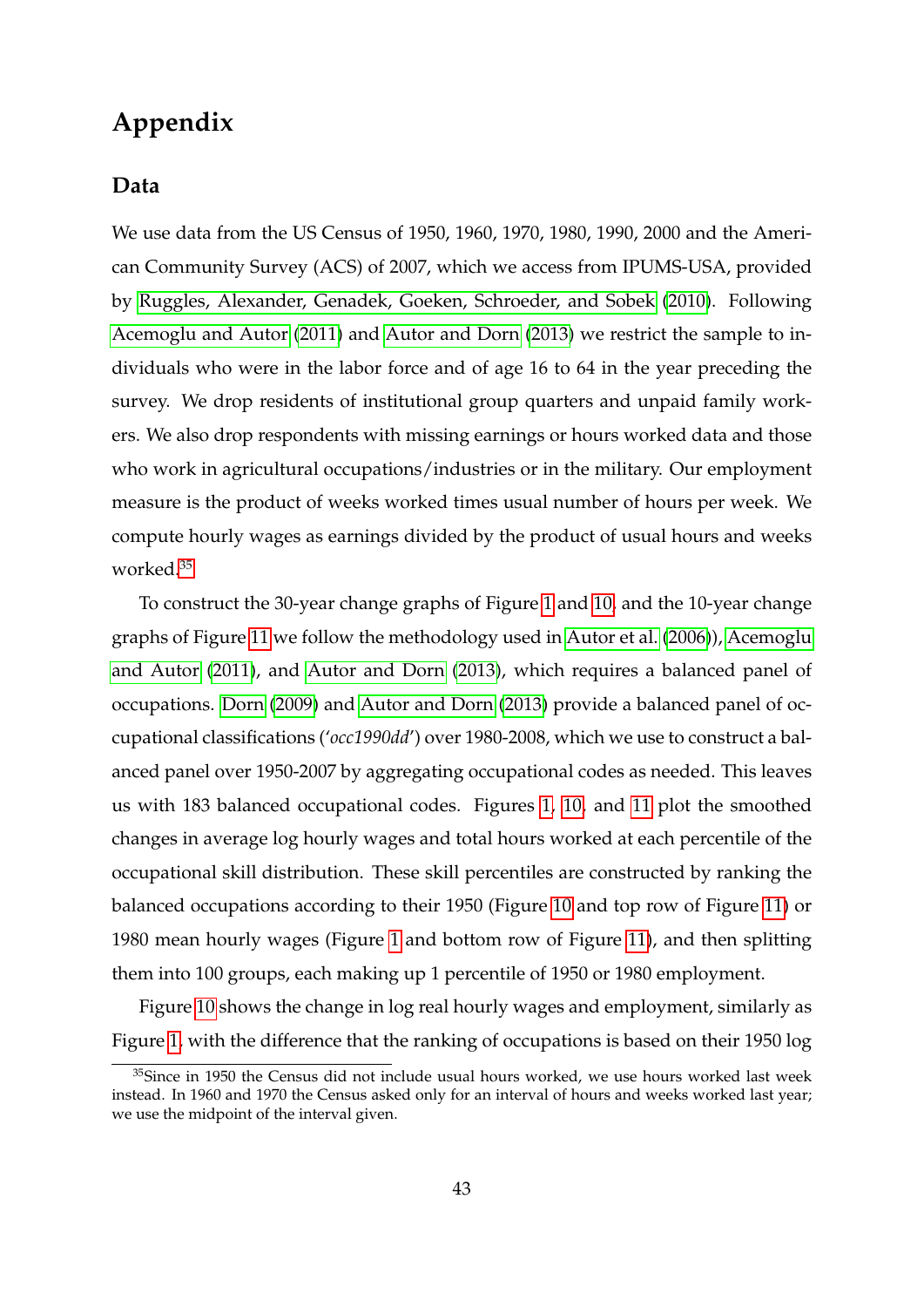

Figure 10: Smoothed wage and employment polarization 1950 ranking Notes: Data and left and right panel same as in Figure 1, except occupations are ranked based on their 1950 mean wages.

real hourly wage. The graph reinforces the message of Figure 1. The left panel shows that wages have been polarizing from 1950 onwards, with the polarization most pronounced in the earlier periods. The right panel shows that the polarization of employment is present in all 30-year periods starting from 1960, with the most pronounced polarization between 1970-2000.

Figure 11 shows the wage and employment change of occupations for 10-year periods, with occupations ranked based on the 1950 wages (top row) and the 1980 wages (bottom row). These graphs show that polarization does not happen on a decade-bydecade basis. In some decades the top gains, while in others the bottom, but it is never the middle-wage occupations that gain the most in terms of wages or employment.

In the text we document polarization in terms of occupations for 183 and 10 occupation categories (in Figure 1 and Figure 2 respectively), here we show it for in an even coarser classification. As in Acemoglu and Autor (2011) we classify occupation groups into the following categories: manual, routine, and abstract.<sup>36</sup> Figure 12 shows the patterns of polarization both in terms of wages and employment shares between 1950 and 2007 for these three broad categories. The right panel shows that the employment share of routine occupations has been falling, of abstract occupations has been increasing since the 1950s, while of manual occupations, following a slight com-

 $36$ Acemoglu and Autor (2011) have a similar graph of the path of employment shares of four occupation categories (abstract, routine cognitive, routine non-cognitive, manual) between 1960 and 2007. Here we show for 3 categories, starting from 1950, and more importantly, we also show the path of relative occupational wages.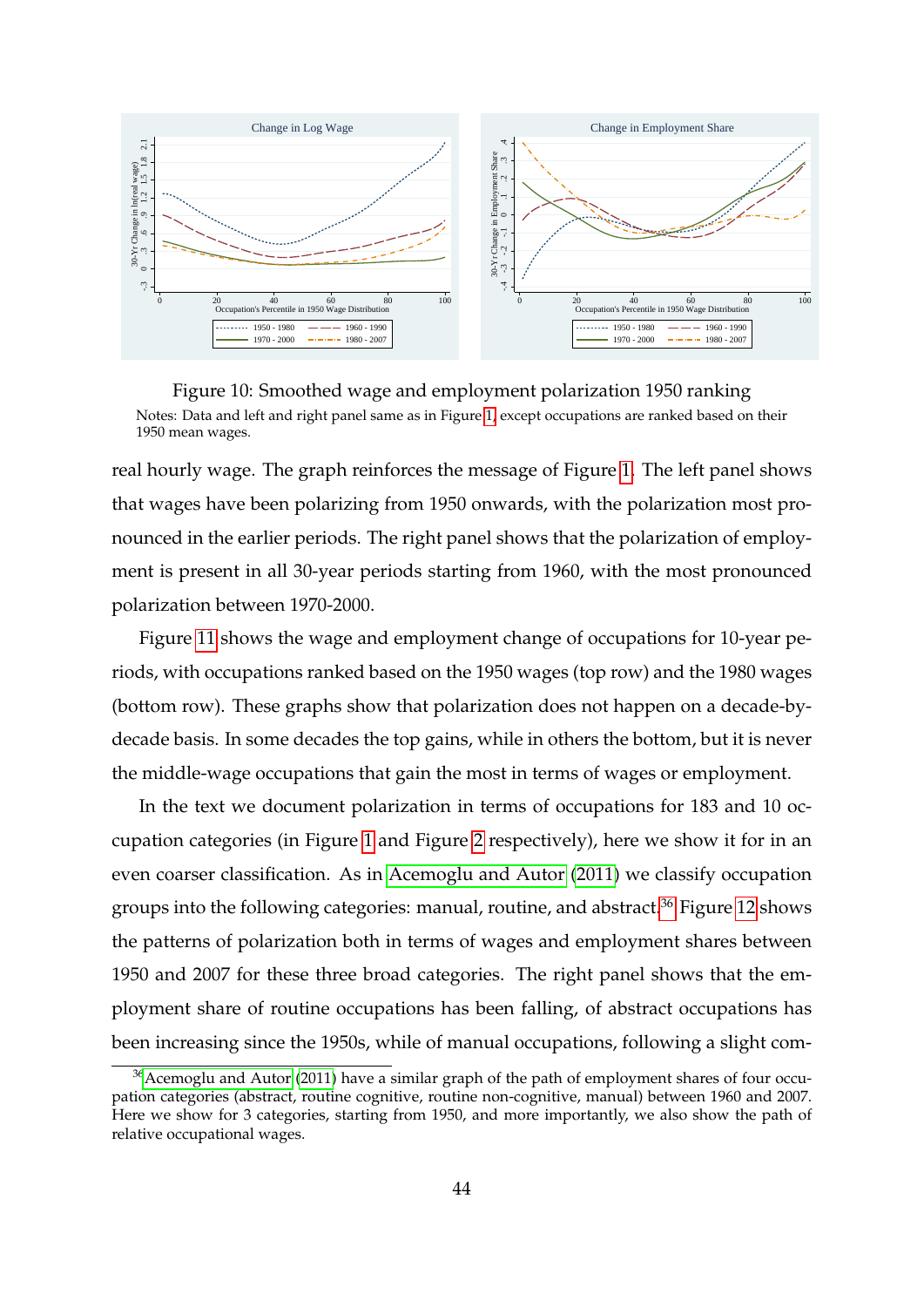

Figure 11: Smoothed wage and employment polarization, 10-year change Notes: Data and left and right panel as in Figure 1. All panels show 10-year changes rather than 30-year changes. Occupations are ranked based on their 1950 mean wages in the top two panels, and based on their 1980 mean wages in the bottom two panels.

pression until 1960, has been steadily increasing. The left panel shows the path of the relative average manual and abstract wage compared to the routine wage. It is worth to note that, as expected, manual workers on average earn less than routine workers, while abstract workers earn more. However, over time, the advantage of routine jobs over manual jobs has been falling, and the advantage of abstract jobs over routine jobs has been rising. Thus, the middle earning group, the routine workers, lost both in terms of relative average wage and employment share to the benefit of manual and abstract workers. In other words, also in terms of these three broad occupations there is clear evidence for polarization.

### **Categorization of occupations**

Following Acemoglu and Autor (2011) we classify occupations into three categories, which are used in Figure 12: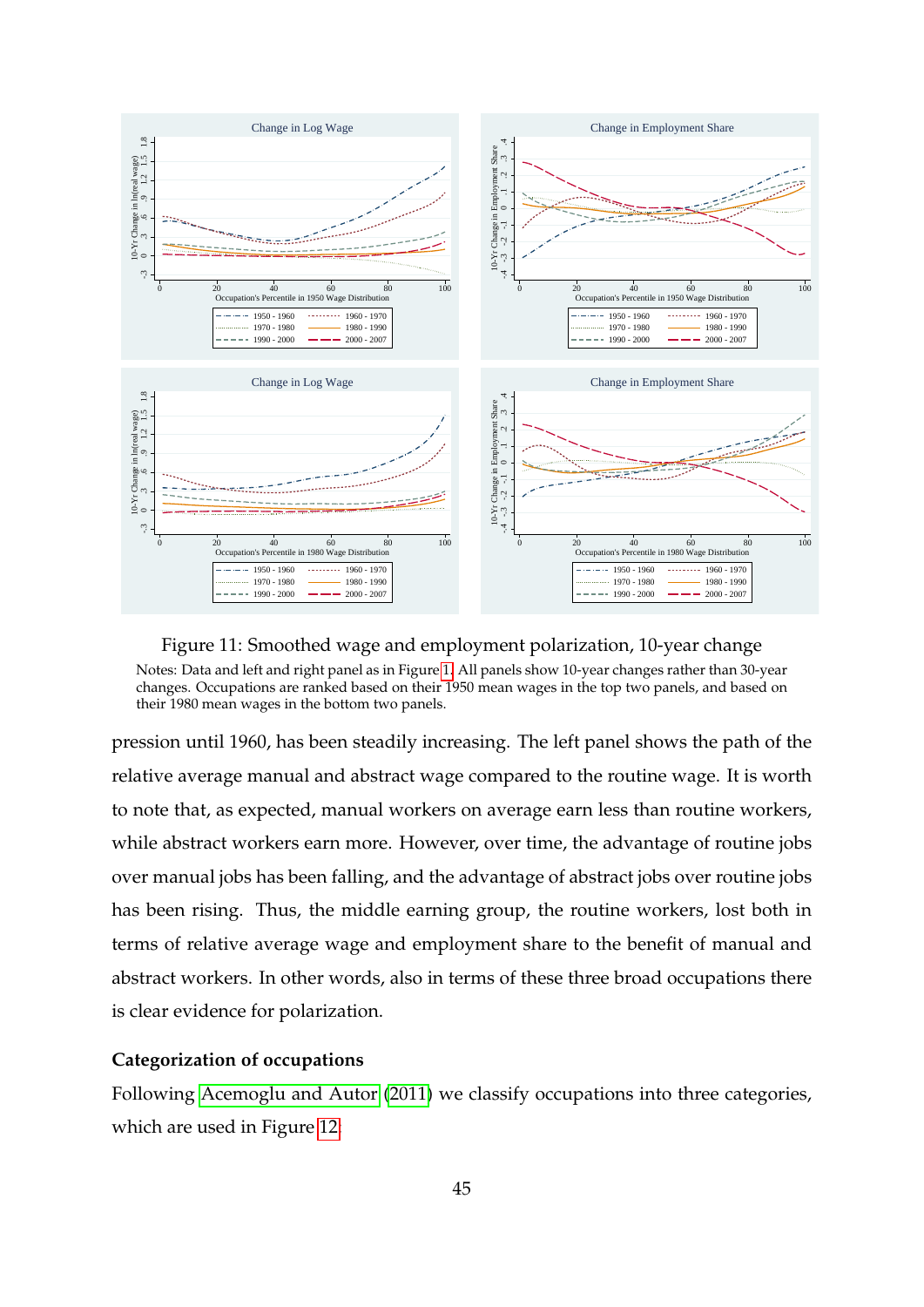

Figure 12: Polarization for broad occupations

Notes: Relative average wages and employment shares (in terms of hours) are calculated from the same data as in Figure 1. For details of the occupation classification see below.

- Manual (low-skilled non-routine): housekeeping, cleaning, protective service, food prep and service, building, grounds cleaning, maintenance, personal appearance, recreation and hospitality, child care workers, personal care, service, healthcare support;

- Routine: construction trades, extractive, machine operators, assemblers, inspectors, mechanics and repairers, precision production, transportation and material moving occupations, sales, administrative support, sales, administrative support;

- Abstract (skilled non-routine): managers, management related, professional specialty, technicians and related support.

#### **Categorization of industries**

Based on our theory we classify the industries into three sectors, which are used in Figure 3:

- Low-skilled services: personal services, entertainment, low-skilled transport (bus service and urban transit, taxicab service, trucking service, warehousing and storage, services incidental to transportation), low-skilled business and repair services (automotive rental and leasing, automobile parking and carwashes, automotive repair and related services, electrical repair shops, miscellaneous repair services), retail trade, wholesale trade;

- Manufacturing: mining, construction, manufacturing;

- High-skilled services: professional and related services, finance, insurance and real estate, communications, high-skilled business services (advertising, services to dwellings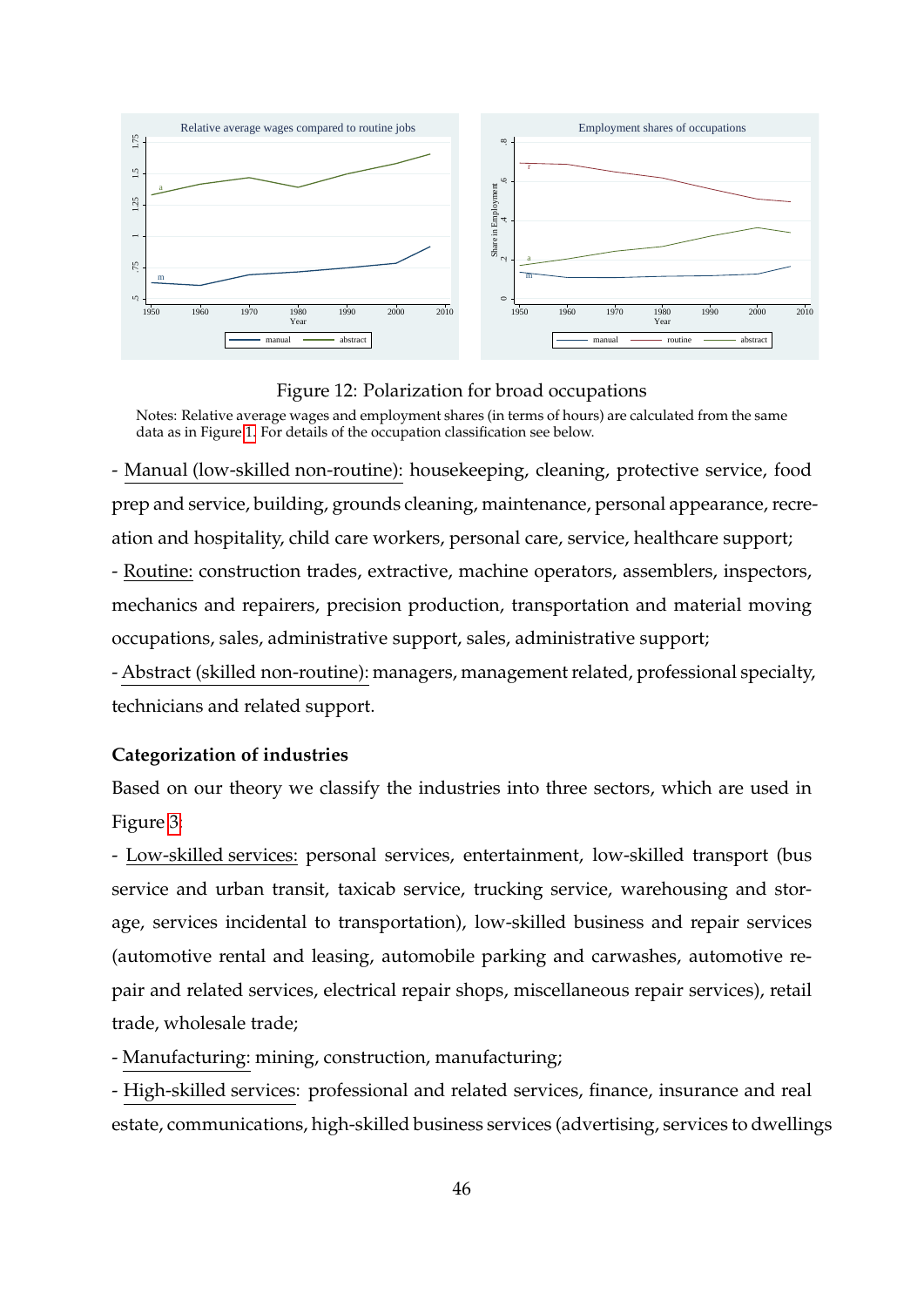and other buildings, personnel supply services, computer and data processing services, detective and protective services, business services not elsewhere classified), communications, utilities, high-skilled transport (railroads, U.S. Postal Service, water transportation, air transportation), public administration.

Table 4 summarizes the descriptive statistics for sectoral employment:

|                         | low-skilled services manufacturing |          | high-skilled services |
|-------------------------|------------------------------------|----------|-----------------------|
| Highschool Dropout      | 20.66%                             | 27.54%   | 8.27%                 |
| Highschool Graduate     | 36.76%                             | 37.57%   | 24.36%                |
| Some College            | 28.33%                             | 21.19%   | 29.05%                |
| College Degree          | 11.20%                             | 10.37%   | 23.00%                |
| Postgraduate            | 3.05%                              | $3.34\%$ | 15.32%                |
| Mean Years of Education | 12.41                              | 11.96    | 14.05                 |
| <b>Female Share</b>     | 44.35%                             | 23.33%   | 51.37%                |
| Foreign-Born Share      | 12.05%                             | 11.21%   | 8.97%                 |

Table 4: Descriptive statistics by industry

#### **Occupation and sector premia**

In Figures 3 and 12 as well as in our quantitative exercise we focused on relative average residual wages. We obtain these by regressing log hourly wages on sector dummies and on a set of controls, comprising of a polynomial in potential experience (defined as age - years of schooling - 6), dummies for gender, race, and born abroad.

| Year           | 1950       | 1960       | 1970       | 1980       | 1990       | 2000       | 2007       |
|----------------|------------|------------|------------|------------|------------|------------|------------|
| low-sk. serv.  | $-0.28***$ | $-0.31***$ | $-0.22***$ | $-0.19***$ | $-0.20***$ | $-0.17***$ | $-0.18***$ |
|                | (0.00)     | (0.00)     | (0.00)     | (0.00)     | (0.00)     | (0.00)     | (0.00)     |
| high-sk. serv. | $-0.03***$ | $0.02***$  | $0.08***$  | $0.08***$  | $0.14***$  | $0.17***$  | $0.21***$  |
|                | (0.00)     | (0.00)     | (0.00)     | (0.00)     | (0.00)     | (0.00)     | (0.00)     |
| Controls       | yes        | ves        | yes        | yes        | yes        | yes        | yes        |
| Observations   | 113635     | 459564     | 579290     | 958318     | 1094458    | 1235282    | 1308885    |
| $\,R^2$        | 0.21       | 0.25       | 0.21       | 0.21       | 0.21       | 0.18       | 0.19       |

Table 5: Regression of log hourly wages: sector effects

Standard errors in parentheses

\*  $p < 0.05$ , \*\*  $p < 0.01$ , \*\*\*  $p < 0.001$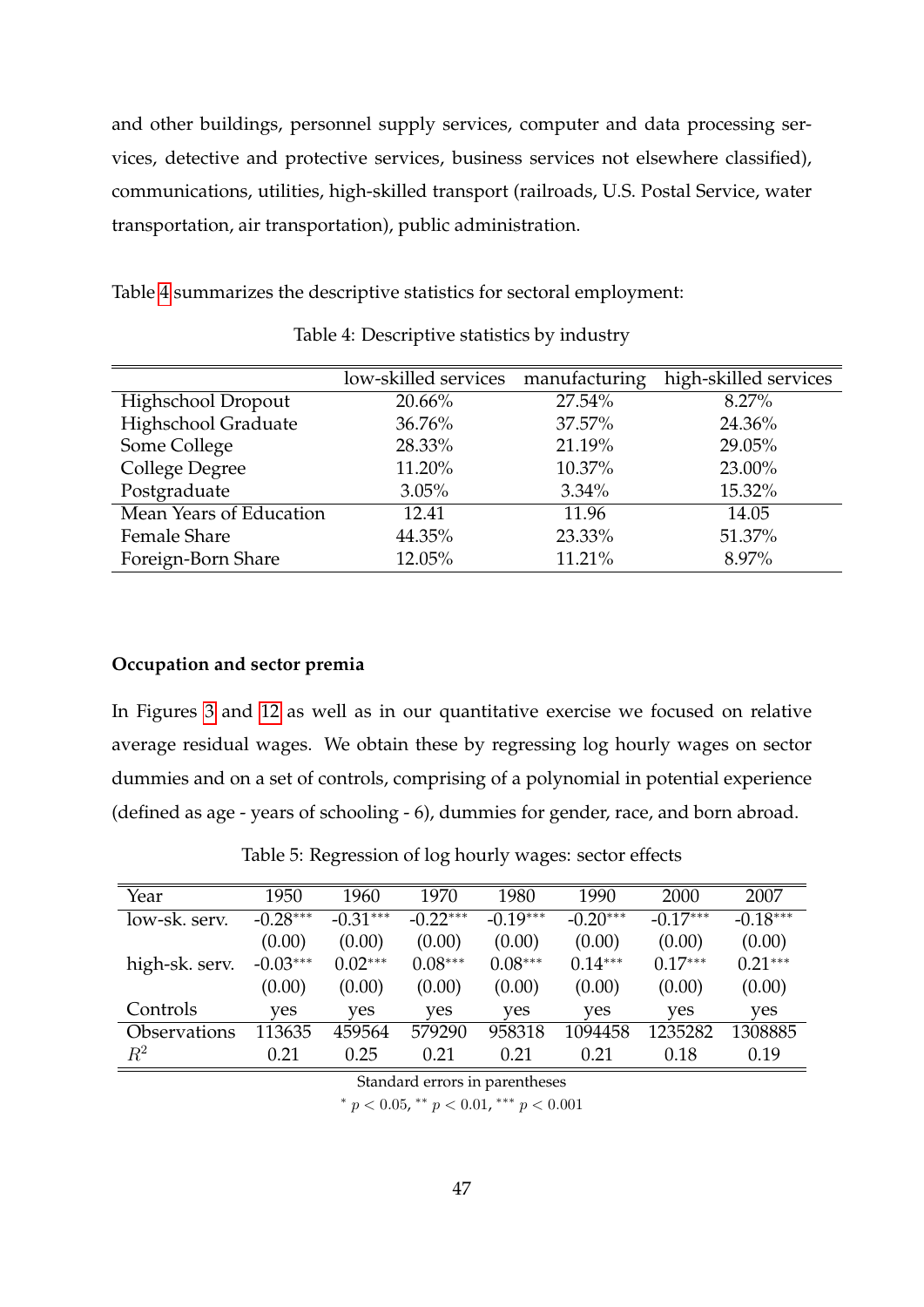| Year                | 1950       | 1960       | 1970       | 1980       | 1990       | 2000       | 2007       |
|---------------------|------------|------------|------------|------------|------------|------------|------------|
| manual              | $-0.41***$ | $-0.42***$ | $-0.33***$ | $-0.28***$ | $-0.24***$ | $-0.19***$ | $-0.10***$ |
|                     | (0.01)     | (0.00)     | (0.00)     | (0.00)     | (0.00)     | (0.00)     | (0.00)     |
| abstract            | $0.17***$  | $0.27***$  | $0.32***$  | $0.31***$  | $0.39***$  | $0.44***$  | $0.50***$  |
|                     | (0.00)     | (0.00)     | (0.00)     | (0.00)     | (0.00)     | (0.00)     | (0.00)     |
| Controls            | yes        | yes        | yes        | yes        | yes        | yes        | yes        |
| <b>Observations</b> | 113635     | 459564     | 579290     | 958318     | 1094458    | 1235282    | 1308885    |
| $\,R^2$             | 0.23       | 0.28       | 0.25       | 0.26       | 0.27       | 0.26       | 0.26       |

Table 6: Regression of log hourly wages: occupation effects

Standard errors in parentheses \*  $p < 0.05$ , \*\*  $p < 0.01$ , \*\*\*  $p < 0.001$ 

Tables 5 and 6 show the regression results. Since we omit the dummy for manufacturing, the implied relative wage of a low-skilled (high-skilled) service worker is given by the exponential of the estimated coefficient on the low-skilled (high-skilled) service sector dummy. The regression specification to compute residual occupational wages is analogue, with the sector dummies replaced by occupation dummies; we omit the dummy for routine occupations, such that relative wages compared to routine occupations are given by the exponential of the occupation dummies.

In the text we show the coefficients on the sectoral dummies from wage regressions, and in Figure 12 the relative average occupational wages. In Figure 13 we show the reverse: the sectoral relative average wages compared to manufacturing, and the coefficients on occupational dummies from a wage regression. The patterns are left unchanged.

#### **The role of gender and age composition changes**

Figure 14 demonstrates that the sectoral employment share changes are not driven by changes in the age, gender, race composition of the labor force. The counterfactual industry employment shares are generated by fixing the sectoral employment share of each age-gender-race cell at its 1960 level, and allowing the employment shares of the cells to change. While it can be seen that the counterfactual employment shares (the dashed lines) qualitatively move in the same direction as the actual employment shares (the solid lines), in terms of magnitude the counterfactual employment shares move much less. This implies that the changing composition of the labor force is not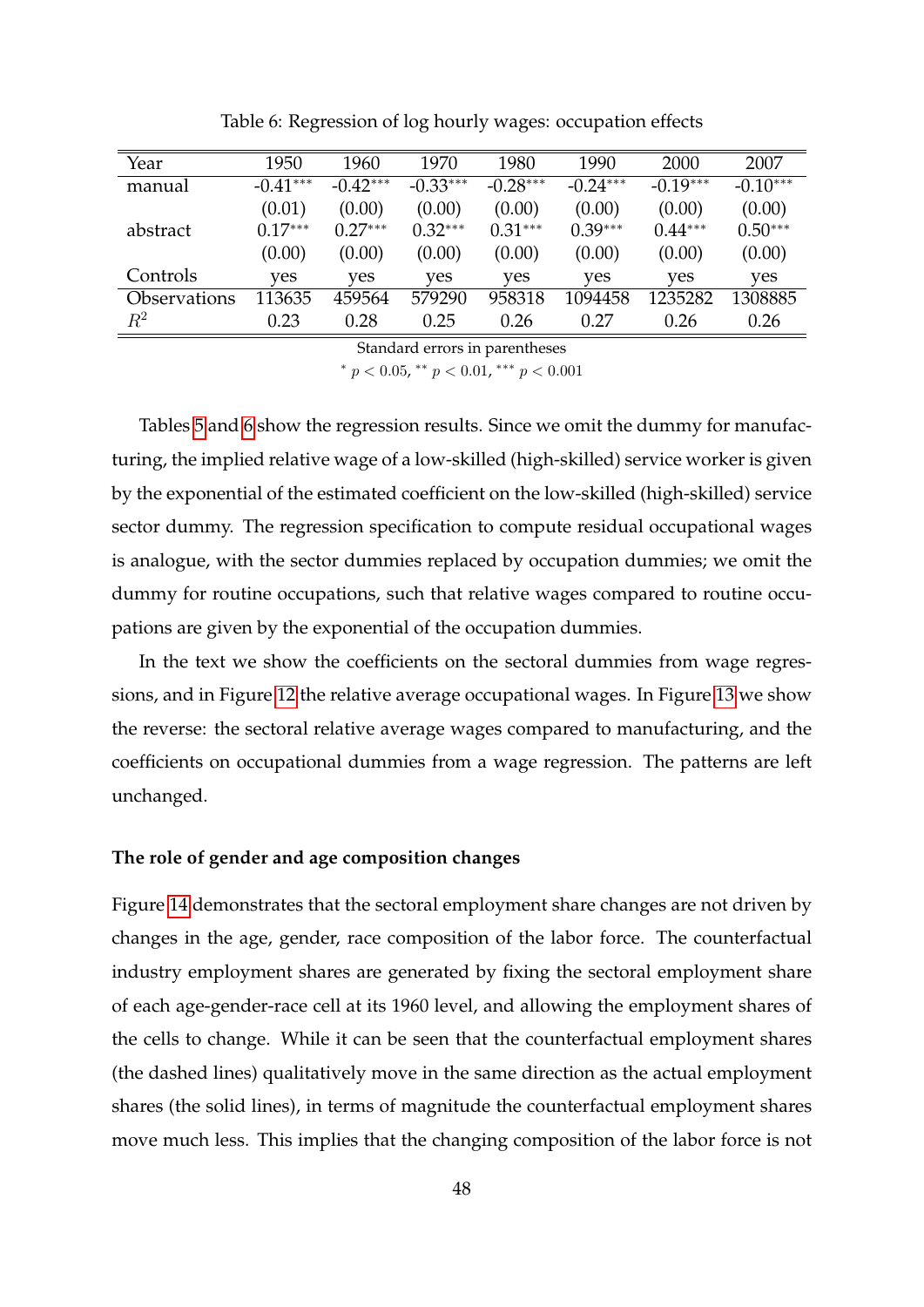

Figure 13: Wage polarization for sectors and occupations

Notes: Same data and classification as in Figure 3 and 12. The left panel shows the relative average wages of high-skilled and low-skilled service workers compared to manufacturing workers. The right panel shows the occupation premium for abstract and manual workers compared to routine workers, and their 95% confidence intervals, as estimated in Table 6.

the main driving force of the evolution of sectoral employment.



Figure 14: Counterfactual exercise: only changes in the gender-age composition of the labor force

Notes: Employment shares (in terms of hours) are calculated from the same data as in Figure 3. The actual data is shown as solid lines, while the dashed line show how the employment shares of industries would have evolved if only the relative size of gender-age cells in the labor force had changed over time.

#### **The role of industry shifts in occupational employment shares**

In Table 1 of the main text we showed a shift-share decomposition for the changes in occupational employment between 1950 and 2007, and alternatively between 1960 and 2007. In Table 7 we show this decomposition of employment share changes into a between-industry and a within-industry component for each decade. While we find a declining contribution of between-industry shifts since 1980, which might be due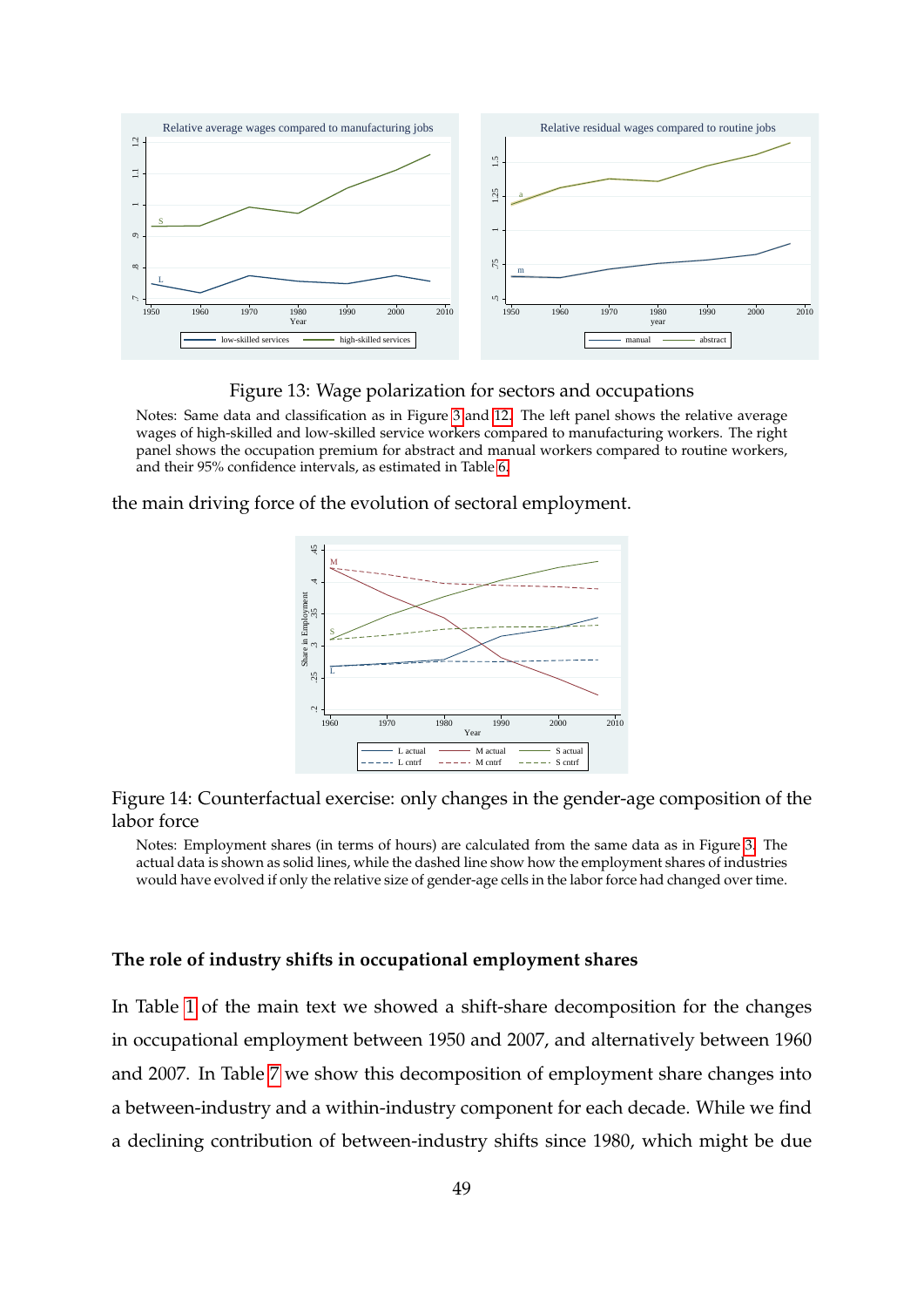routinization then taking off, again we find that a sizable part of the occupational employment share changes is due to shifts between industries.

|                  | 1950-60 | 1960-70 | 1970-80 | 1980-90                       | 1990-00 | 2000-07 |
|------------------|---------|---------|---------|-------------------------------|---------|---------|
|                  |         |         |         | 3 occupations, 3 sectors      |         |         |
| Manual           |         |         |         |                               |         |         |
| Total $\Delta$   | $-2.71$ | $-0.07$ | 0.67    | 0.31                          | 0.85    | 3.93    |
| Between $\Delta$ | $-0.94$ | 0.55    | 0.47    | 0.95                          | 0.47    | 0.44    |
| Within $\Delta$  | $-1.76$ | $-0.63$ | 0.21    | $-0.65$                       | 0.39    | 3.48    |
| Routine          |         |         |         |                               |         |         |
| Total $\Delta$   | $-0.65$ | $-3.86$ | $-3.09$ | $-5.57$                       | $-5.24$ | $-1.39$ |
| Between $\Delta$ | 0.94    | $-1.41$ | $-1.22$ | $-1.58$                       | $-0.98$ | $-0.70$ |
| Within $\Delta$  | $-1.59$ | $-2.45$ | $-1.86$ | $-3.99$                       | $-4.26$ | $-0.69$ |
| Abstract         |         |         |         |                               |         |         |
| Total $\Delta$   | 3.35    | 3.93    | 2.41    | 5.27                          | 4.39    | $-2.54$ |
| Between $\Delta$ | 0.00    | 0.85    | 0.76    | 0.63                          | 0.51    | 0.26    |
| Within $\Delta$  | 3.35    | 3.08    | 1.66    | 4.63                          | 3.87    | $-2.80$ |
| Average          |         |         |         |                               |         |         |
| Total $\Delta$   | $-0.15$ | $-1.71$ | $-1.26$ | $-1.71$                       | $-1.21$ | $-1.02$ |
| Between $\Delta$ | 0.54    | $-0.69$ | $-0.53$ | $-0.64$                       | $-0.29$ | $-0.20$ |
| Within $\Delta$  | $-0.69$ | $-1.02$ | $-0.74$ | $-1.07$                       | $-0.91$ | $-0.82$ |
|                  |         |         |         |                               |         |         |
|                  |         |         |         | 10 occupations, 13 industries |         |         |
| Manual           |         |         |         |                               |         |         |
| Total $\Delta$   | $-3.35$ | 0.90    | 0.46    | 0.23                          | 0.55    | 4.37    |
| Between $\Delta$ | $-2.03$ | 0.96    | 0.97    | 1.73                          | 0.97    | 0.95    |
| Within $\Delta$  | $-1.32$ | $-0.06$ | $-0.51$ | $-1.51$                       | $-0.42$ | 3.42    |
| Routine          |         |         |         |                               |         |         |
| Total $\Delta$   | $-1.44$ | $-4.93$ | $-4.56$ | $-7.40$                       | $-5.85$ | $-1.33$ |
| Between $\Delta$ | 1.93    | $-3.55$ | $-2.74$ | $-2.84$                       | $-1.73$ | $-1.31$ |
| Within $\Delta$  | $-3.37$ | $-1.38$ | $-1.81$ | $-4.57$                       | $-4.12$ | $-0.02$ |
| Abstract         |         |         |         |                               |         |         |
| Total $\Delta$   | 3.69    | 4.60    | 2.39    | 6.19                          | 5.68    | $-3.01$ |
| Between $\Delta$ | 0.70    | 2.36    | 1.49    | 1.20                          | 1.07    | 0.61    |
| Within $\Delta$  | 2.99    | 2.24    | 0.90    | 4.99                          | 4.61    | $-3.62$ |
| Average          |         |         |         |                               |         |         |
| Total $\Delta$   | $-0.16$ | $-0.45$ | $-0.50$ | $-0.48$                       | $-0.12$ | $-0.31$ |
| Between $\Delta$ | 0.29    | $-0.38$ | $-0.27$ | $-0.23$                       | $-0.07$ | $-0.05$ |
| Within $\Delta$  | $-0.45$ | $-0.07$ | $-0.23$ | $-0.24$                       | $-0.04$ | $-0.26$ |

Table 7: Decomposition of the changes in occupational employment shares by decade

Notes: Same data as in Figure 1. For each occupational category, the first row presents the change in the share of employment (in terms of hours worked), the second the between-industry component, and the third the within-industry component for the time interval given at the top. The top panel uses 3 occupations and 3 sectors, the bottom panel 10 occupations and 13 industries.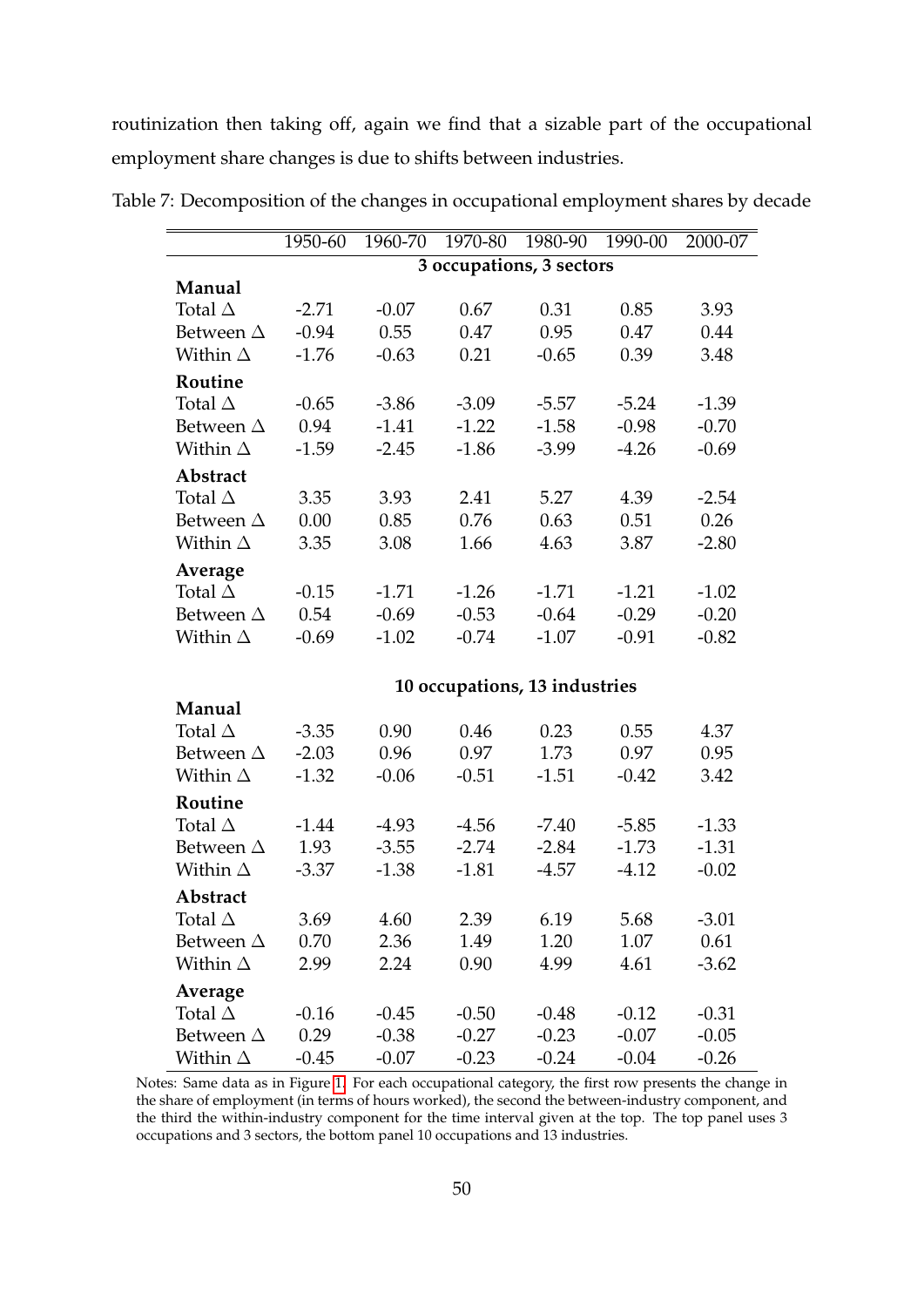As an alternative way to asses the importance of the employment reallocations between industries for the shifts in the broad occupation categories, we conduct the following counterfactual exercise: we fix the industry shares in employment (in terms of hours worked) at their 1960 levels and let the within-industry share of occupations follow their actual path, and compute how the occupational shares would have evolved in the absence of between-industry shifts. Figure 15 shows the resulting time series (dashed) and the actual data (solid). This exercise shows that if there had been only within-industry shifts, qualitatively the employment of the occupation categories would have evolved as in the actual data, but that quantitatively they cannot explain all of the changes. We therefore conclude that also between-industry shifts account for the polarization of occupational employment.



Figure 15: Counterfactual exercise: only-within industry shift of occupations Notes: Employment shares (in terms of hours) are calculated from the same data as in Figure 13. The actual data is shown as solid lines, while the dashed line show how the occupational employment shares would have evolved in the absence of reallocations across industries.

## **Model**

*Proof of Proposition 1.* Starting from:

$$
\frac{L_l(\widehat{a}_m, \widehat{a}_s)}{N_m(\widehat{a}_m, \widehat{a}_s)} \widehat{a}_m^{\varepsilon} = \left(\frac{A_m}{A_l}\right)^{1-\varepsilon} \left(\frac{\theta_m}{\theta_l}\right)^{-\varepsilon},
$$

$$
\frac{N_s(\widehat{a}_m, \widehat{a}_s)}{N_m(\widehat{a}_m, \widehat{a}_s)} \left(\frac{\widehat{a}_m}{\widehat{a}_s}\right)^{\varepsilon} = \left(\frac{A_m}{A_s}\right)^{1-\varepsilon} \left(\frac{\theta_m}{\theta_s}\right)^{-\varepsilon}.
$$

A change in productivities triggers changes in the equilibrium cutoffs,  $\hat{a}_m$  and  $\hat{a}_s$ , in such a way that the above conditions remain satisfied. Total differentiation then im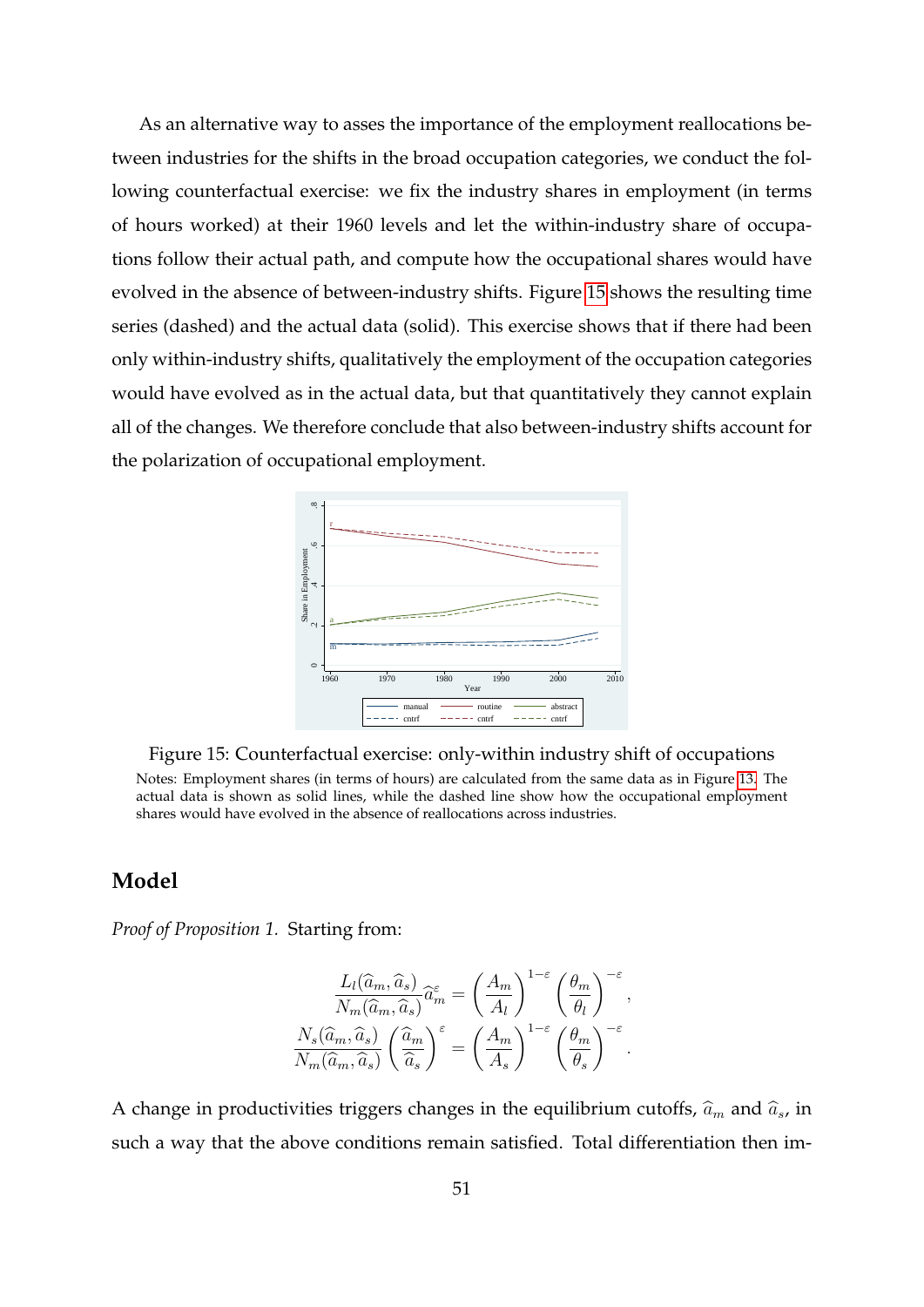plies:

$$
\varepsilon \frac{d\widehat{a}_m}{\widehat{a}_m} + \frac{dL_l}{L_l} - \frac{dN_m}{N_m} = (1 - \varepsilon) \frac{d\frac{A_m}{A_l}}{\frac{A_m}{A_l}},\tag{24}
$$

$$
\varepsilon \left( \frac{d\widehat{a}_m}{\widehat{a}_m} - \frac{d\widehat{a}_s}{\widehat{a}_s} \right) + \frac{dN_s}{N_s} - \frac{dN_m}{N_m} = (1 - \varepsilon) \frac{d\frac{A_m}{A_s}}{\frac{A_m}{A_s}}.
$$
 (25)

Applying the Leibniz rule to the expressions for  $L_l(\widehat{a}_m, \widehat{a}_s)$ ,  $N_m(\widehat{a}_m, \widehat{a}_s)$  and  $N_s(\widehat{a}_m, \widehat{a}_s)$ , we get the following expressions for the change in the effective and raw labor supplies as a function of the change in  $\widehat{a}_m$  and in  $\widehat{a}_s$  is

$$
dL_l(\widehat{a}_m, \widehat{a}_s) = \frac{\partial n_l}{\partial \widehat{a}_m} d\widehat{a}_m + \frac{\partial n_l}{\partial \widehat{a}_s} d\widehat{a}_s = \underbrace{\int_0^{\widehat{a}_s} f(\widehat{a}_m, a_s) da_s}_{=:C_1} \cdot d\widehat{a}_m + \underbrace{\int_0^{\widehat{a}_m} f(a_m, \widehat{a}_s) da_m}_{=:C_2} \cdot d\widehat{a}_s,
$$
\n(26)

$$
dN_m(\widehat{a}_m, \widehat{a}_s) = -\underbrace{\int_0^{\widehat{a}_s} f(\widehat{a}_m, a_s) da_s \cdot \widehat{a}_m d\widehat{a}_m}_{=C_1} - \underbrace{\int_{\widehat{a}_m}^{\infty} a_m^2 f(a_m, \frac{\widehat{a}_s}{\widehat{a}_m} a_m) da_m}_{\equiv C_3} \cdot \frac{\widehat{a}_s}{\widehat{a}_m} \left( \frac{d\widehat{a}_m}{\widehat{a}_m} - \frac{d\widehat{a}_s}{\widehat{a}_s} \right),
$$
\n(27)

$$
dN_s(\widehat{a}_m, \widehat{a}_s) = -\underbrace{\int_0^{\widehat{a}_m} f(a_m, \widehat{a}_s) da_m}_{=:C_2} \cdot \widehat{a}_s d\widehat{a}_s + \underbrace{\int_{\widehat{a}_s}^{\infty} a_s^2 f(\frac{\widehat{a}_m}{\widehat{a}_s} a_s, a_s) da_s}_{\equiv C_4} \cdot \frac{\widehat{a}_m}{\widehat{a}_s} \left(\frac{d\widehat{a}_m}{\widehat{a}_m} - \frac{d\widehat{a}_s}{\widehat{a}_s}\right),
$$
\n
$$
(28)
$$

similarly

$$
dL_m(\widehat{a}_m, \widehat{a}_s) = -\underbrace{\int_0^{\widehat{a}_s} f(\widehat{a}_m, a_s) da_s \cdot d\widehat{a}_m}_{=C_1} - \underbrace{\int_{{\widehat{a}_m}}^{\infty} a_m f(a_m, \frac{\widehat{a}_s}{\widehat{a}_m} a_m) da_m}_{\equiv C_5} \cdot \frac{\widehat{a}_s}{\widehat{a}_m} \left( \frac{d\widehat{a}_m}{\widehat{a}_m} - \frac{d\widehat{a}_s}{\widehat{a}_s} \right),
$$
\n(29)

$$
dL_s(\widehat{a}_m, \widehat{a}_s) = -\underbrace{\int_0^{\widehat{a}_m} f(a_m, \widehat{a}_s) da_m}_{=:C_2} \cdot d\widehat{a}_s + \underbrace{\int_{\widehat{a}_s}^{\infty} a_s f(\frac{\widehat{a}_m}{\widehat{a}_s} a_s, a_s) da_s}_{\equiv C_6} \cdot \frac{\widehat{a}_m}{\widehat{a}_s} \left(\frac{d\widehat{a}_m}{\widehat{a}_m} - \frac{d\widehat{a}_s}{\widehat{a}_s}\right).
$$
\n(30)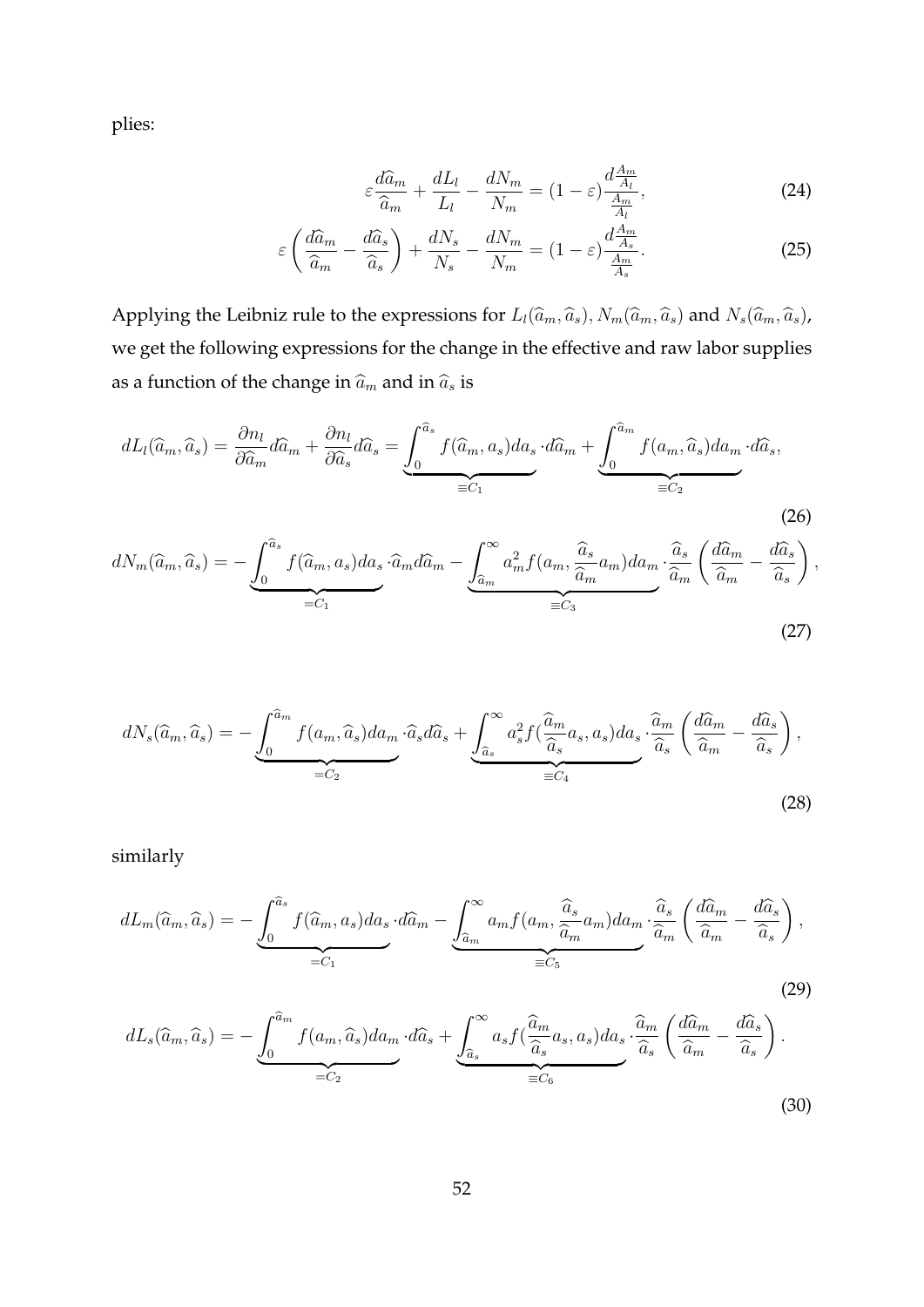Plugging these into (24) and (25) and re-arranging we get:

$$
\frac{d\widehat{a}_{m}}{\widehat{a}_{m}}\underbrace{\left[\varepsilon+\frac{C_{1}\widehat{a}_{m}}{L_{l}}+\frac{C_{1}(\widehat{a}_{m})^{2}}{N_{m}}+\frac{C_{3}\frac{\widehat{a}_{s}}{\widehat{a}_{m}}}{N_{m}}\right]+\frac{d\widehat{a}_{s}}{\widehat{a}_{s}}\underbrace{\left[\frac{C_{2}\widehat{a}_{s}}{L_{l}}-\frac{C_{3}\frac{\widehat{a}_{s}}{\widehat{a}_{m}}}{N_{m}}\right]}_{\equiv B_{2}}=\underbrace{(1-\varepsilon)\frac{d\frac{A_{m}}{A_{l}}}{\frac{A_{m}}{A_{l}}},
$$
\n
$$
\frac{d\widehat{a}_{m}}{\widehat{a}_{m}}\underbrace{\left[\varepsilon+\frac{C_{4}\frac{\widehat{a}_{m}}{\widehat{a}_{s}}}{N_{s}}+\frac{C_{1}(\widehat{a}_{m})^{2}}{N_{m}}+\frac{C_{3}\frac{\widehat{a}_{s}}{\widehat{a}_{m}}}{N_{m}}\right]}_{\equiv B_{3}>0}-\frac{d\widehat{a}_{s}}{\widehat{a}_{s}}\underbrace{\left[\varepsilon+\frac{C_{2}(\widehat{a}_{s})^{2}}{N_{s}}+\frac{C_{4}\frac{\widehat{a}_{m}}{\widehat{a}_{s}}}{N_{s}}+\frac{C_{3}\frac{\widehat{a}_{s}}{\widehat{a}_{m}}}{N_{m}}\right]}_{\equiv B_{4}>0}=\underbrace{(1-\varepsilon)\frac{d\frac{A_{m}}{A_{s}}}{\frac{A_{m}}{A_{s}}}}_{\equiv D_{2}}.
$$

This leads to

$$
\frac{d\widehat{a}_s}{\widehat{a}_s} = \frac{B_3 D_1 - B_1 D_2}{B_3 B_2 + B_1 B_4},
$$

$$
\frac{d\widehat{a}_m}{\widehat{a}_m} = \frac{D_2 B_2 + B_4 D_1}{B_3 B_2 + B_1 B_4},
$$

where  $B_3B_2 + B_1B_4 > 0$  can be easily verified by multiplying out the terms. Hence to determine the response in  $\widehat{a}_m$  and in  $\widehat{a}_s$ , we only need to consider the sign of the numerator. If  $D_1=D_2>0$ , i.e. the growth rate of  $A_l$  is equal to the growth rate of  $A_s$ , and lower than the growth rate of  $A<sub>m</sub>$ , then the following expressions can be obtained:

$$
\frac{d\hat{a}_s}{\hat{a}_s} = \frac{D}{B_3 B_2 + B_1 B_4} (B_3 - B_1) = \frac{D}{B_3 B_2 + B_1 B_4} \left( \frac{C_4 \frac{\hat{a}_m}{\hat{a}_s}}{N_s} - \frac{C_1 \hat{a}_m}{L_l} \right),\tag{31}
$$

$$
\frac{d\widehat{a}_m}{\widehat{a}_m} = \frac{D}{B_3 B_2 + B_1 B_4} (B_2 + B_4) = \frac{D}{B_3 B_2 + B_1 B_4} \left( \varepsilon + \frac{C_2(\widehat{a}_s)^2}{N_s} + \frac{C_4 \frac{\widehat{a}_m}{\widehat{a}_s}}{N_s} + \frac{C_2 \widehat{a}_s}{L_l} \right) > 0. \tag{32}
$$

As this shows,  $\frac{d\hat{a}_m}{\hat{a}_m}$  $\widehat{a}_m$  $> 0$ . The sign of  $\frac{d\hat{a}_s}{\hat{a}_s}$  $\frac{da_s}{\widehat{a}_s}$  is ambiguous in general, but it is straightforward that  $\frac{d\widehat{a}_m}{\widehat{a}_m}$  $\frac{d\widehat{a}_m}{\widehat{a}_m} - \frac{d\widehat{a}_s}{\widehat{a}_s}$  $\frac{da_s}{\widehat{a}_s}>0$ :

$$
\left(\frac{d\widehat{a}_m}{\widehat{a}_m} - \frac{d\widehat{a}_s}{\widehat{a}_s}\right) = \frac{D}{B_3B_2 + B_1B_4} \left(\varepsilon + \frac{C_2\widehat{a}_s}{L_l} + \frac{C_2(\widehat{a}_s)^2}{N_s} + \frac{C_1\widehat{a}_m}{L_l}\right) > 0.
$$

This together with (27) and (29) imply that  $N_m$  and  $L_m$  always decrease. These changes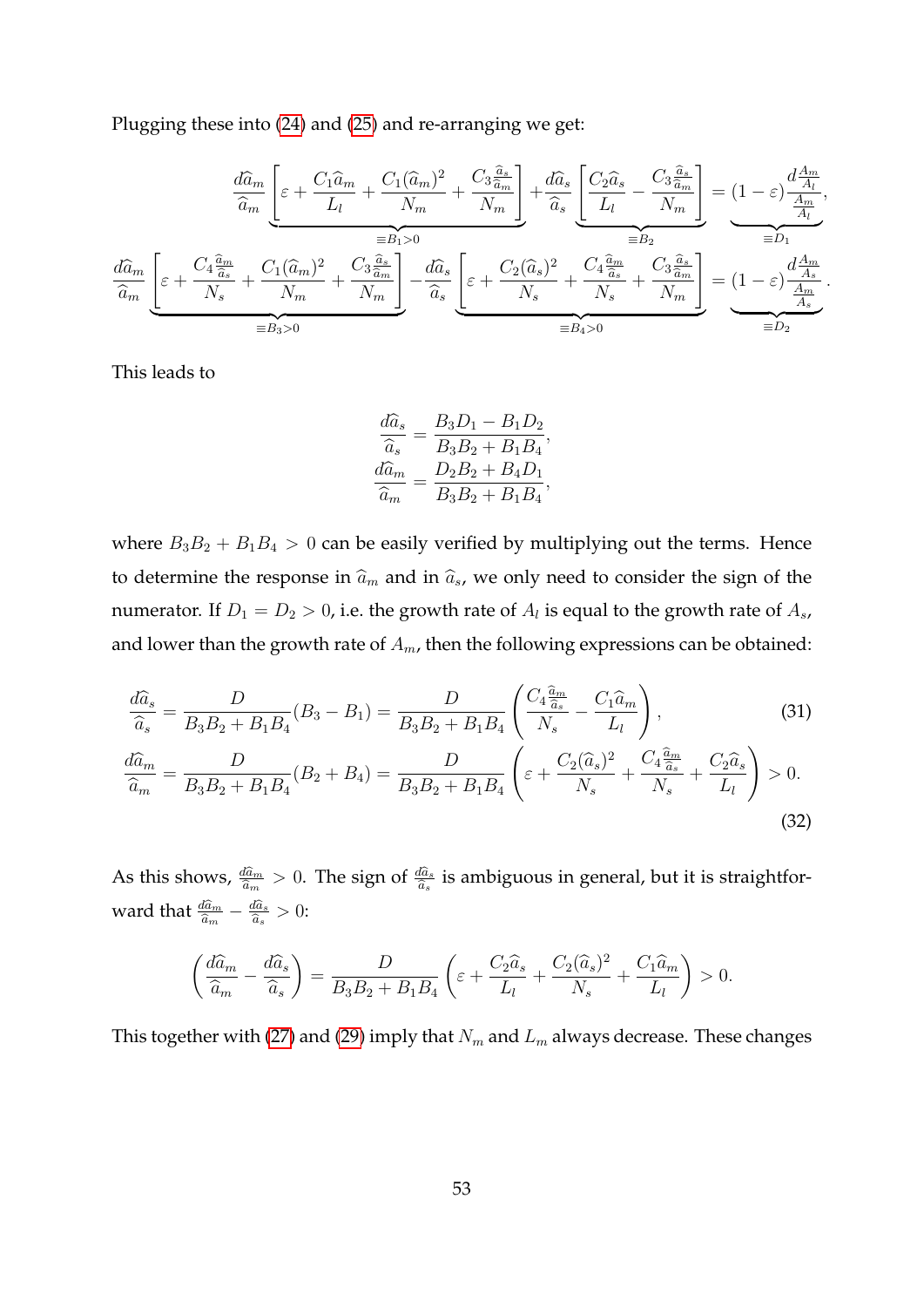are:

$$
dN_m(\widehat{a}_m, \widehat{a}_s) = -\left(C_1(\widehat{a}_m)^2 \frac{d\widehat{a}_m}{\widehat{a}_m} + C_3 \frac{\widehat{a}_s}{\widehat{a}_m} \left(\frac{d\widehat{a}_m}{\widehat{a}_m} - \frac{d\widehat{a}_s}{\widehat{a}_s}\right)\right) < 0,
$$
  

$$
dL_m(\widehat{a}_m, \widehat{a}_s) = -\left(C_1 \widehat{a}_m \frac{d\widehat{a}_m}{\widehat{a}_m} + C_5 \frac{\widehat{a}_s}{\widehat{a}_m} \left(\frac{d\widehat{a}_m}{\widehat{a}_m} - \frac{d\widehat{a}_s}{\widehat{a}_s}\right)\right) < 0.
$$

By plugging in  $(31)$  and  $(32)$  into  $(26)$  we can show that employment in sector L increases:

$$
dL_l(\widehat{a}_m, \widehat{a}_s) = C_1 \widehat{a}_m \frac{d\widehat{a}_m}{\widehat{a}_m} + C_2 \widehat{a}_s \frac{d\widehat{a}_s}{\widehat{a}_s}
$$
  
= 
$$
\frac{D}{B_3 B_2 + B_1 B_4} \left[ C_1 \widehat{a}_m \left( \varepsilon + \frac{C_2 (\widehat{a}_s)^2}{N_s} + \frac{C_4 \frac{\widehat{a}_m}{\widehat{a}_s}}{N_s} \right) + C_2 \widehat{a}_s \frac{C_4 \frac{\widehat{a}_m}{\widehat{a}_s}}{N_s} \right] > 0.
$$

By plugging in  $(8)$  and  $(7)$  into  $(28)$  we can show that effective employment in sector  $S$ increases:

$$
dN_s(\widehat{a}_m, \widehat{a}_s) = \frac{D}{B_3 B_2 + B_1 B_4} \left[ C_2 \widehat{a}_s^2 \frac{C_1 \widehat{a}_m}{L_l} + C_4 \frac{\widehat{a}_m}{\widehat{a}_s} \left( \varepsilon + \frac{C_2 \widehat{a}_s}{L_l} + \frac{C_1 \widehat{a}_m}{L_l} \right) \right] > 0.
$$

### **Quantitative results**

#### **Normalization of the mean of**  $a_m$  and  $a_s$

In what follows we show that the calibration and the transition path of the model when setting the mean of  $\mathfrak{a}_m$  and  $\mathfrak{a}_s$  to 1 is exactly the same as when setting the mean of  $a_m$  to c and the mean of  $a_s$  to d. As explained in the main text, we calibrate the model in two steps, first (for a given normalization for the means), we identify the minimum labor efficiencies in sector  $M\left(\underline{a}_m\right)$  and  $S\left(\underline{a}_s\right)$ , which allow the employment shares and relative average wages to be matched at the same time. In this first step we also identify the cutoff efficiencies  $\widehat{a}_m$  and  $\widehat{a}_s$ , which given this distribution would give rise to the targeted employment shares and relative average wages. In the second step, we calibrate  $\tau_l$  and  $\tau_s$  for which, given the distribution, the equilibrium cutoffs are the ones found in the previous step.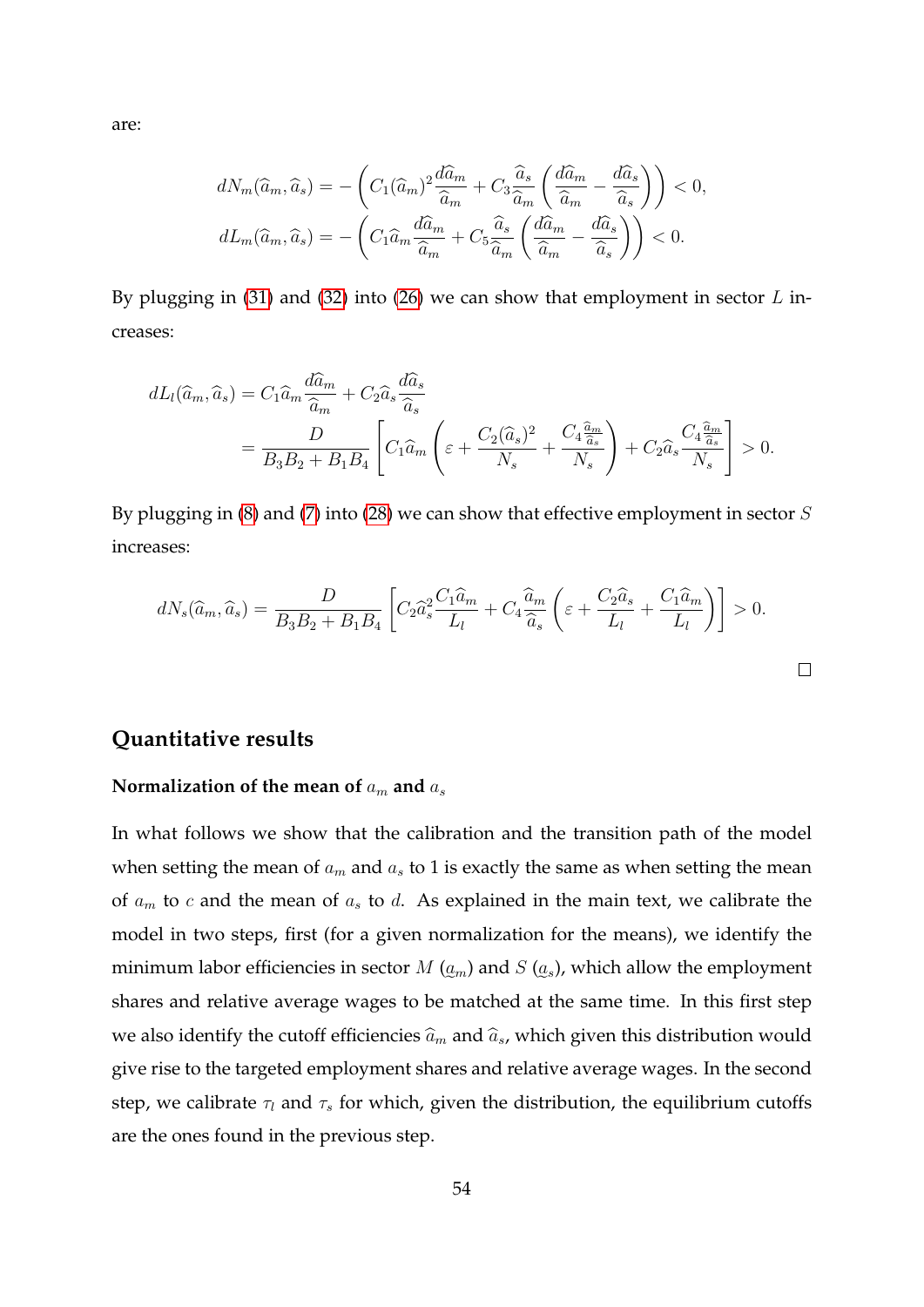Let  $a_m^{1,1}, a_s^{1,1}, \tau_l^{1,1}$ normalized to 1, and the equilibrium cutoff efficiencies be denoted by  $\widehat{a}_{m}^{1,1}$  and  $\widehat{a}_{s}^{1,1}$ . It  $l_l^{1,1}$  and  $\tau_s^{1,1}$  denote the calibrated parameter values when both means are can be shown that the calibration in case the means of  $a_m$  and  $a_s$  are normalized to c and d leads to  $a_m^{c,d} = c a_m^{1,1}, a_s^{c,d} = d a_s^{1,1}, \tau_l^{c,d} = c^{c-1} \tau_l^{1,1}$ equilibrium cutoffs given by  $\hat{a}_m^{c,d} = c \hat{a}_m^{1,1}$  and  $\hat{a}_s^{c,d} = d \hat{a}_s^{1,1}$ . The calibration procedure  $\tau_l^{1,1}$  and  $\tau_s^{c,d} = (c/d)^{\varepsilon-1} \tau_s^{1,1}$ , with thus leads to exactly the same initial equilibrium whether the means are normalized to  $(1, 1)$  or  $(c, d)$ .

What is left to show is that these two different setups lead to the same equilibrium changes as relative productivities change. Let us denote the proportional change in  $\widehat{a}_{m}^{1,1}$ by  $u$  and the proportional change in  $\widehat{a}_s^{1,1}$  by  $v$  following a change in relative productivities  $A_m/A_l$  and  $A_m/A_s$ . It can be shown that cutoffs  $u\widehat{a}_m^{c,d}$  and  $v\widehat{a}_s^{c,d}$  clear the market for the new relative productivities, and therefore lead to the same change in employment shares and equilibrium wages as in the case when the means are normalized to  $(1, 1)$ .

#### **Labor productivity calculation**

To calculate labor productivity growth for our classification of industries, similarly to Ngai and Petrongolo (2014), we divide the sectoral value added by the sectoral employment. To calculate our sectoral value added data, we take industry level value added data from Herrendorf et al. (2013), which are based on the BEA data but are corrected for the use of any industry's value added as investment. To ensure consistency with the sector classification in the value-added data, we use data on employment from the BEA, which for the time span that we need (1960-2007) is only available in terms of number of employees. As it is not possible to distinguish between lowand high-skilled services in this data, we aggregate up both the value-added data from Herrendorf et al. (2013) and the BEA employment data to the manufacturing sector and a combined service sector given our classification. Then we compute labor productivity in manufacturing and in services by dividing the value added by the employment for each year.

To correct for the ability bias that arises when workers self-select into sectors, we make use of the functional form of the labor efficiency distribution which we have calibrated. Given this distribution we can calculate the sector-of-work cutoffs  $\widehat{a}_m$  and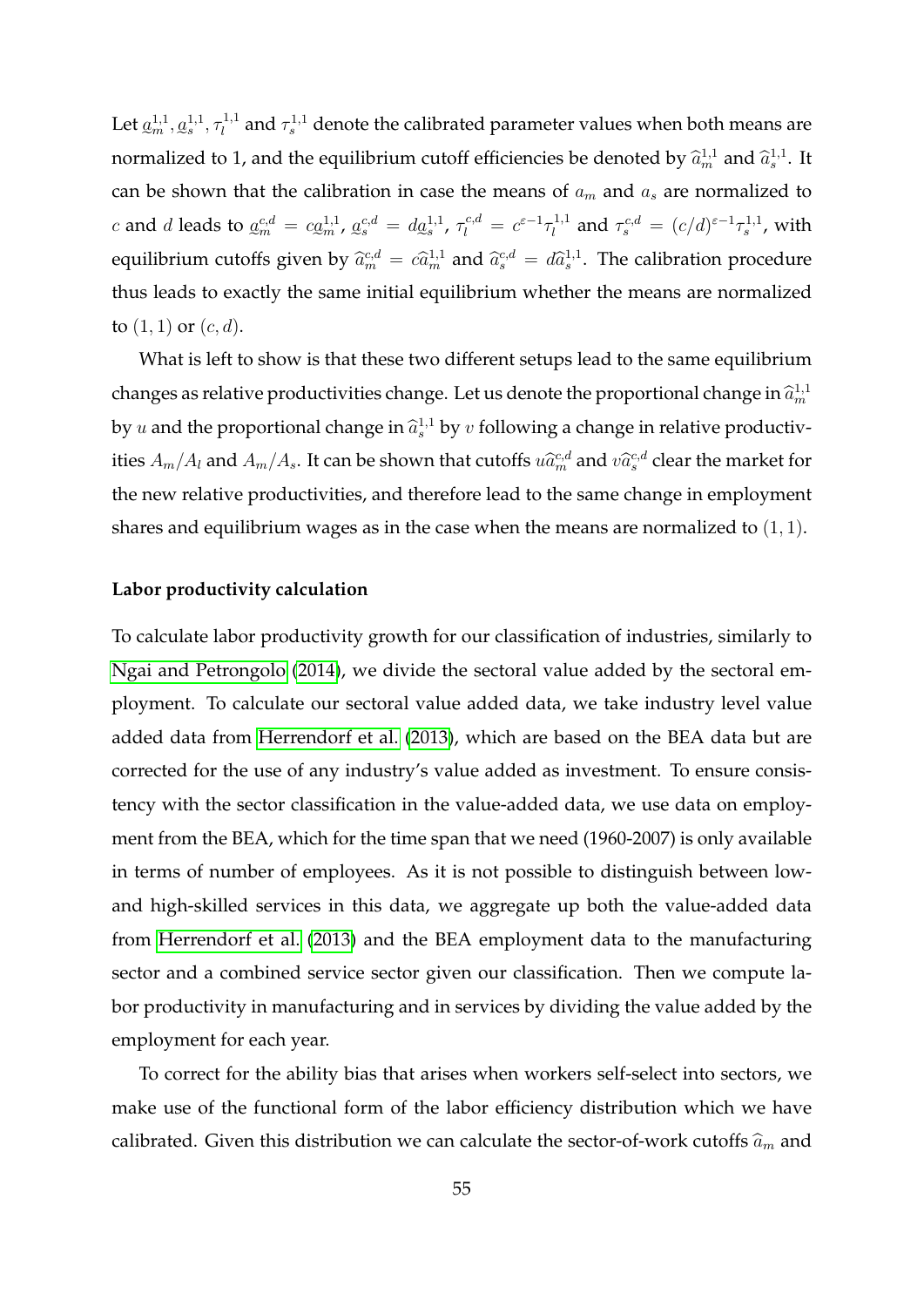$\widehat{a}_s$  needed to match the employment shares calculated from the Census and ACS data. Given the cutoffs and the distribution of labor efficiencies, we can calculate the average efficiency in each sector for these years (1960, 1970, 1980, 1990, 2000, 2007). We then generate effective employment from these average labor efficiencies and the raw employment data from the BEA. The adjusted labor productivity is just the sectoral value added divided by the effective employment.

#### **Employment and wage dynamics with decennial and adjusted labor productivity**

Figure 16 shows the model implied wage and employment dynamics when feeding in the growth rates computed for each model period adjusted for self-selection (the last two columns of Table 3). As manufacturing productivity growth accelerates relative to services in the 1980, also when adjusting for workers' self-selection, this figure is very similar to Figure 8 of the main text.



Figure 16: Transition of the model with selection-adjusted decennial productivity growth rates

#### **Robustness**

In section 4.3 of the main text we summarized how our result change when assuming a different underlying distribution of sectoral efficiencies and when varying the elasticity of substitution between goods and services (measured in value-added terms).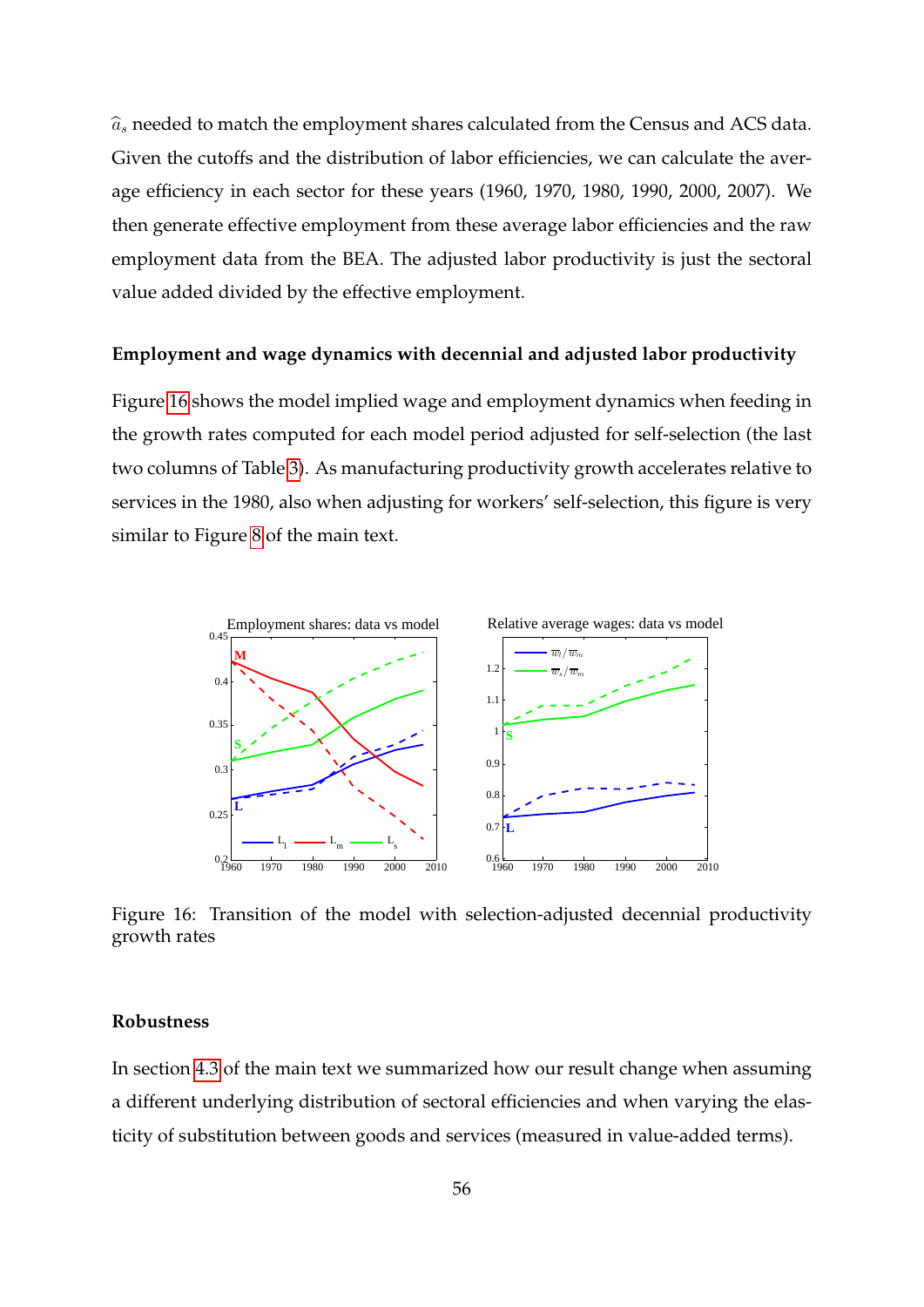|              |                  |            |            | employment share $\Delta$ |          |       | rel. avg. wage $\Delta$ |            |
|--------------|------------------|------------|------------|---------------------------|----------|-------|-------------------------|------------|
| distribution | $corr(a_m, a_s)$ | $Var(a_m)$ | $Var(a_s)$ |                           | М        | S     | $L$ to $M$              | $S$ to $M$ |
| uniform      | 0                | 0.12       | 0.32       | 6.92                      | $-16.10$ | 9.18  | 12.28                   | 14.58      |
| lognormal    | 0                | 0.106      | 0.143      | 6.97                      | $-17.09$ | 10.12 | 5.48                    | 5.51       |
|              | 0.3              | 0.095      | 0.122      | 7.06                      | $-16.67$ | 9.60  | 4.94                    | 3.88       |
|              | 0.5              | 0.089      | 0.110      | 7.12                      | $-16.35$ | 9.23  | 4.59                    | 2.90       |
| tr. normal   | 0                | 0.143      | 0.229      | 6.93                      | $-16.70$ | 9.77  | 8.31                    | 9.51       |
|              | 0.3              | 0.122      | 0.184      | 7.04                      | $-16.24$ | 9.20  | 7.62                    | 7.03       |
|              | 0.5              | 0.110      | 0.156      | 7.11                      | $-15.93$ | 8.82  | 7.18                    | 5.60       |
| data         |                  |            |            | 7.67                      | $-19.94$ | 12.27 | 13.97                   | 21.16      |

Table 8: Robustness checks: different distributions vs the data

Notes: The top row shows our baseline calibration of the uniform distribution, the next three rows a lognormal distribution with different correlations between  $a_m$  and  $a_s$ , and the last three rows truncated (at zero) normal distributions. Column 2 shows the correlation coefficient of the distribution, 3 and 4 show the variance of  $a_m$  and  $a_s$  implied by the calibration, 5 to 7 show the percentage point change in employment shares, while the last two show the percentage change in relative average wages. The last row contains the change in these same measures between 1960 and 2007 in the data.

Table 8 shows the model's predictions for three calibrations of the lognormal and the normal distribution truncated at zero for both  $a_m$  and  $a_s$ . For both class of distributions the mean of  $a_m$  and  $a_s$  can be normalized to one without loss of generality. The variance-covariance matrix of the bivariate distribution as well as  $\tau_l$  and  $\tau_s$ , altogether 5 parameters, need to be calibrated. Since we only have 4 moments in the data to match, we calibrate both the lognormal and the truncated normal distribution for three different values of correlation between  $a_m$  and  $a_s$ : 0, 0.3 and 0.5. The qualitative predictions of the model are the same for all distributions considered. The quantitative results are virtually the same for employment shares, while the predictions for relative average wages vary more with the distribution. As discussed in the main text, this is driven by the differences in the correlation and calibrated variances.

In Table 9 we report the detailed results for the model's sensitivity with respect to  $\varepsilon$ , which we vary from the baseline value 0.002, as estimated by Herrendorf et al. (2013), to higher values in the range of plausible values reported by Ngai and Pissarides (2008). For each value of  $\varepsilon$ , we recalibrate the other parameters to match moments of the 1960 data, as in section 4.1, and show the model's predictions over 1960-2007, both when feeding in the raw average productivity growth rates (as in the baseline simulation of Figure 6) and for the selection-adjusted growth rates (as in Figure 7). Qualitatively the patterns of the model-implied behavior of employment shares and relative